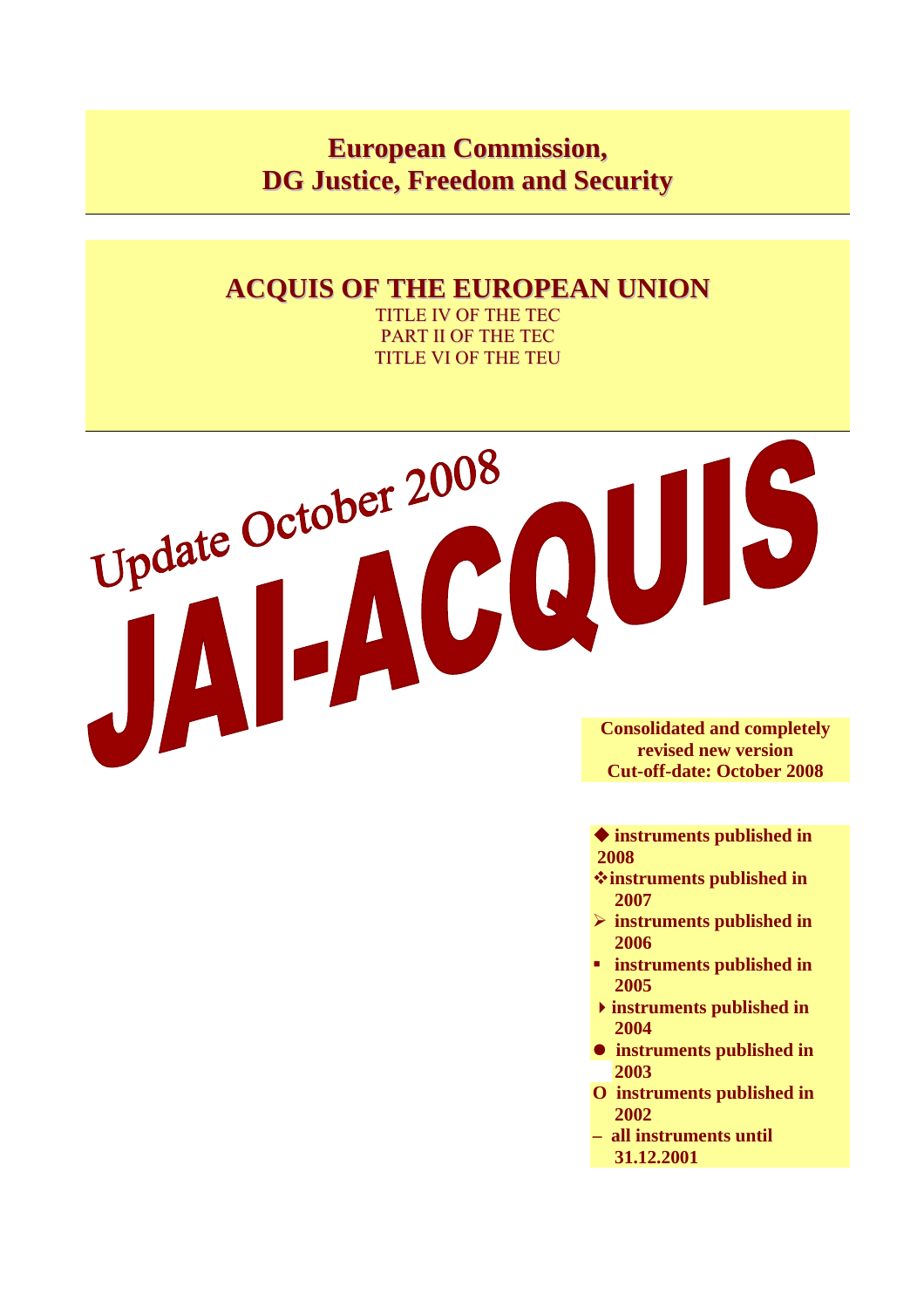# $\overline{2}$

# **Table of contents**

| $\mathbf{L}$ |  |
|--------------|--|
| II.          |  |
| III.         |  |
| IV.          |  |
| $V_{\star}$  |  |
| VI.          |  |
| VII.         |  |
| VIII.        |  |
| IX.          |  |
| <b>X</b> .   |  |
| XI.          |  |
| XII.         |  |
| XIII.        |  |
| XIV.         |  |
| XV.          |  |
| XVI.         |  |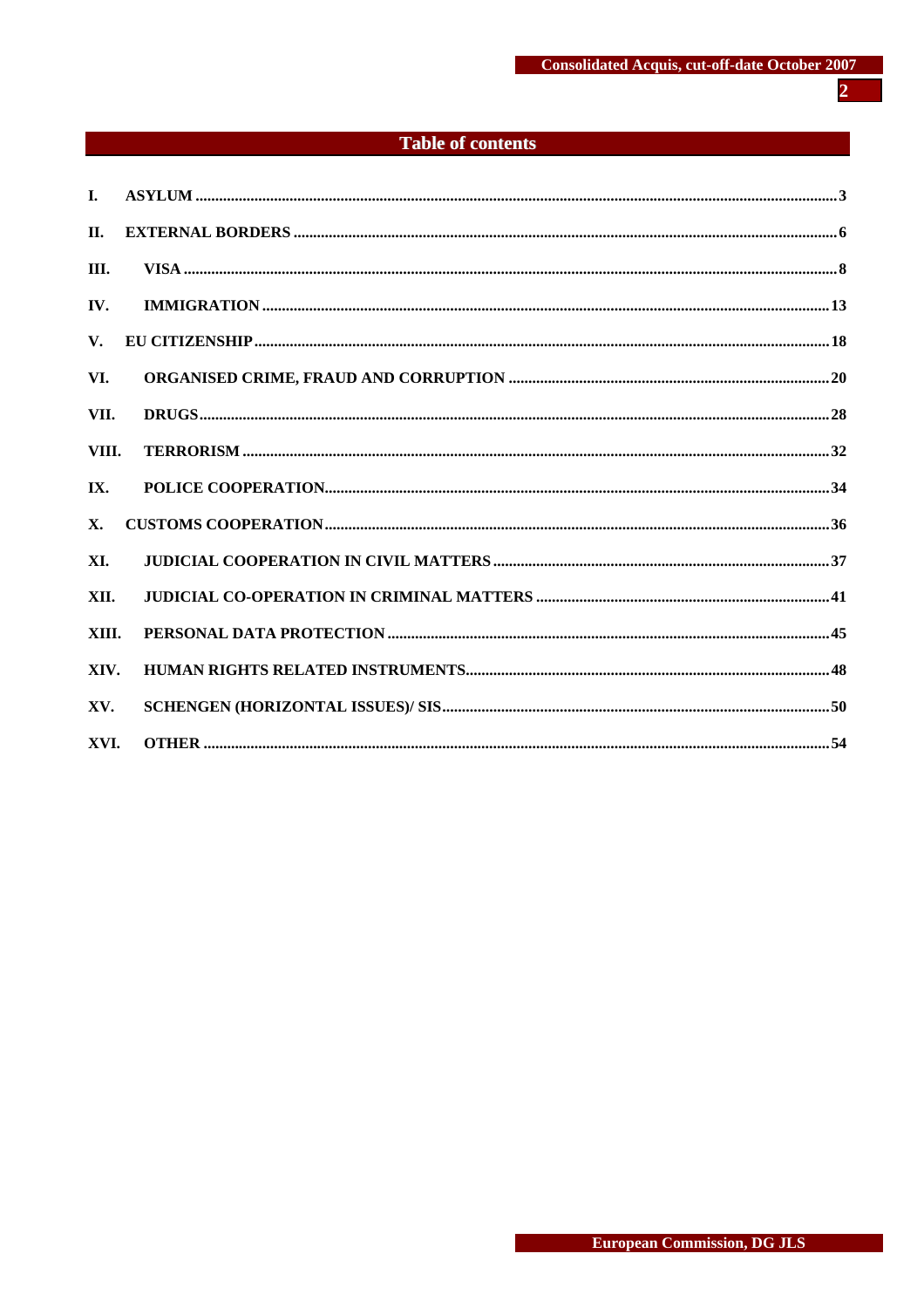### <span id="page-2-0"></span>**I. ASYLUM**

### Legislative acts adopted after entry into force of the Amsterdam Treaty (1<sup>st</sup> May 1999)

- Council Directive 2005/85/EC of 1 December 2005 on minimum standards on procedures in Member States for granting and withdrawing refugee status (OJ L 326 of 13 December 2005, p. 13);
- Council Decision 2004/927/EC of 22 December 2004 providing for certain areas covered by Title IV of Part Three of the Treaty establishing the European Community to be governed by the procedure laid down in Article 251 of that Treaty (OJ L 396 of 31 December 2004 p. 45);
- $\div$  Decision No 573/2007/EC of the European Parliament and of the Council of 23 May 2007 establishing the European Refugee Fund for the period 2008 to 2013 as part of the General programme "Solidarity and Management of Migration Flows" and repealing Council Decision 2004/904/EC (OJ L 144 of 6 June 2007, p. 1)**<sup>1</sup>**;
- Commission Decision (2007/599/EC) of 29 November 2007 implementing decision No 573/2007/EC of the European Parliament and the Council as regards the adoption of the strategic guidelines 2008 to 2013 (OJ L326, 12 December 2007, p.29);
	- Commission Decision of 19 December 2007 laying down rules for the implementation of Decision No 573/2007/EC of the European Parliament and of the Council of 23 May 2007 establishing the European Refugee Fund for the period 2008 to 2013 as part of the General programme "Solidarity and Management of Migration Flows" as regards Member States' management and control systems, the rules for administrative and financial management and the eligibility of expenditure on projects co-financed by the Fund<sup>2</sup> (OJ L 7 of 10 January 2008, p. 1);
- $\triangleright$  Regulation (EC) No 1905/2006 of the European Parliament and of the Council of 18 December 2006 establishing a financing instrument for development cooperation (OJ L 378 of 27 December 2006, p. 41) – Thematic Programme on cooperation with third countries in the areas of migration and asylum (Article 16);
- Council Directive 2004/83/EC of 29 April 2004 on minimum standards for the qualification and status of third country nationals or stateless persons as refugees or as persons who otherwise need international protection and the content of the protection granted (OJ L 304 of 30 September 2004, p. 12);
- Council Regulation (EC) No 343/2003 of 18 February 2003 establishing the criteria and mechanisms for determining the Member State responsible for examining an asylum application lodged in one of the Member States by a thirdcountry national (OJ L 50 of 25 of February 2003, p.1);
	- Commission Regulation (EC) No 1560/2003 of 2 September 2003 laying down detailed rules for the application of Council Regulation (EC) No 343/2003 establishing the criteria and mechanisms for determining the Member State responsible for examining an asylum application lodged in one of the Member States by a third-country national (OJ L 222 of 5 September 2003, p. 1);
- Council Directive 2003/9/EC of 27 January 2003 laying down minimum standards for the reception of asylum seekers (OJ L 31 of 6 February 2003, p. 18);
- ο Council Decision 2002/817/EC of 23 September 2002 on the conclusion of the Convention between the European Community and the United Nations Relief and Works Agency for Palestine Refugees in the Near East (UNRWA) concerning aid to refugees in the countries in the Near East (2002 to 2005) (OJ L 281 of 19 October 2002, p. 10);

 $\frac{1}{1}$  See also "ERF I" Decision: Council Decision 2000/596/EC of 28 September 2000 establishing a European Refugee Fund (OJ L 252 of 6 October 2000, p.12) and Commission Decision 2002/307/EC of 18 December 2001 laying down detailed rules for the implementation of Council Decision 2000/596/EC as regards management and control systems and procedures for making financial corrections in the context of actions co-financed by the European Refugee Fund (notified under document number C(2001) 4372) ( OJ L 106 of 23 April 2002, p. 11). See also "ERF II": Council Decision 2004/904/EC of 2 December 2004 establishing the European Refugee Fund for the period 2005 to 2010 (OJ L 381 of 28 December 2004 p. 52) and Commission Decision 2006/399/EC of 20 January 2006 laying down detailed rules for the implementation of Council Decision 2004/904/EC as regards the eligibility of expenditure within the framework of actions co-financed by the European Refugee Fund implemented in the Member States<sup>1</sup> (OJ L 162 of 14 June 2006, p. 1), Commission Decision 2006/400/EC of 20 January 2006 laying down detailed rules for the implementation of Council Decision 2004/904/EC as regards procedures for making financial corrections in the context of actions co-financed by the European Refugee Fund<sup>1</sup> (OJ L 162 of 14 June 2006, p. 11) and Commission Decision 2006/401/EC of 20 January 2006 laying down detailed rules for the implementation of Council Decision 2004/904/EC as regards Member States management and control systems, and rules for the administrative and financial management of projects co-financed by the European Refugee  $\text{Fund}^1$ , (OJ L 162 of 14 June 2006, p. 20).

 $\frac{1}{2}$  Notified under document number C(2007)6396.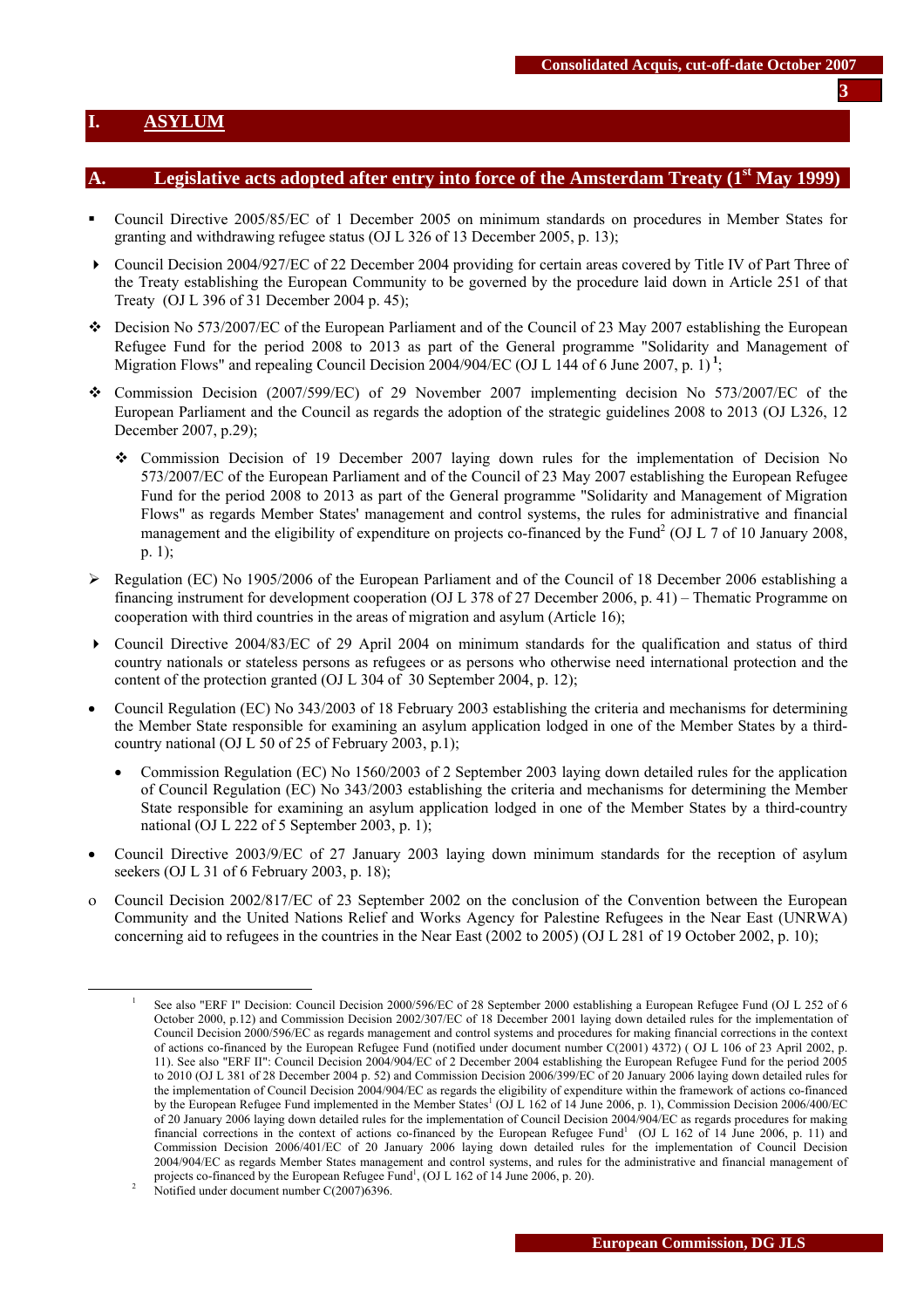- ο Council Decision 2002/223/EC of 19 December 2001 on the conclusion of an Agreement in the form of an Exchange of Letters between the European Community and the United Nations Relief and Works Agency for Palestine Refugees in the Near East (UNRWA) concerning additional funding in 2001 under the current EC-UNRWA Convention for the years 1999 to 2001 (OJ L 075 of 16 March 2002, p. 46);
- − Council Directive 2001/55/EC of 20 July 2001 on minimum standards for giving temporary protection in the event of a mass influx of displaced persons and on measures promoting a balance of efforts between Member States in receiving such persons and bearing the consequences thereof (OJ L 212 of 7 August 2001, p. 12);
- − Council Regulation (EC) No 2725/2000 of 11 December 2000 concerning the establishment of 'Eurodac' for the comparison of fingerprints for the effective application of the Dublin Convention (OJ L 316 of 15 December 2000, p. 1);
	- ο Council Regulation (EC) No 407/2002 of 28 February 2002 laying down certain rules to implement Regulation (EC) No 2725/2000 concerning the establishment of "Eurodac" for the comparison of fingerprints for the effective application of the Dublin Convention (OJ L 62 of 5 March 2002, p. 1);
- ¾ Regulation (EC) No 1987/2006 of the European Parliament and of the Council of 20 December 2006 on the establishment, operation and use of the second generation Schengen Information System (SIS II) (OJ L 381 of 28 December 2006, p.  $4^3$ ;
- $\triangleright$  Regulation (EC) No 1986/2006 of the European Parliament and of the Council of 20 December 2006 regarding access to the Second Generation Schengen Information System (SIS II) by the services in the Member States responsible for issuing vehicle registration certificates (OJ L 381 of 28 December 2006, p. 1)<sup>4</sup>;
- \* Regulation (EC) No 862/2007 of the European Parliament and of the Council of 11 July 2007 on Community statistics on migration and international protection and repealing Council Regulation (EEC) No 311/76 on the compilation of statistics on foreign workers (OJ L 199 of 31 July 2007, p. 23)<sup>5</sup>.

#### **B. International Agreements**

- Council Decision 2008/147/EC of 28 January 2008 on the conclusion on behalf of the European Community of the Agreement between the European Community and the Swiss Confederation, concerning the criteria and mechanisms for establishing the State responsible for examining a request for asylum lodged in a Member State or in Switzerland (OJ L 53 of 27 February 2008, p. 3);
	- Agreement between the European Community and the Swiss Confederation, concerning the criteria and mechanisms for establishing the State responsible for examining a request for asylum lodged in a Member State or in Switzerland (OJ L 53 of 27 February 2008, p. 5);
- $\triangleright$  Council Decision of 21 February 2006 on the conclusion of an Agreement between the European Community and the Kingdom of Denmark extending to Denmark the provisions of Council Regulation (EC) No 343/2003 establishing the criteria and mechanisms for determining the Member State responsible for examining an asylum application lodged in one of the Member States by a third-country national and Council Regulation (EC) No 2725/2000 concerning the establishment of "Eurodac" for the comparison of fingerprints for the effective application of the Dublin Convention (OJ L 66 of 8 March 2006, p. 37);
	- $\triangleright$  Agreement between the European Community and the Kingdom of Denmark extending to Denmark the provisions of Council Regulation (EC) No 343/2003 establishing the criteria and mechanisms for determining the Member State responsible for examining an asylum application lodged in one of the Member States by a thirdcountry national and Council Regulation (EC) No 2725/2000 concerning the establishment of "Eurodac" for the comparison of fingerprints for the effective application of the Dublin Convention, 21 February 2006 (OJ L 66 of 8 March 2006, p. 38 $\frac{6}{5}$ ;
- $\triangleright$  Council Decision of 21 February 2006 on the conclusion of a Protocol to the Agreement between the European Community and the Republic of Iceland and the Kingdom of Norway, concerning the criteria and mechanisms for

 $\frac{1}{3}$ This instrument is also mentioned under the section on "Schengen (horizontal issues / SIS)".

This instrument is also mentioned under the section on "Schengen (horizontal issues / SIS)".

This instrument is also mentioned under the section on "immigration".

Information concerning the entry into force of the Agreement between the European Community and the Kingdom of Denmark extending to Denmark the provisions of Council Regulation (EC) No 343/2003 and Council Regulation (EC) No 2725/2000 concerning the establishment of Eurodac (OJ L 96 of 5 April 2006, p. 9).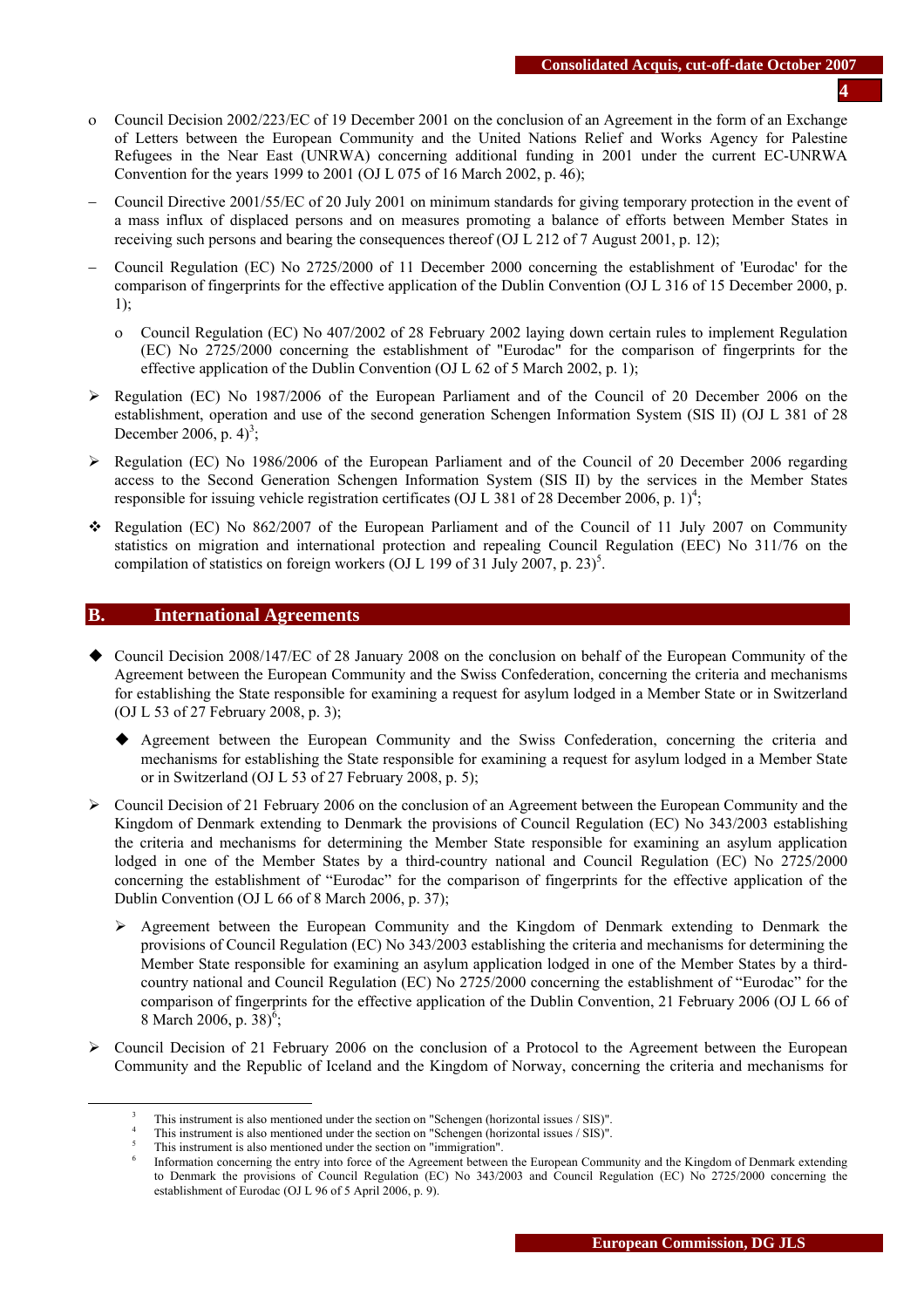establishing the State responsible for examining a request for asylum lodged in a Member State or in Iceland or Norway (OJ L 57 of 28 February 2006, p. 15);

- $\triangleright$  Protocol to the Agreement between the European Community and the Republic of Iceland and the Kingdom of Norway, concerning the criteria and mechanisms for establishing the State responsible for examining a request for asylum lodged in a Member State or in Iceland or Norway (OJ L 57 of 28 February 2006, p. 16);
- − Council Decision 2001/258 of 15 March 2001 concerning the conclusion of an Agreement between the European Community and the Republic of Iceland and the Kingdom of Norway concerning the criteria and mechanisms for establishing the State responsible for examining a request for asylum lodged in a Member State or Iceland or Norway (OJ L 93 of 3 April 2001, p. 38);
	- − Agreement between the European Community and the Republic of Iceland and the Kingdom of Norway concerning the criteria and mechanisms for establishing the State responsible for examining a request for asylum lodged in a Member State or in Iceland or Norway (OJ L 93 of 3 April 2001, p. 40).

## *Indicative list of agreements, conventions and protocols to which the new Member States must indirectly accede<sup>7</sup>*

- − Convention relating to the Status of Refugees (Geneva, 28 July 1951)<sup>8</sup>;
- Protocol relating to the Status of Refugees (New-York, 31 January 1967).

### **C.** Other acts adopted before entry into force of the Amsterdam Treaty  $(1^{\text{st}}$  May 1999)<sup>9</sup>

- − Council Resolution 97/C 221/03 of 26 June 1997 on unaccompanied minors who are nationals of third countries (OJ C 221 of 19 July 1997, p. 23);
- − Council Decision (97/420/JHA) of 26 June 1997 on monitoring the implementation of instruments adopted concerning asylum (OJ L 178 of 7 July 1997, p. 6);
- − Joint Position (96/196/JHA) of 4 March 1996 defined by the Council on the basis of Article K.3 of the Treaty on European Union on the harmonized application of the definition of the term 'refugee' in Article 1 of the Geneva Convention of 28 July 1951 relating to the status of refugees (OJ L 63 of 13 of March 1996, p. 2);
- − Council Decision (96/198/JHA) of 4 March 1996 on an alert and emergency procedure for burden-sharing with regard to the admission and residence of displaced persons on a temporary basis (OJ L 063 of 13 of March 1996, p.  $10$ :
- − Council Decision of 23 November 1995 on publication in the Official Journal of the European Communities of acts and other texts adopted by the Council in the field of asylum and immigration (OJ C 274 of 19 of September 1996, p. 1);
- − Council Resolution of 25 September 1995 on burden- sharing with regard to the admission and residence of displaced persons on a temporary basis (OJ C 262 of 7 October 1995, p. 1);
- − Council Resolution of 20 June 1995 on minimum guarantees for asylum procedures (OJ L 274 of 19 September 1996, p. 13);
- − Resolution adopted 30 November 1992 on a harmonised approach to questions concerning host third countries: Document WG I 1283;
- − Resolution adopted 30 November 1992 on manifestly unfounded applications for asylum: Document WG I 1282  $REV 1$
- − Conclusions adopted the 30 November 1992 concerning countries in which there is generally no serious risk of persecutions: Document WG I 1281.

 $\frac{1}{7}$ <sup>7</sup> This list contains Conventions for which the obligation to accede is not explicit, but results from the binding force of the EU Treaty itself or of secondary legislation, from Council Conclusions or from Article 10 TEC. 8

Mentioned in the Treaty. Furthermore linked to the acquis inter alia through the Dublin and the Eurodac Regulations. 9

Relevant insofar as the later legislation has not replaced them.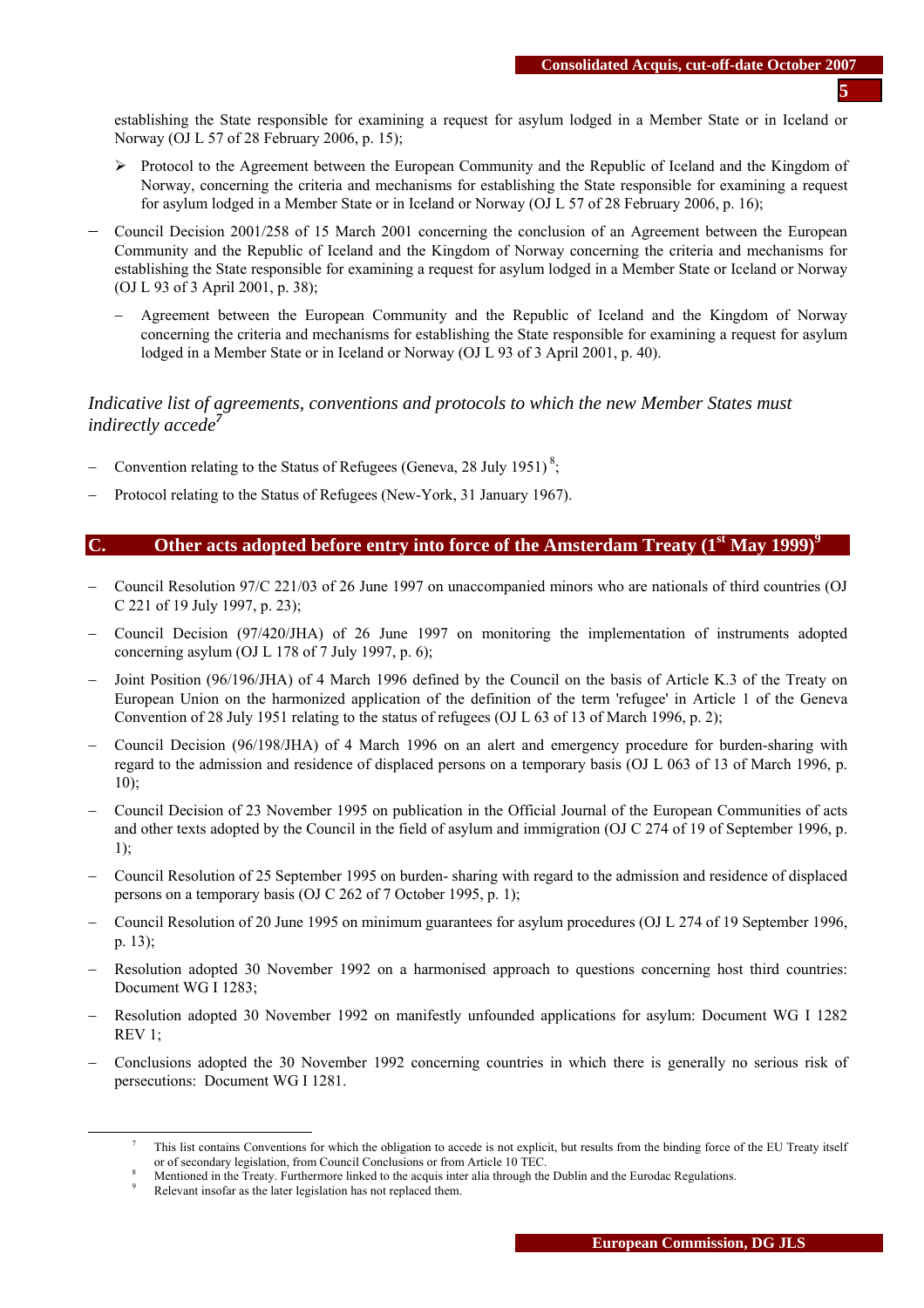### <span id="page-5-0"></span>**II. EXTERNAL BORDERS**

#### **A. Conventions to which accession is obligatory**

None

# **B. Joint Actions, Joint Positions (Maastricht Treaty); Common Positions, Framework Decisions and Decisions (Amsterdam Treaty) Instruments adopted under the TEC**

- Joint Action 96/197/JHA of 4 March 1996 adopted by the Council on the basis of Article K.3 of the Treaty on European Union on airport transit arrangements (OJ L 063 of 13 March 1996, p. 8)<sup>10</sup>;
- − Joint Position 96/622/JHA of 25 October 1996 defined by the Council on the basis of Article K.3 (2) (a) of the Treaty on European Union, on pre-frontier assistance and training assignments (OJ L 281 of 31 October 1996, p. 1);
- Joint Action 98/700/JHA of 3 December 1998 adopted by the Council on the basis of Article K.3 of the Treaty on European Union concerning the setting up of a European Image Archiving System (FADO - False and Authentic Documents) (OJ L 333 of 9 December 1998, p. 4);
- − Council Decision 2000/261/JHA of 27 March 2000 on the improved exchange of information to combat counterfeit travel documents (OJ L 81 of 1 April 2000, p.1);
- $\triangleright$  Commission Decision C(2004)248 of 5 February 2004 on the management and monitoring of the Schengen Facility;
- Council Directive 2004/82/EC of 29 April on the obligation of carriers to communicate passenger data (OJ L 261 of 6 August 2004, p. 24)<sup>11</sup>;
- Council Regulation (EC) No 2007/2004 of 26 October 2004 establishing a European Agency for the Management of Operational Cooperation at the External Borders of the Member States of the European Union (OJ L 349 of 25 November 2004, p. 1);
	- Regulation (EC) No 863/2007 of the European Parliament and of the Council of 11 July 2007 establishing a mechanism for the creation of Rapid Border Intervention Teams and amending Council Regulation (EC) No 2007/2004 as regards that mechanism and regulating the tasks and powers of guest officers (OJ L 199 of 31 July 2007, p. 30);
	- Council Decision (2005/358/EC) of 26 April 2005 designating the seat of the European Agency for the Management of Operational Cooperation at the External Borders of the Member States of the European Union, (OJ L 114 of 4 May 2005, p. 13);
- $\div$  Council Decision 2007/511/EC of 15 February on the conclusion, on behalf of the Community, and on the provisional application of the Arrangement between the European Community and the Republic of Iceland and the Kingdom of Norway on the modalities of the participation by those States in the European Agency for the Management of Operational Cooperation at the External Borders of the Member States of the European Union (OJ L 188 of 20 July 2007, p. 15);
- Council Decision 2007/512/EC of 15 February on the signing, on behalf of the Community, and on the provisional application of the Arrangement between the European Community and the Republic of Iceland and the Kingdom of Norway on the modalities of the participation by those States in the European Agency for the Management of Operational Cooperation at the External Borders of the Member States of the European Union (OJ L 188 of 20 July 2007, p. 17);
	- Arrangement between the European Community and the Republic of Iceland and the Kingdom of Norway on the modalities of the participation by those States in the European Agency for the Management of Operational Cooperation at the External Borders of the Member States of the European Union (OJ L 188 of 20 July 2007, p. 19);
- Council Regulation (EC) No 2252/2004 of 13 December 2004 on standards for security features and biometrics in passports and travel documents issued by Member States (OJ L 385 of 29 December 2004, p. 1);

<sup>&</sup>lt;sup>10</sup> In relation between the Schengen States, Annex 3 of the Common Consular Instructions applies instead of this Joint Action.<br><sup>11</sup> This instrument is also mentioned under the section on "Fight against illegal migration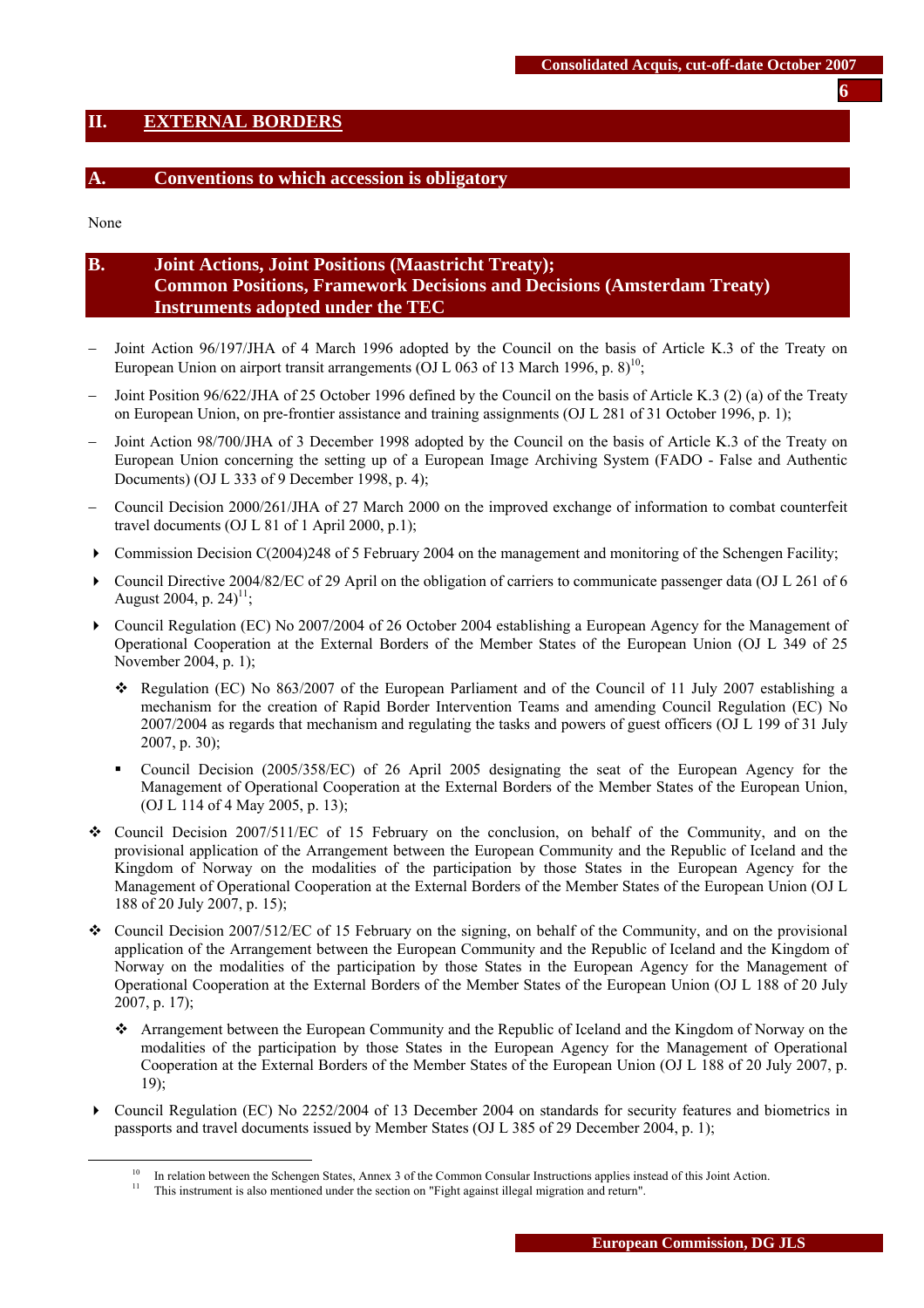- Commission Decision of 28 February 2005 laying down the technical specifications on the standards for security features and biometrics in passports and travel documents issued by Member States (C(2005) 409 final);
- $\geq$  Commission decision of 28 June 2006 laying down the technical specifications on the standards for security features and biometrics in passports and travel documents issued by Member States (C (2006) 2909);
- Equation (EC) N° 562/2006 of the European Parliament and of the Council of 15 March 2006 establishing a Community Code on the rules governing the movement of persons across the borders (Schengen Borders Code) (OJ L 105 of 13 April 2006, p.  $1$ )<sup>12</sup>;
	- Regulation (EC) No 296/2008 of the European Parliament and of the Council of 11 March 2008 amending Regulation (EC) No 562/2006 establishing a Community Code on rules governing the movement of persons across borders (Schengen Borders Code), as regards the implementing powers conferred on the Commission (OJ L 97 of 9 April 2008, p. 60);
- ¾ Commission Recommendation of 6 November 2006 establishing a common "Practical Handbook for Border Guards (Schengen Handbook)" to be used by Member States' competent authorities when carrying out the border control of persons (C(2006) 5186 final);
- Commission Recommendation of 25 June 2008 amending the Recommendation establishing a common ''Practical Handbook for Border Guards (Schengen Handbook)'' to be used by Member States' competent authorities when carrying out the border control of persons  $(C (2006) 5186$  final)  $(C (2008) 2976$  final);
- $\triangleright$  Regulation (EC) No 1931/2006 of the European Parliament and of the Council of 20 December 2006 laying down rules on local border traffic at the external land borders of the Member States and amending the provisions of the Schengen Convention (OJ L 405 of 30 December 2006, p. 1. Corrigenda published in OJ L 29 of 3 February 2007, p. 3);
- Decision No 574/2007/EC of the European Parliament and of the Council of 23 May 2007 establishing the External Borders Fund for the period 2007 to 2013 as part of the General programme "Solidarity and Management of Migration Flows" (OJ L 144 of 6 June 2007, p. 22);
	- Commission Decision (2007/599/EC) of 27 August 2007 implementing Decision No 574/2007/EC of the European Parliament and of the Council as regards the adoption of strategic guidelines for 2007 to 2013 (OJ L 233 of 6 September 2007, p. 3);
- Commission Decision (2008/456/EC) of 5 March 2008 laying down the rules for the implementation of Decision No 574/2007/EC of the European Parliament and of the Council of 23 May 2007 establishing the External Borders Fund for the period 2007 to 2013 as part of the General programme "Solidarity and Management of Migration Flows" as regards Member States' management and control systems, the rules for administrative and financial management and the eligibility of expenditure on projects co-financed by the Fund (notified under number C(2008) 789 final, OJ L 167 of 27 June 2008, p. 1).

### **C. Other European Union Instruments and documents**

- − Council Recommendation 98/C 189/02 of 28 May 1998 on the provision of forgery detection equipment at ports of entry to the European Union (OJ C 189 of 17 June 1998, p. 19);
- Resolution 2000/C 310/01 of the representatives of the governments of the Member States, meeting within the Council of 17 October 2000 supplementing the Resolutions of 23 June 1981, 30 June 1982, 14 July 1986 and 10 July 1995 as regards the security characteristics of passports and other travel documents (OJ C 310 of 28 October 2000, p. 1).

<sup>&</sup>lt;sup>12</sup> Regulation (EC) No 562/2006 repealed from the date of its entry into force (a) the Common Manual (OJ C313 of 16 December 2002, p. 97), including its annexes; (b) the decisions of the Schengen Executive Committee of 26 April 1994 (SCH/Com-ex (94) 1, rev 2), 22 December 1994 (SCH/Com-ex (94)17, rev. 4) and 20 December 1995 (SCH/Com-ex (95) 20, rev. 2); (c) Annex 7 to the Common Consular Instructions; (d) Council Regulation (EC) No 790/2001 of 24 April 2001 reserving to the Council implementing powers with regard to certain detailed provisions and practical procedures for carrying out border checks and surveillance (OJ L 116 of 26 April 2001, p. 5), modified by Decision 2004/927/CE OJ L 396 of 31 December 2004, p. 45); (e) Council Decision 2004/581/EC of 29 April 2004 determining the minimum indications to be used on signs at external border crossing points (OJ L 261of 6 August 2004, p. 119); (f) Council Decision 2004/574/EC of 29 April 2004 amending the Common Manual (OJ L 261 of 6 August 2004, p. 36); (g) Council Regulation (EC) No 2133/2004 of 13 December 2004 on the requirement for the competent authorities of the Member States to stamp systematically the travel documents of third country nationals when they cross the external borders of the Member States and amending the provisions of the Convention implementing the Schengen agreement and the Common Manual to this end (OJ L 369 of 16 December 2004, p. 5).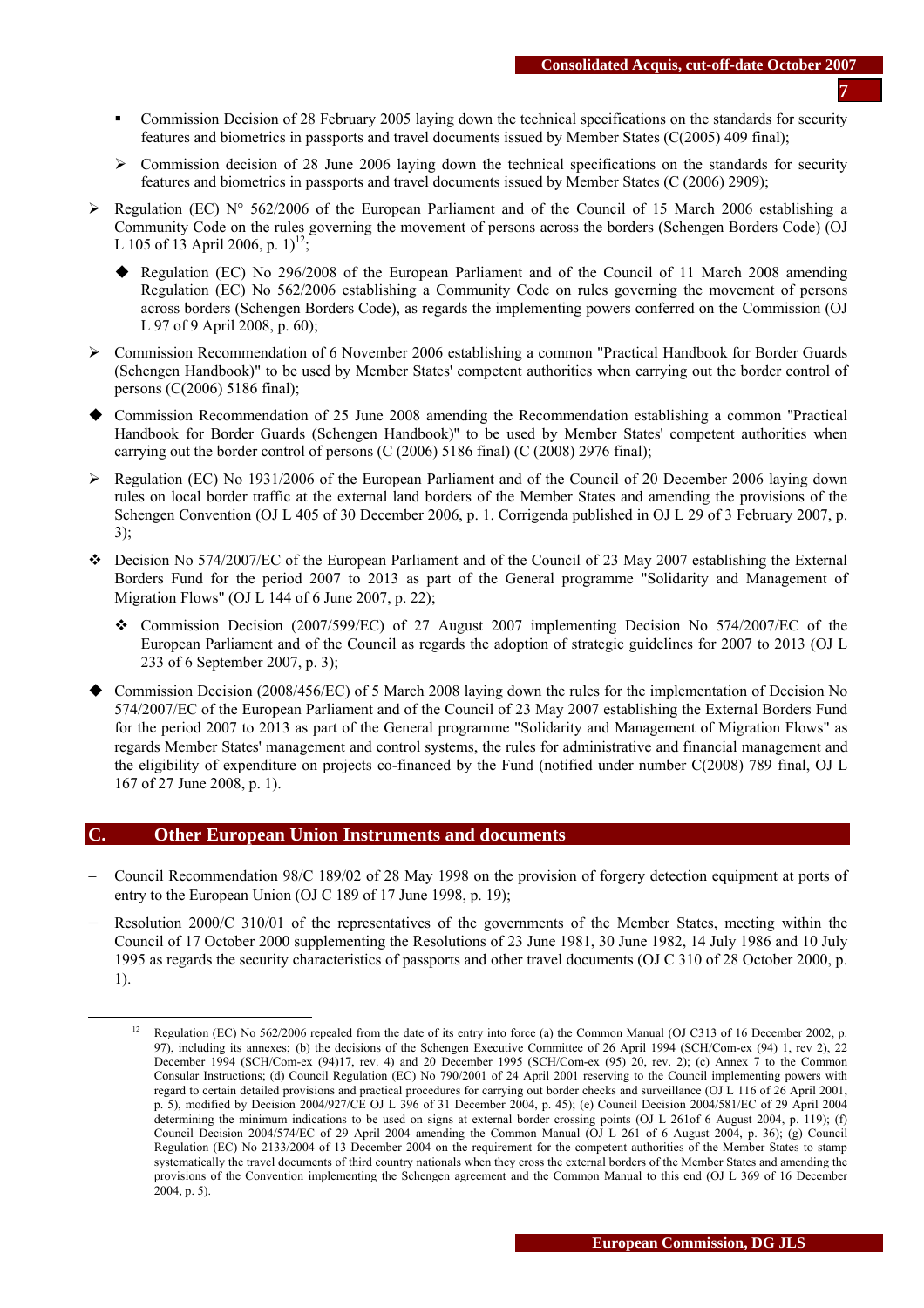#### <span id="page-7-0"></span>**III. VISA**

#### **A. Conventions to which accession is obligatory**

None

 $\overline{a}$ 

| B. | <b>Joint Actions, Joint Positions (Maastricht Treaty);</b>                    |
|----|-------------------------------------------------------------------------------|
|    | <b>Common Positions, Framework Decisions and Decisions (Amsterdam Treaty)</b> |
|    | Instruments adopted under the $TEC13$                                         |

- − Council Regulation (EC) No 1683/95 of 29 May 1995 laying down a uniform format for visas (OJ L 164, of 14 July 1995, p. 1);
	- ο Council Regulation (EC) No 334/2002 of 18 February 2002 amending Regulation (EC) No 1683/95 laying down a uniform format for visas (OJ L 53 of 23 February 2002, p. 7);
	- ο Commission Decision of 7 February 1996 and Commission Decision of 3 June 2002 laying down further technical specifications for the uniform format for visas (not published);
	- Council Regulation (EC) No 856/2008 of 24 July 2008 amending Regulation (EC No 1683/95 of 29 May 1995 laying down a uniform format for visas (OJ L 235 of 2 September 2008, p. 1);
- − Council Regulation (EC) NO 539/2001 of 15 March 2001 listing the third countries whose nationals must be in possession of visas when crossing the external borders and those whose nationals are exempt from that requirement (OJ L 81 of 21 March 2001, p. 1);
	- − Council Regulation (EC) No 2414/2001 of 7 December 2001 amending Regulation (EC) No 539/2001 listing the third countries whose nationals must be in possession of visas when crossing the external borders of Member States and those whose nationals are exempt from that requirement (OJ L 327 of 12 December 2001, p. 1);
	- Council Regulation (EC) No 453/2003 of 6 March 2003 amending Regulation (EC) No 539/2001 listing the third countries whose nationals must be in possession of visas when crossing the external borders and those whose nationals are exempt from that requirement (OJ L 69 of 6 March 2003, p.  $10)^{14}$ ;
	- Council Regulation (EC) No 851/2005 of 2 June 2005 amending Regulation (EC) No 539/2001 listing the third countries whose nationals must be in possession of visas when crossing the external borders and those whose nationals are exempt from that requirement as regards the reciprocity mechanism (OJ L 141 of 4 June 2005, p.  $3)^{15}$ ;
	- Statement on Council Regulation (EC), No 851/2005 of 2 June 2005 amending Regulation (EC) No 539/2001 as regards the reciprocity mechanism (OJ L 185 of 16 July 2005, p. 1);
	- $\triangleright$  Council Regulation (EC) No 1932/2006 of 21 December 2006 amending Regulation (EC) No 539/2001 listing the third countries whose nationals must be in possession of visas when crossing the external borders and those

<sup>13</sup> See also, for information purpose, Council Regulation (EC) No 1295/2003 of 15 July 2003 relating to measures envisaged to facilitate the procedures for applying for and issuing visas for members of the Olympic family taking part in the 2004 Olympic or Paralympic Games in Athens (OJ L 183 of 20 July 2003, p. 1) and Regulation (EC) No 2046/2005 of the European Parliament and of the Council of 14 December 2005 relating to measures envisaged to facilitate the procedures for applying for and issuing visas for members of the Olympic family taking part in the 2006 Olympic and/or Paralympic Winter Games in Turin (OJ L 334 of 20 December 2005,

See also Communication from the Commission pursuant to Council Regulation (EC) No 539/2001 of 15 March 2001 listing the third countries whose nationals must be in possession of visas when crossing the external borders and those whose nationals are exempt from that requirement as amended by Regulation (EC) No 2414/2001 of 7 December 2001 (OJ C 68 of 21 Marc

See related notifications: notification by the Czech Republic concerning visa reciprocity (OJ C 163 of 5 July 2005, p. 1); notifications concerning visa reciprocity by the Slovak Republic, Estonia, Latvia, Lithuania, Greece, Germany, Czech Republic, Poland, Slovenia, Portugal, Cyprus, Malta, Hungary, Italy and Finland (OJ C 251 of 11 October 2005, p. 1); notification by Denmark concerning visa reciprocity (OJ C 277 of 10 November 2005, p. 1); notification by Sweden concerning visa reciprocity (OJ C 277 of 10 November 2005, p. 1); notification by the Republic of Austria concerning visa reciprocity (OJ C 277 of 10 November 2005, p. 2); notification by Iceland concerning visa reciprocity (OJ C 310 of 8 December 2005, p. 1); notification by the Slovak Republic concerning visa reciprocity (OJ C 327 of 23 December 2005, p. 1); notification by the Republic of Estonia concerning visa reciprocity (OJ C 327 of 23 December 2005, p. 2); notification by Estonia concerning visa reciprocity (OJ C 27 of 3 February 2006, p. 1); notification by Bulgaria concerning visa reciprocity (OJ C 75 of 3 April 2007, p. 5); notification by Romania concerning visa reciprocity (OJ C 75 of 3 April 2007, p. 6); notification by Romania concerning visa reciprocity (OJ C 19 of 25 January 2008, p. 1); notification by Bulgaria concerning visa reciprocity (OJ C 62 of 7 March 2008, p. 2); notification by Romania concerning visa reciprocity (OJ C 161 of 25 June 2008, p. 2); notification by Romania concerning visa reciprocity (OJ C 161 of 25 June 2008, p. 3).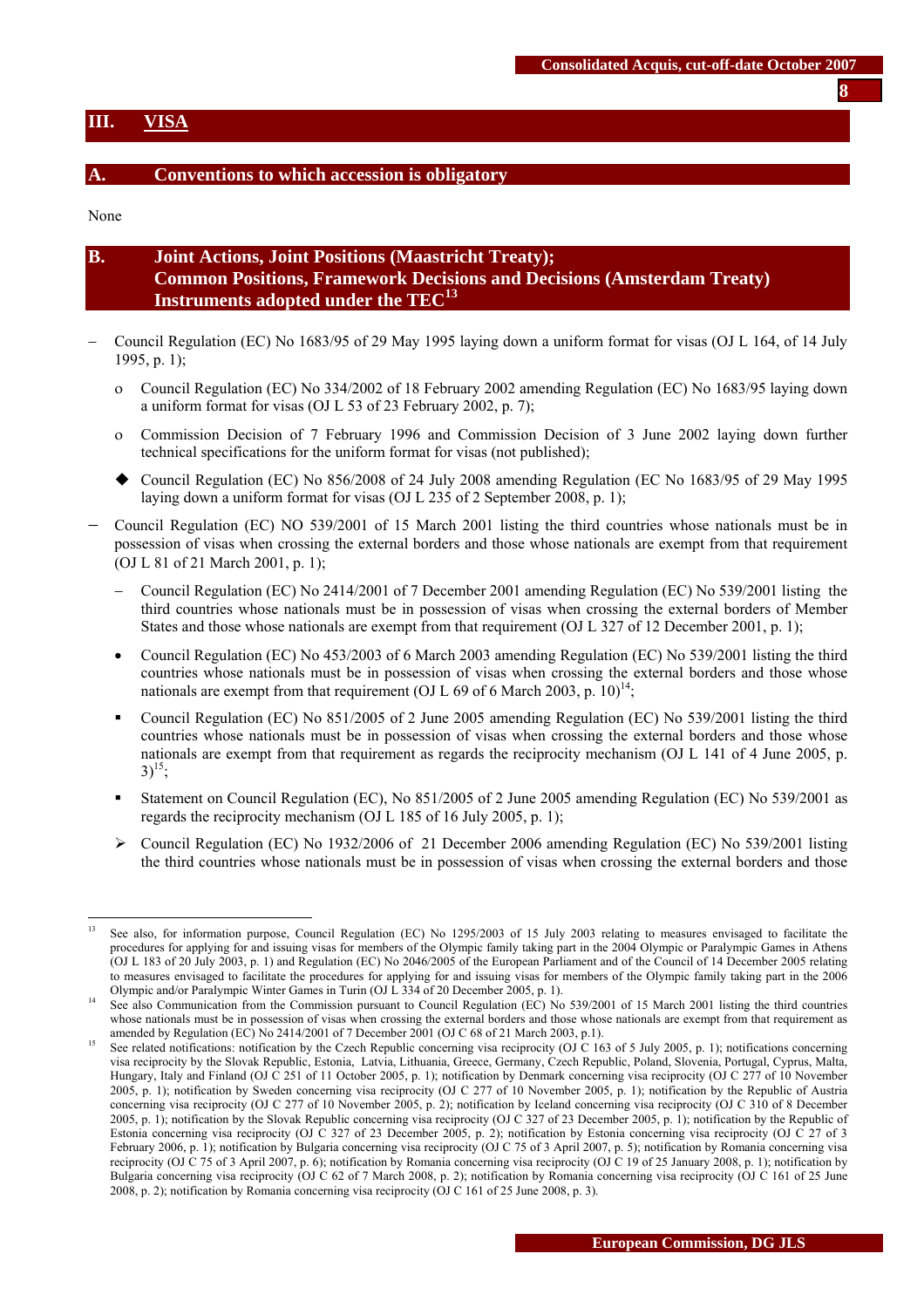whose nationals are exempt from that requirement (OJ L 405 of 30 December 2006, p. 23. Corrigendum OJ L 29 of 3 February 2007, p. 10);

- − Council Regulation (EC) No 789/2001 of 24 April 2001 reserving to the Council implementing powers with regard to certain detailed provisions and practical procedures for examining visa applications (OJ L 116 of 26 April 2001, p. 2);
- Council Decision (2003/330/EC) of 19 December 2002 on declassifying the Schengen consultation network (technical specifications) (OJ L 116 of 13 May 2003, p. 22);
- Council Decision 2007/519/EC of 16 July 2007 amending Part 2 of the Schengen consultation network (technical specifications) (OJ L 192 of 24 July 2007, p. 26);
- Council Decision (2007/866/EC) of 6 December 2007 amending Part I of the Schengen consultation network (technical specifications) (OJ L 340 of 22 December 2007, p. 92);
- − Council Regulation (EC) No 1091/2001 of 28 May 2001 on freedom of movement with a long-stay visa (OJ L 150 of 6 June 2001, p. 4);
- ο Common Consular Instructions on visas for the diplomatic missions and consular posts (OJ C 313 of 16 December 2002, p. 1 and OJ C 326 of 22 December 2005, p.  $1$ <sup>16</sup>;
	- Council Decision 2003/454/EC of 13 June 2003 amending Annex 12 of the Common Consular Instructions and Annex 14a of the Common Manual on visa fees (OJ L 152 of 20 June 2003, p. 82);
	- Council Decision 2003/585/EC of 28 July 2003 amending Annex 2, Schedule A, of the Common Consular Instructions and Annex 5, Schedule A, of the Common Manual on the visa requirements for holders of Pakistani diplomatic passports (OJ L 198 of 6 August 2003, p. 13);
	- Council Decision 2003/586/EC of 28 July 2003 on the amendment of Annex 3, Part I, of the Common Consular Instructions and Annex 5a, Part I, of the Common Manual on third country nationals subject to airport visa requirements (OJ L 198 of 6 August 2003, p. 15);
	- $\triangleright$  Council Decision 2004/14 of 22 December 2003 amending the third subparagraph (Basic criteria for examining applications) of Part V of the Common Consular Instructions 22.12.2003 (OJ L 5 of 9 January 2004, p. 74);
	- Council Decision 2004/15 of 22 December 2003 amending point 1.2 of Part II of the Common Consular Instructions and drawing up a new Annex thereto (OJ L 5 of 9 January 2004, p. 76);
	- Council Decision 2004/16 of 22 December 2003 on downgrading Annex 5 to the Common Consular Instructions and the corresponding Annex 14b to the Common Manual and on declassifying Annexes 9 and 10 to the Common Consular Instructions and the corresponding Annexes 6b and 6c to the Common Manual (OJ L 5 of 9 January 2004, p. 78);
	- Council Decision 2004/17 of 22 December 2003 amending Part V, point 1.4, of the Common Consular Instructions and Part I, point 4.1.2 of the Common Manual as regards inclusion of the requirement to be in possession of travel medical insurance as one of the supporting documents for the grant of a uniform entry visa (OJ L 5 of 9 January 2004, p. 79);
	- $\geq$  Council Decision 2006/440/EC of 1 June 2006 amending Annex 12 to the Common Consular Instructions and Annex 14a to the Common Manual on the fees to be charged corresponding to the administrative costs of processing visa applications (OJ L 175 of 29 June 2006, p. 77);

 $\overline{a}$ 

Publication of the Common Consular Instructions as adopted by the Executive Committee established by the Convention implementing the Schengen Agreement including subsequent modifications (Council Decision 2001/329/EC of 24 April 2001 updating part VI and Annexes 3, 6 and 13 of the Common Consular Instructions and Annexes 5(a), 6(a) and 8 to the Common Manual (OJ L 116 of 26 April 2001, p. 32); Council Decision 2001/420/EC of 28 May 2001 on the adaptation of Parts V and VI and Annex 13 of the Common Consular Instructions on Visas and Annex 6a to the Common Manual with regard to long-stay visas valid concurrently as short-stay visas, (OJ L 150 of 6 June 2001, p. 47); Council Decision 2002/44/EC of 20 December 2001 amending Part VII and Annex 12 to the Common Consular Instructions and Annex 14a to the Common Manual (OJ L 20 of 23 January 2002, p. 5); Council Decision 2002/354/EC of 25 April 2002 on the adaptation of Part III of, and the creation of an Annex 16 to, the Common Consular Instructions (OJ L 123 of 9 may 2002, p. 50); Council Decision 2002/585/EC of 12 July 2002 on the adaptation of parts III and VIII of the common consular instructions, (OJ L 187 of 16 July 2002, p. 44); Council Decision 2002/586/EC of 12 July 2002 on the amendment of part VI of the common consular instructions (OJ L 187 of 16 July 2002, p. 48). A proposal for a Regulation of the European Parliament and of the Council amending the Common Consular Instructions on visas for diplomatic missions and consular posts in relation to the introduction of biometrics including provisions on the organisation of the reception and processing of visa applications was presented by the Commission on 31 May 2006 (COM(2006)269 final).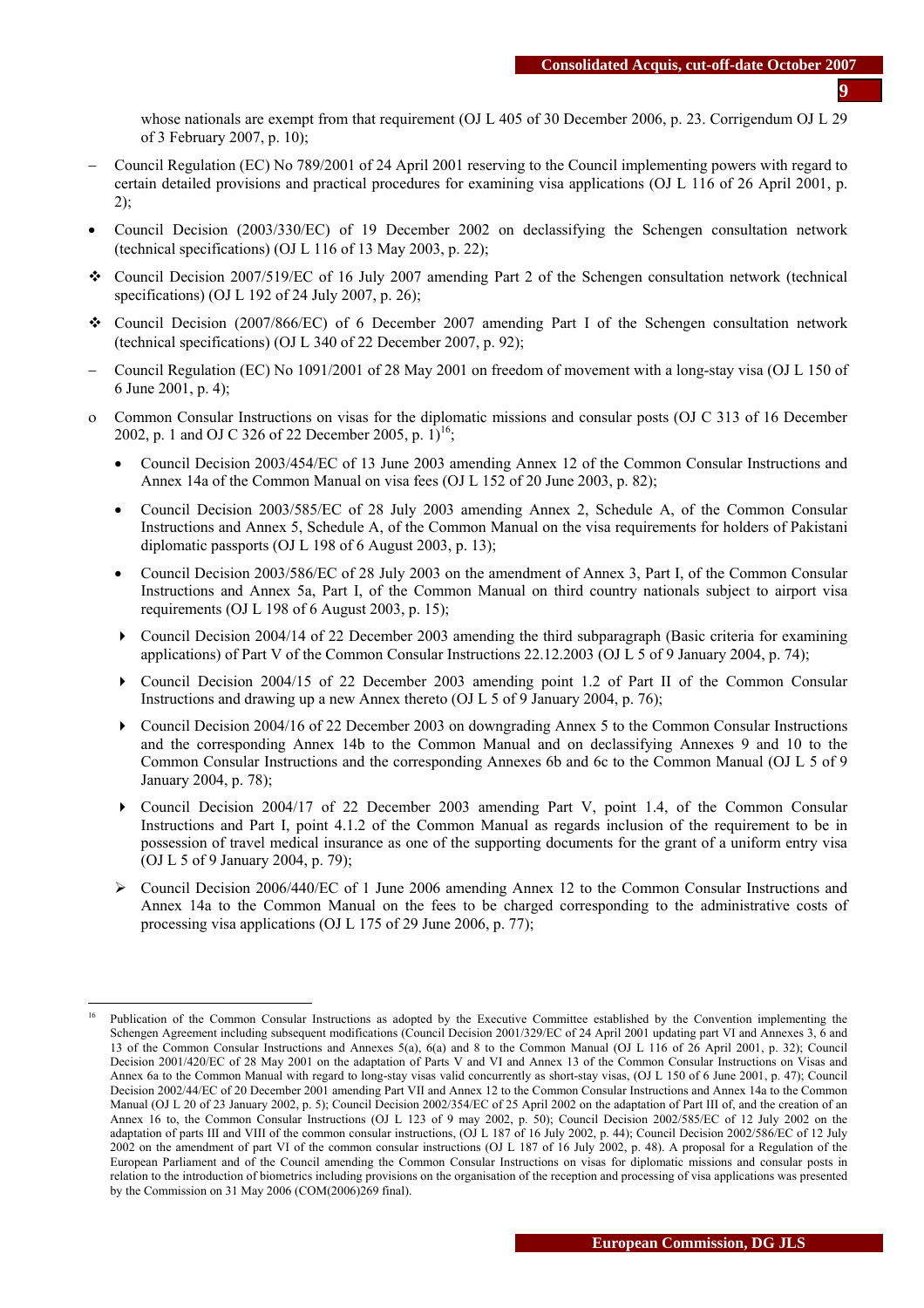- ¾ Council Decision (2006/684/EC) of 5 October 2006 amending Annex 2, Schedule A, to the Common Consular Instructions on the visa requirements for holders of Indonesian diplomatic and service passports (OJ L 208 of 12 October 2006, p. 29);
- Council Decision (2008/374/EC) of 29 April 2008 amending Annex 3, Part I, to the Common Consular Instructions on third-country nationals subject to airport visa requirements (OJ L 129 of 17 May 2008, p. 46);
- ο Council Regulation (EC) No 333/2002 of 18 February 2002 on a uniform format for forms for affixing the visa issued by Member States to persons holding travel documents not recognised by the Member State drawing up the form (OJ L 53 of 23 February 2002, p. 4);
	- ο Commission Decision of 12 August 2002 laying down the technical specifications for the uniform format for affixing the visa issued by Member States to persons holding travel documents not recognised by the Member State drawing up the form (not published);
- ο Council Regulation No 1030/2002/EC of 13 June 2002 laying down a uniform format for residence permits for thirdcountry nationals (OJ L 157 of 15 June 2002, p. 1) and Commission Decision of 14 August 2002 laying down the technical specifications for the uniform format for residence permits for third country nationals (not published);
	- Council Regulation (EC) No 380/2008 of 18 April 2008 amending Regulation (EC) No 1030/2002 laying down a uniform format for residence permits for third-country nationals (OJ L 115 of 29 April 2008, p. 1);
- Council Regulation (EC) No 415/2003 of 27 February 2003 on the issue of visas at the border, including the issue of such visas to seamen in transit (OJ L 64 of 7 March 2003, p. 1);
- Council Regulation 693/2003/EC of 14 April 2003 establishing a specific Facilitated Transit Document (FTD), a Facilitated Rail Transit Document (FRTD) and amending the Common Consular Instructions and the Common Manual (OJ L 99 of 17 April 2003, p. 8);
- Council Regulation No 694/2003 of 14 April 2003 on uniform formats for Facilitated Transit Documents (FTD and Facilitated Rail Transit Documents (FRTD) provided for in Regulation (EC) No 693/2003 (OJ L 99 of 17 April 2003, p. 15);
- Council Decision 2004/512/EC of 8 June 2004 establishing the Visa Information System (VIS) (OJ L 213 of 15 June 2004, p.  $5)^{17}$ ;
	- ¾ Corrigendum to Council Decision 2004/512/EC of 8 June 2004 establishing the Visa Information System (VIS) (OJ L 271 of 30 September 2006, p. 85);
	- $\triangleright$  Commission Decision (2006/648/EC) of 22 September 2006 laying down the technical specifications on the standards for biometric features related to the development of the Visa Information System, (OJ L 267 of 27 September 2006, p. 41);
	- $\triangleright$  Commission Decision (2006/752/EC) of 3 November 2006 establishing the sites for the Visa Information System during the development phase (OJ L 305 of 4 November 2006, p. 13);
	- Commission Decision 2008/602/EC of 17 June 2008 laying down the physical architecture and requirements of the national interfaces and of the communication infrastructure between the central VIS and the national interfaces for the development phase (OJ l 194 of 23 July 2008, p. 3);
- Commission Decision of 17 June 2008 laying down the physical architecture and requirements of the national interfaces and of the communication infrastructure between the central VIS and the national interfaces for the development phase (*notified under document number C(2008) 2693*) (OJ L 194 of 23 July 2008, p. 3)
- Regulation (EC) No 767/2008 of the European Parliament and of the Council of 9 July 2008 concerning the Visa Information System (VIS) and the exchange of data between Member States on short-stay visas (VIS Regulation) (OJ L 218 of 13 August 2008, p. 60);
- Council Decision 2008/633/JHA of 23 June 2008 concerning access for consultation of the Visa Information System (VIS) by designated authorities of Member States and by Europol for the purposes of the prevention, detection and investigation of terrorist offences and of other serious criminal offences (OJ L 218 of 13 August 2008, p. 129)
- Council Decision 2005/367/CE of 14 April 2005 authorising Member States to ratify in the interests of the Community the Seafarer's Identity Document Convention of the International Labour Organisation (Convention 185) (OJ L 136 of 30 May 2005, p. 1);

<sup>&</sup>lt;sup>17</sup> Corrigendum OJ L 271 of 30 September 2006, p. 85.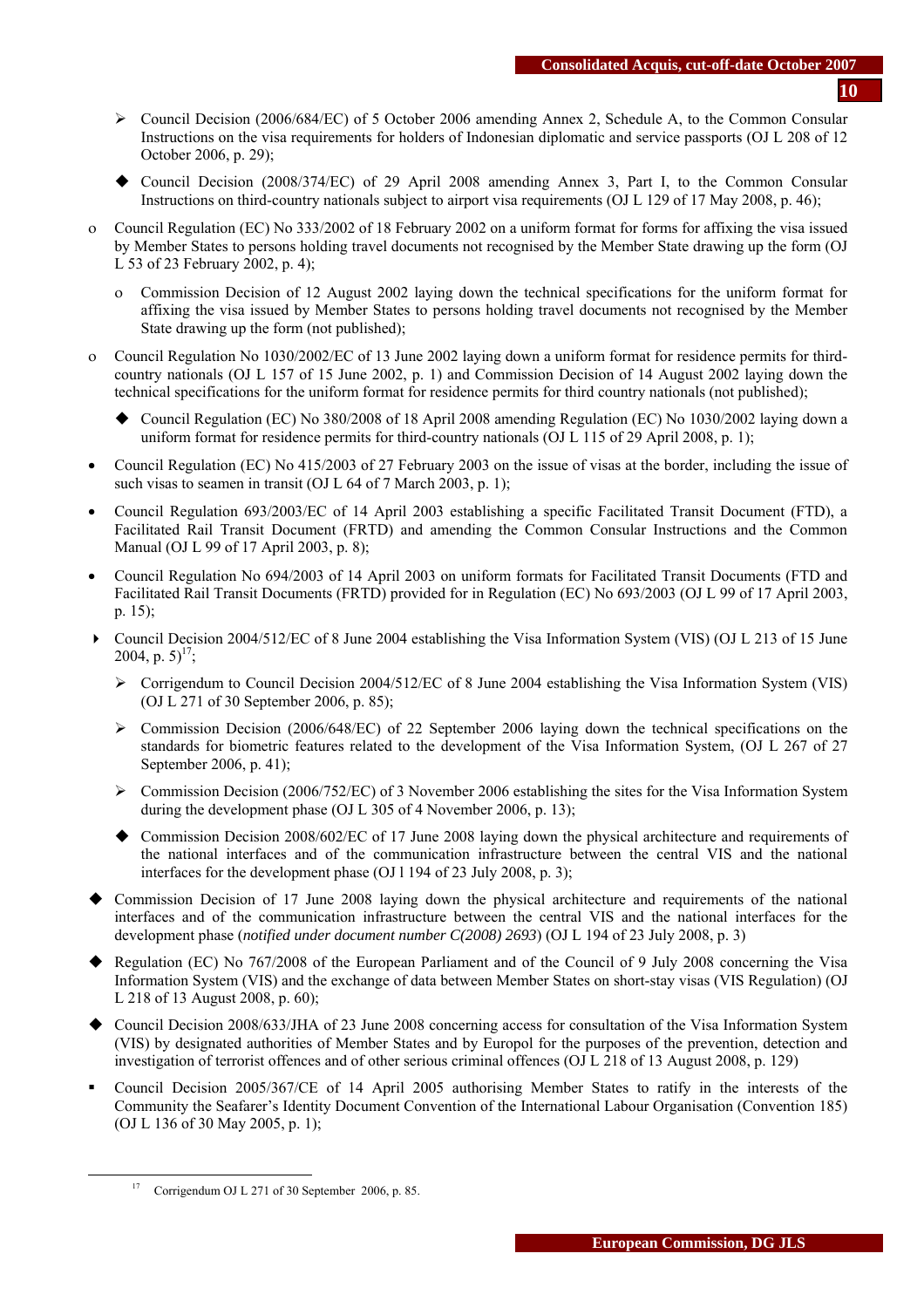- ¾ Decision No 895/2006/EC of the European Parliament and of the Council of 14 June 2006 introducing a simplified regime for the control of persons at the external borders based on unilateral recognition by the Czech Republic, Estonia, Cyprus, Latvia, Lithuania, Hungary, Malta, Poland, Slovenia and Slovakia of certain documents as equivalent to their national visas for the purposes of transit through their territories (OJ L 167 of 20 June 2006, p.  $1)^{18}$ :
- $\triangleright$  Decision No 896/2006/EC of the European Parliament and of the Council of 14 June 2006 establishing a simplified regime for the control of persons at the external borders based on the unilateral recognition by the Member States of certain residence permits issued by Switzerland and Liechtenstein for the purpose of transit through their territory (OJ L 167 of 20 June 2006, p.  $8)^{19}$ ;
	- Decision No 586/2008 of the European Parliament and of the Council of 17 June 2008 amending Decision No 896/2006/EC establishing a simplified regime for the control of persons at the external borders based on the unilateral recognition by the Member States of certain residence permits issued by Switzerland and Liechtenstein for the purpose of transit through their territory (OJ L 162 of 21 June 2008, p. 27);
- Decision No 582/2008 of the European Parliament and of the Council of 17 June 2008 introducing a simplified regime for the control of persons at the external borders based on the unilateral recognition by Bulgaria, Cyprus and Romania of certain documents as equivalent to their national visas for the purposes of transit through their territories (OJ L 161 of 20 June 2008, p. 30);
- Council Decision 2007/340/EC of 19 April 2007 on the conclusion of the Agreement between the European Community and the Russian Federation on the facilitation of the issuance of visas to the citizens of the European Union and the Russian Federation (OJ L 129 of 17 May 2007, p. 25);
- Council Decision 2007/821/EC of 8 November 2007 on the conclusion of the Agreement between the European Community and the Republic of Albania on the facilitation of the issuance of visas (OJ L 334 of 19 December 2007, p. 84);
- Council Decision 2007/822/EC of 8 November 2007 on the conclusion of the Agreement between the European Community and Bosnia and Herzegovina on the facilitation of the issuance of visas (OJ L 334 of 19 December 2007, p. 96);
- Council Decision 2007/823/EC of 8 November 2007 on the conclusion of the Agreement between the European Community and the Republic of Montenegro on the facilitation of the issuance of visas (OJ L 334 of 19 December 2007, p. 108);
- Council Decision 2007/824/EC of 8 November 2007 on the conclusion of the Agreement between the European Community and the Former Republic of Macedonia on the facilitation of the issuance of visas (OJ L 334 of 19 December 2007, p. 120);
- Council Decision 2007/825/EC of 8 November 2007 on the conclusion of the Agreement between the European Community and the Republic of Serbia on the facilitation of the issuance of visas (OJ L 334 of 19 December 2007, p. 136);
- Council Decision 2007/826/EC of 8 November 2007 on the conclusion of the Agreement between the European Community and the Republic of Moldova on the facilitation of the issuance of visas (OJ L 334 of 19 December 2007, p. 168);
- Council Decision 2007/840/EC of 29 November 2007 on the conclusion of the Agreement between the European Community and Ukraine on the facilitation of the issuance of visas (OJ L 332 of 18 December 2007, p. 66).

# **C. Other European Union Instruments and documents**

- − Council Recommendation 96/C 80/01 of 4 March 1996 relating to local consular cooperation regarding visas (OJ C 80 of 18 March 1996, p. 1);
- − Council Recommendation 1999/C 140/01 of 29 April 1999 on the provisions for the detection of falsified documents in the visa departments of representations abroad and in the offices of domestic authorities dealing with the issue or extension of visas (OJ C 140 of 20 May 1999, p. 1);

Also relevant for visas.

Also relevant for visas.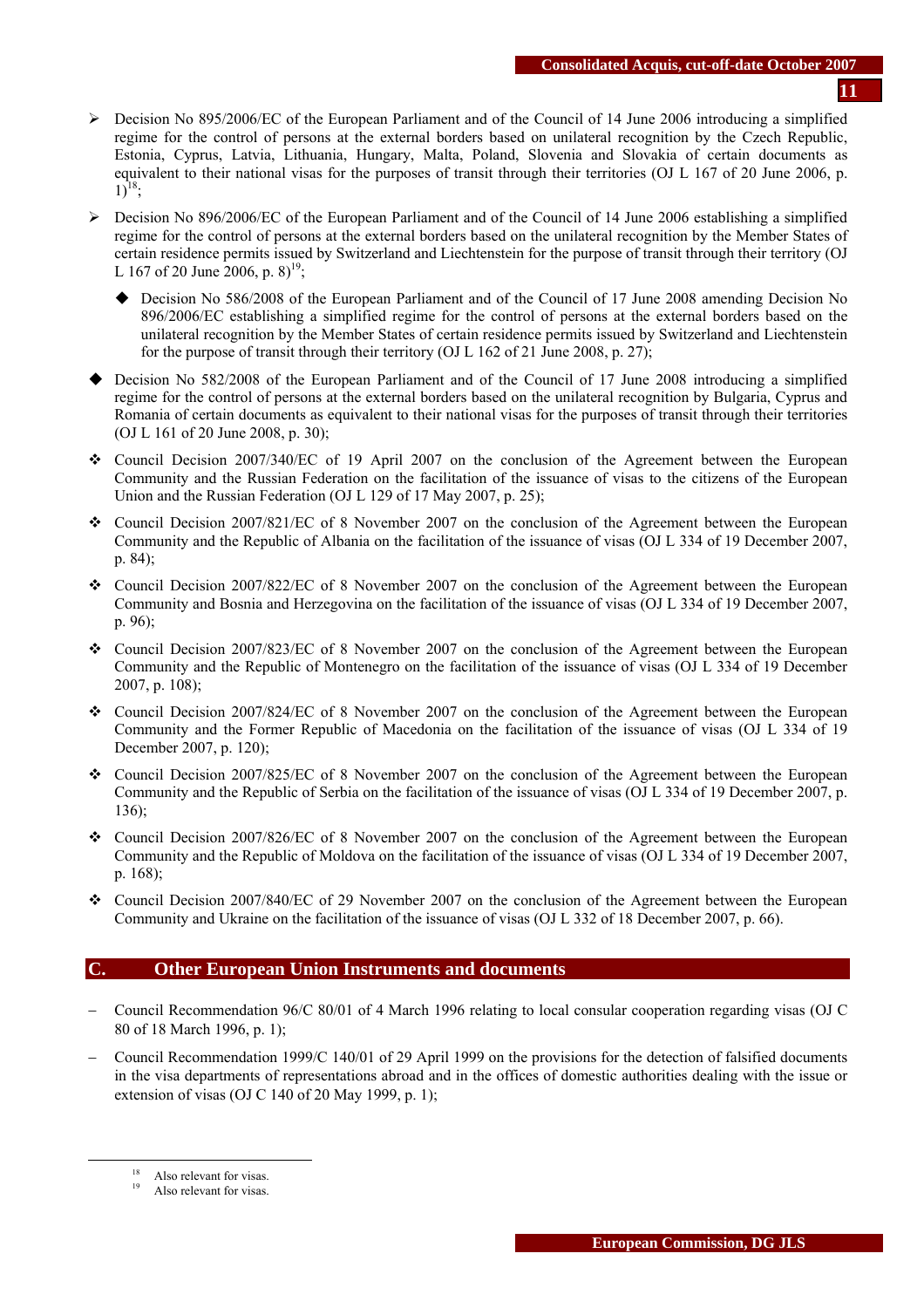- ¾ Council Decision (2004/265/EC) of 8 March concerning the conclusion of the Memorandum of Understanding between the European Community and the National Tourism Administration of the People's Republic of China (ADS) (OJ L 83 of 30 March 2004, p. 12);
- Commission Recommendation 2004/645/EC of 16 September 2004 on the implementation by the consular offices of the Member States of the Memorandum of Understanding between the European Community and the National Tourism Administration of the People's Republic of China on visa and related issues concerning tourist groups from the People's Republic of China (ADS) (notified under document number C(2004) 2886) (OJ L 296 of 21 September 2004, p. 23);
- **Recommendation of the European Parliament and of the Council 2005/761/EC of 28 September 2005 to facilitate the** issue by the Member States of uniform short-stay visas for researchers from third countries travelling within the Community for the purpose of carrying out scientific research (OJ L 289 of 3 November 2005, p. 23);
- Council Recommendation (2005/762/EC) of 12 October 2005 to facilitate the admission of third-country nationals to carry out scientific research in the European Community (OJ L 289 of 3 November 2005, p. 26).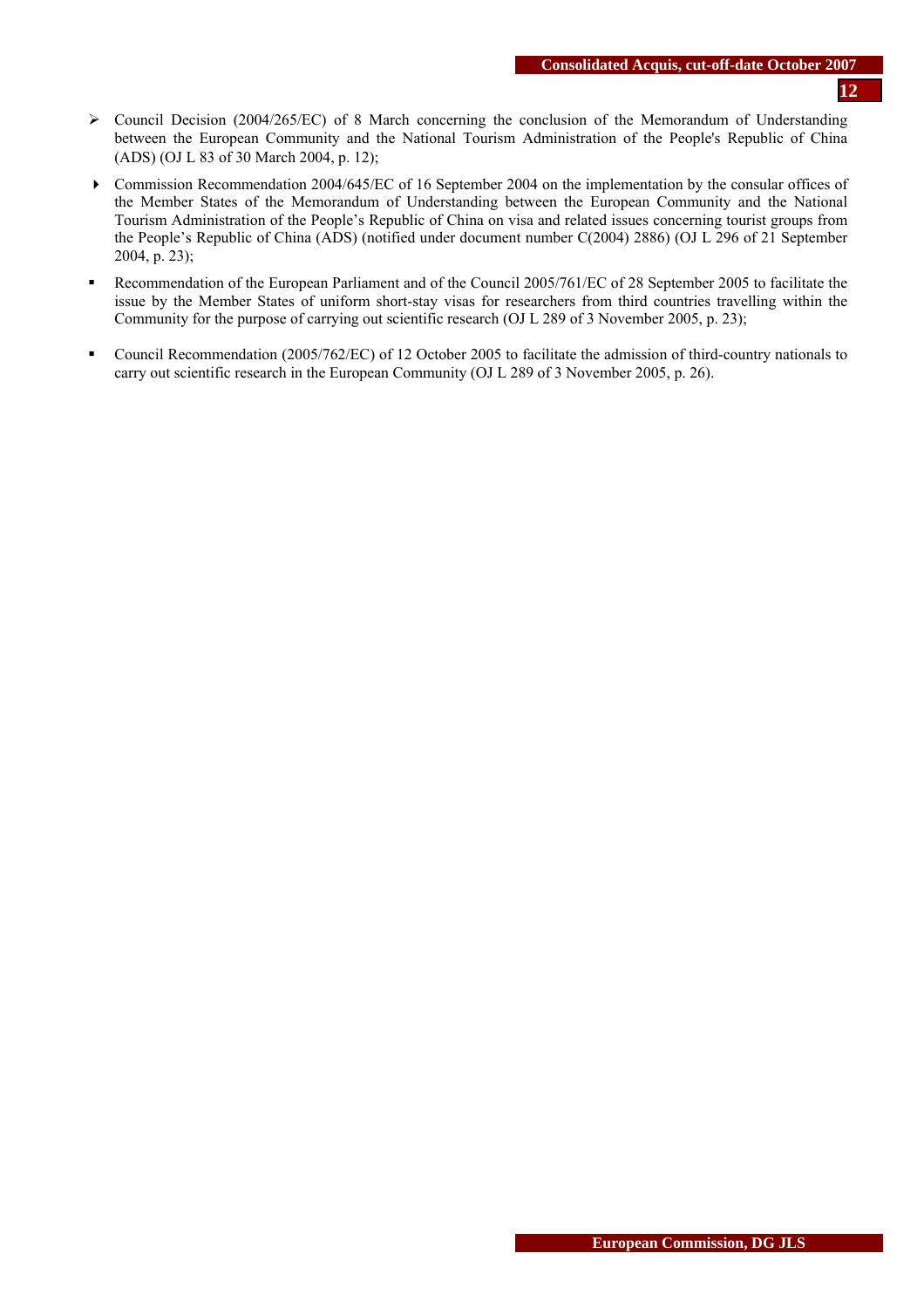### <span id="page-12-0"></span>**ADMISSION**

#### A. Legislative acts adopted after entry into force of the Amsterdam Treaty (1<sup>st</sup> May 1999)

- \* Regulation (EC) No 862/2007 of the European Parliament and of the Council of 11 July 2007 on Community statistics on migration and international protection and repealing Council Regulation (EEC) No 311/76 on the compilation of statistics on foreign workers (OJ L 199 of 31 July 2007, p. 23)<sup>20</sup>;
- \* Regulation (EC) No 1905/2006 of the European Parliament and of the Council of 18 December 2006 establishing a financing instrument for development cooperation (OJ L 378 of 27 December 2006) – Thematic Programme on cooperation with third countries in the areas of migration and asylum (Article 16);
- $\triangleright$  Council Decision 2006/688/EC of 5 October 2006 on the establishment of a mutual information mechanism concerning Member States' measures in the areas of asylum and immigration (OJ L 283 of 14 October 2006, p. 40);
- Council Directive 2005/71/EC of 12 October 2005 on a specific procedure for admitting third-country nationals for the purposes of scientific research (OJ L 289 of 3 November 2005, p. 15);
- Council Decision 2004/927/EC of 22 December 2004 providing for certain areas covered by Title IV of Part Three of the Treaty establishing the European Community to be governed by the procedure laid down in Article 251 of that Treaty (OJ L 396 of 31 December 2004, p. 45);
- Council Directive 2004/114/EC of 13 December 2004 on the conditions of admission of third-country nationals for the purposes of studies, pupil exchange, unremunerated training or voluntary service (OJ L 375 of 23 December 2004, p. 12);
- Directive 2004/38/EC of the European Parliament and of the Council of 29 April 2004 on the right of citizens of the Union and their family members to move and reside freely within the territory of the Member States amending Regulation (EEC) No 1612/68 and repealing Directives 64/221/EEC, 68/360/EEC, 72/194/EEC, 73/148/EEC, 75/34/EEC, 75/35/EEC, 90/364/EEC, 90/365/EEC and 93/96/EEC (Text with EEA relevance) (OJ L 158 of 30 April 2004, p.  $77)^{21}$ :
- Council Directive 2003/109/EC of 25 November 2003 concerning the status of third-country nationals who are long term residents (OJ L 16 of 23 of January 2004, p. 44);
- Council Directive 2003/86/EC of 22 September 2003 on the right to family reunification (OJ L 251 of 3 October 2003, p. 12);
- ο Council Regulation (EC) No 1030/2002 of 13 June 2002 laying down a uniform format for residence permits for third-country nationals (OJ L 157 of 15 June 2002, p. 1);
	- Council Decision 2008/381/EC of 14 May 2008 establishing a European Migration Network (OJ L 131 of 12 May 2008, p. 7);
- Council Decision N° 2007/435/EC of 25 June 2007 establishing the European Fund for the Integration of thirdcountry nationals for the period 2007 to 2013 as part of the General programme "Solidarity and Management of Migration Flows, (OJ L 168 of 28 June 2007, p. 18);
	- Commission Decision (2007/599/EC) of 21 August 2007 implementing Council Decision 2007/435/EC as regards the adoption of strategic guidelines for 2007 to 2013 (C(2007)3926);
	- Commission Decision (2008/457/EC) of 5 March 2008 laying down the rules for the implementation of Council Decision 2007/435/EC establishing the European Fund for the integration of third-country nationals the period 2007 to 2013 as part of the General programme "Solidarity and Management of Migration Flows" as regards Member States' management and control systems, the rules for administrative and financial management and the eligibility of expenditure on projects co-financed by the Fund (OJ L167, 27 June 2008, p. 69).

<sup>&</sup>lt;sup>20</sup> This instrument is also mentioned under the section on "asylum".

This instrument is also mentioned under the section on "EU citizenship".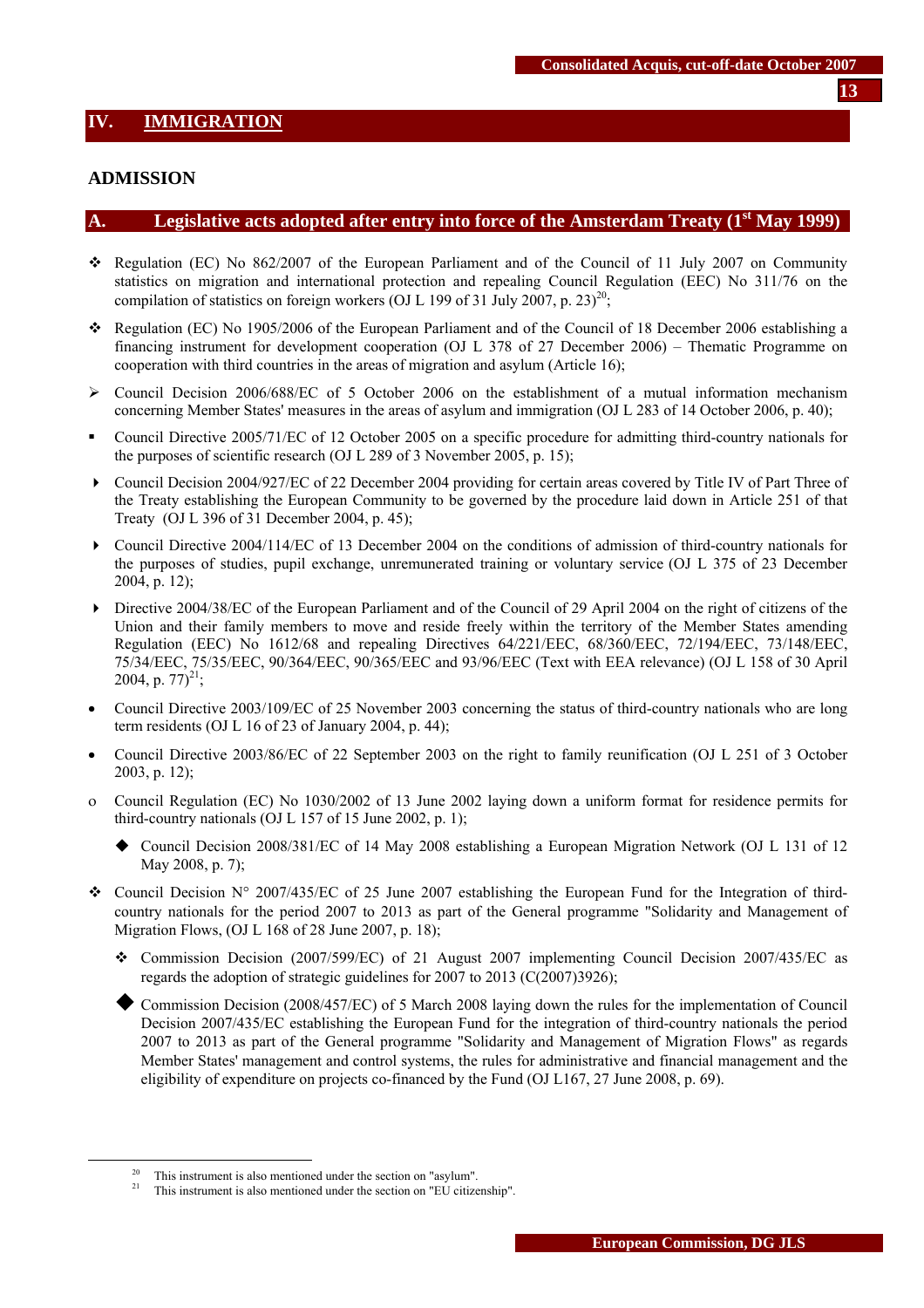### **B.** Other acts adopted before entry into force of the Amsterdam Treaty (1<sup>st</sup> May 1999)

- Joint principles for the exchange of data in CIREFI: Doc 9987/98 CIREFI 48;
- − Council Resolution 97/C 221/03 of 26 June 1997 on unaccompanied minors who are nationals of third countries (OJ C 221 of 19 July 1997, p. 23);
- Joint action adopted by the Council on the basis of Article K.3.2.b of the Treaty on European Union concerning travel facilities for school pupils from third countries resident in a Member State (OJ L 327 of 19 December 1994, p. 1);
- − Council Resolution of 30 November 1994 relating to the limitations on the admission of third-country nationals to the territory of the Member States for the purpose of pursuing activities as self-employed persons (OJ C 274 of 19 September 1996, p. 7);
- − Council Conclusions of 30 November 1994 on the organization and development of the Centre for Information, Discussion and Exchange on the Crossing of Frontiers and Immigration (Cirefi) (OJ C 274 of 19 September 1996, p.  $50^{23}$
- − Council Resolution of 20 June 1994 on limitation on admission of third-country nationals to the territory of the Member States for employment (OJ C 274 of 19 September 1996, p. 3).

### **FIGHT AGAINST ILLEGAL MIGRATION AND RETURN**

#### A. Legislative acts adopted after entry into force of the Amsterdam Treaty (1<sup>st</sup> May 1999)

- Council Decision 2005/267/EC of 16 March 2005 establishing a secure web-based Information and Coordination Network for Member States' Migration Management Services (OJ L 83 of 1 April 2005, p. 48);
	- Commission Decision of 15 December 2005 laying down detailed rules for the implementation of Council Decision 2005/267/EC establishing a secure web-based Information and Co-ordination Network for Member States' Migration Management Services (C(2005)5159);
- Council Decision 2004/573/EC of 29 April 2004 on the organisation of joint flights for removals from the territory of two or more Member States, of third-country nationals who are subjects of individual removal orders (OJ 261 of 6 August 2004, p. 28);
- Council Directive 2004/82/EC of 29 April 2004 on the obligation of carriers to communicate passenger data (OJ L 261 of 6 August 2004, p.  $24^{24}$ ;
- Council Directive 2004/81/EC of 29 April 2004 on the residence permit issued to third-country nationals who are victims of trafficking in human beings or who have been the subject of an action to facilitate illegal immigration, who cooperate with the competent authorities (OJ L 261 of 6 August 2004, p. 19);
- Council Regulation (EC) No 377/2004 of 19 February 2004 on the creation of an immigration liaison officers network (O[J L 64 of 2 of March 2004, p. 1\)](http://europa.eu.int/eur-lex/en/archive/2004/l_06420040302en.html);
- Commission Decision of 29 September 2005 (2005/687/EC) on the format for the report on the activities of immigration liaison officers networks and on the situation in the host country in matters relating to illegal immigration (notified under document number C (2005) 1508 (OJ L 264 of 8 of October 2005, p. 8);
- Council Directive 2003/110/EC of 25 November 2003 on assistance in cases of transit for the purposes of removal by Air, (OJ L 321 of 06 of December 2003, p. 26);
- ο Council Framework Decision 2002/946/JHA of 28 November 2002 on the strengthening of the penal framework to prevent the facilitation of unauthorised entry, transit and residence (OJ L 328 of 5 December 2002, p. 1)<sup>25</sup>;
- ο Council Directive 2002/90/EC of 28 November 2002 defining the facilitation of unauthorised entry, transit and residence (OJ L 328 of 5 December 2002, p. 4);

<sup>&</sup>lt;sup>22</sup> Relevant insofar as the later legislation has not replaced them.

Also relevant for expulsion.

<sup>&</sup>lt;sup>24</sup> This instrument is also mentioned under the section on "External borders".<br><sup>25</sup> This instrument is also mentioned under the section on "organised crime, fraud and corruption".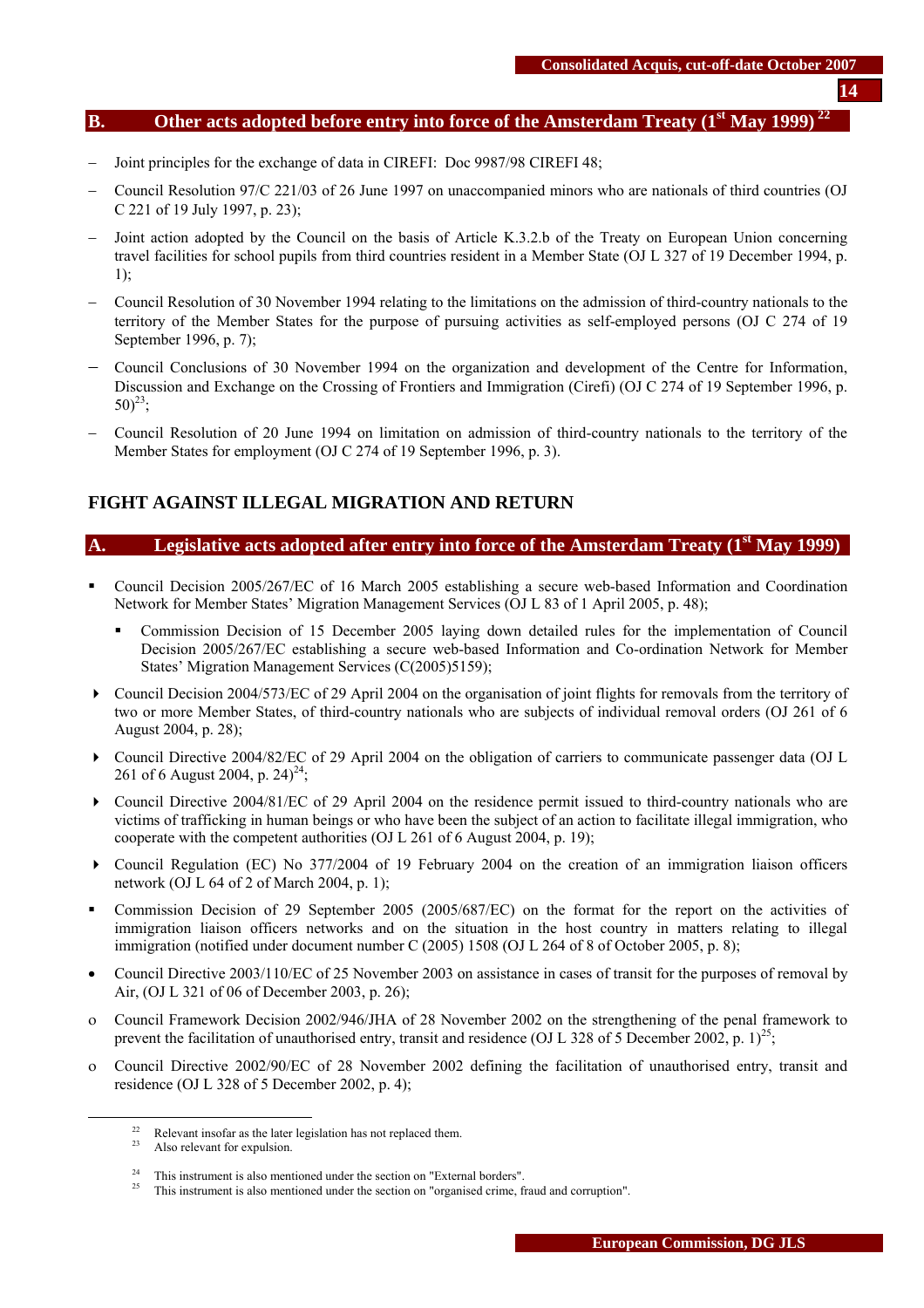- − Council Directive 2001/51/EC of 28 June 2001 supplementing the provisions of Article 26 of the Convention implementing the Schengen Agreement of 14 June 1985 (OJ L 187 of 10 of July 2001, p. 45);
- − Council Directive 2001/40/EC of 28 May 2001 on the mutual recognition of decisions on the expulsion of third country nationals (OJ L 149 of 02 of June 2001, p. 34);
	- Council Decision 2004/191/EC of 23 February 2004 setting out the criteria and practical arrangements for the compensation of the financial imbalances resulting from the application of Directive 2001/40/EC on the mutual recognition of decisions on the expulsion of third-country nationals (O[J L 60 of 27 of February 2004, p. 55\)](http://europa.eu.int/eur-lex/en/archive/2004/l_06020040227en.html);
- $\div$  Decision No 575/2007/EC of the European Parliament and of the Council of 23 May 2007 establishing the European Return Fund for the period 2008 to 2013 as part of the General programme "Solidarity and Management of Migration Flows" (OJ L 144 of 6 June 2007, p. 45);
	- Commission Decision (2007/837/EC) of 30 November 2007 implementing Decision No 575/2007/EC of the European Parliament and of the Council as regards the adoption of strategic guidelines for 2008 to 2013 (OJ L 330 of 15 December 2007, p. 48);
	- Commission Decision (2008/458/EC) of 5 March 2008 Laying down the rules for the implementation of Decision No 575/2007/EC of the European Parliament and of the Council of 23 May 2007 establishing the European Return Fund for the period 2008 to 2013 as part of the General programme "Solidarity and Management of Migration Flows" as regards Member States' management and control systems, the rules for administrative and financial management and the eligibility of expenditure on projects co-financed by the Fund (OJ L167, 27 June 2008, p. 135).

### **B. International Agreements**

- $\div$  Council Decision 2007/341/EC of 19 April 2007 on the conclusion of the Agreement between the European Community and the Russian Federation on readmission (OJ L 129 of 17 May 2007, p. 38);
	- Agreement between the European Community and the Russian Federation on readmission (OJ L 129 of 17 May 2007, p. 40);
- $\geq$  Council Decision of 24 July 2006 on the conclusion, on behalf of the European Community, of the Protocol to prevent, suppress and punish trafficking in human beings, especially women and children, supplementing the United Nations Convention against Transnational Organised Crime concerning the provisions of the Protocol, in so far as the provisions of the Protocol fall within the scope of Part III, Title IV of the Treaty establishing the European Community (OJ L 262 of 22 September 2006, p. 51);
- ¾ Council Decision of 24 July 2006 on the conclusion, on behalf of the European Community, of the Protocol against the smuggling of migrants by land, sea and air, supplementing the United Nations Convention against Transational Organised Crime concerning the provisions of the Protocol, in so far as the provisions of the Protocol fall within the scope of Part III, Title IV of the Treaty establishing the European Community (OJ L 262 of 22 September 2006, p. 34);
- Council Decision 2005/809/EC of 7 November 2005 concerning the conclusion of the Agreement between the European Community and the Republic of Albania on the readmission of persons residing without authorization (OJ 304 of 23 November 2005, p. 14);
	- Agreement between the European Community and the Republic of Albania on the readmission of persons residing without authorisation (OJ L 124 of 17 May 2005, p. 22);
	- $\triangleright$  Information relating to the entry into force of the Agreement between the European Community and the Republic of Albania on the readmission of persons residing without authorisation (OJ L 96 of 5 April 2006, p. 9);
- Council Decision 2005/372/EC of 3 March 2005 concerning the conclusion of the Agreement between the European Community and the Democratic Socialist Republic of Sri Lanka on the readmission of persons residing without authorisation (OJ L 124 of 17 May 2005, p.41);
	- Agreement between the European Community and the Democratic Socialist Republic of Sri Lanka on the readmission of persons residing without authorisation (OJ L 124 of 17 May 2005, p.43);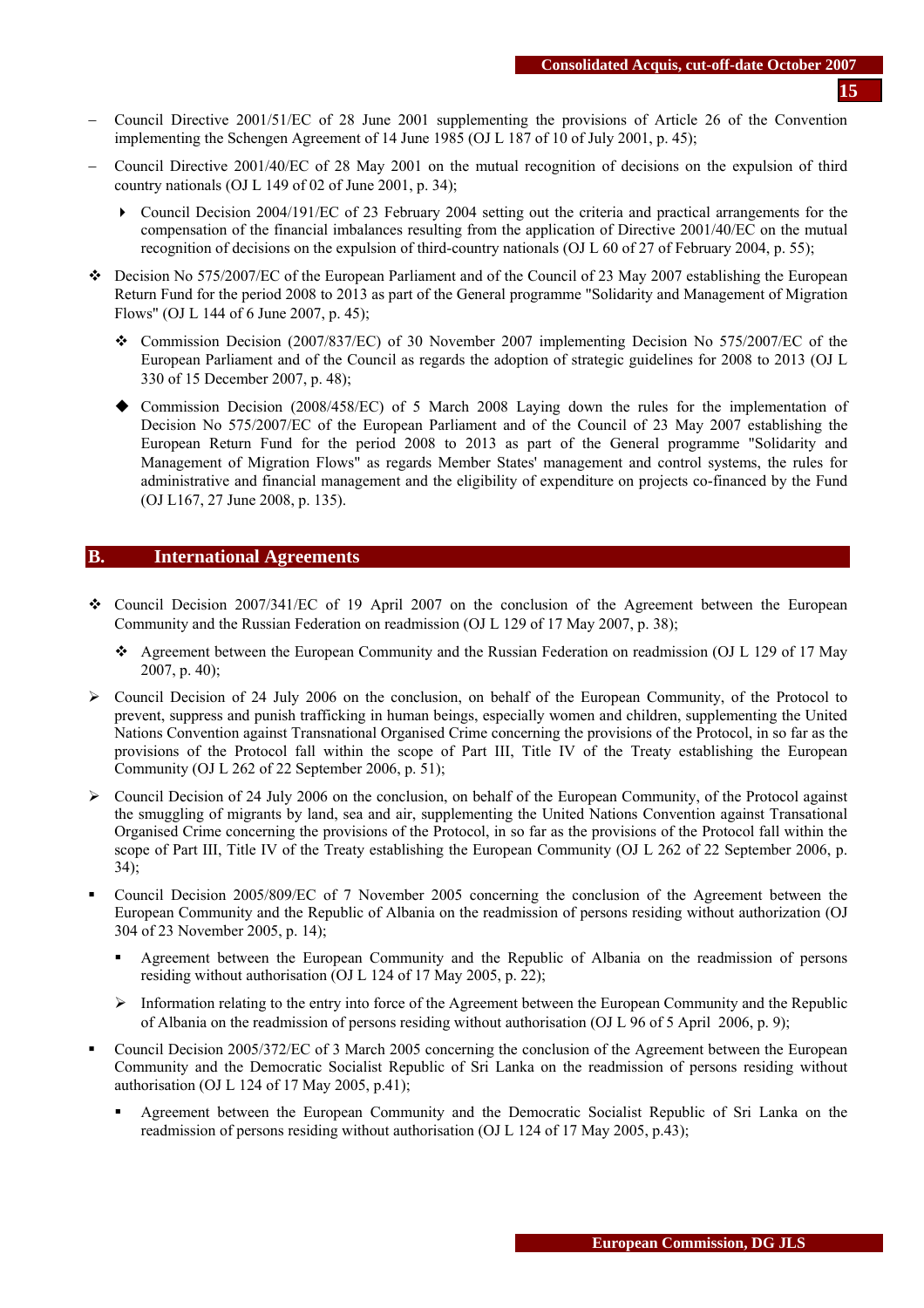- Information relating to the entry into force of the Agreement between the European Community and the Democratic Socialist Republic of Sri Lanka on the readmission of persons residing without authorisation (OJ L 138 of 1 June 2005, p. 17);
- Council Decision 2004/424/EC of 21 April 2004 concerning the conclusion of the Agreement between the European Community and the Macao Special Administrative Region of the People's Republic of China on the readmission of persons residing without authorisation (OJ L 143 of 30 April 2004, p. 97);
	- Agreement between the European Community and the Macao Special Administrative Region of the People's Republic of China on the readmission of persons residing without authorisation (OJ L 143 of 30 April 2004, p. 99);
	- Information concerning the entry into force of the Agreement between the European Community and the Macao Special Administrative Region of the People's Republic of China on the readmission of persons residing without authorisation (OJ L 258 of 5 August 2004 p. 17);
- o Council Decision of 17 December 2003 concerning the conclusion of the Agreement between the European Community and the Government of the Hong Kong Special Administrative Region of the People's Republic of China on the readmission of persons residing without authorisation (OJ L 17 of 24 of January 2004, p. 23);
	- Agreement between the European Community and the Government of the Hong Kong Special Administrative Region of the People's Republic of China on the readmission of persons residing without authorisation (OJ L 17 of 24 of January 2004, p. 25);
	- Information on the entry into force of the Agreement between the European Community and the Government of the Hong Kong Special Administrative Region of the People's Republic of China on the readmission of persons residing without authorisation (OJ L 64 of 2 March 2004, p. 38);
- Council Decision 2007/839/EC of 29 November 2007 concerning the conclusion of the Agreement between the European Community and Ukraine on readmission of persons - Agreement between the European Community and Ukraine on the readmission of persons (OJ L 332 of 18 December 2007, p. 46);
- Council Decision 2007/817/EC of 8 November 2007 on the conclusion of the Agreement between the European Community and the former Yugoslav Republic of Macedonia on the readmission of persons residing without authorisation - Agreement between the European Community and the former Yugoslav Republic of Macedonia on the readmission of persons residing without authorisation (OJ L 334 of 19 December 2007, p. 1);
- Council Decision 2007/818/EC of 8 November 2007 on the conclusion of the Agreement between the European Community and the Republic of Montenegro on the readmission of persons residing without authorisation - Agreement between the European Community and the Republic of Montenegro on the readmission of persons residing without authorisation (OJ L 334 of 19 December 2007, p. 25);
- Council Decision 2007/819/EC of 8 November 2007 on the conclusion of the Agreement between the European Community and the Republic of Serbia on the readmission of persons residing without authorisation - Agreement between the European Community and the Republic of Serbia on the readmission of persons residing without authorisation (OJ L 334 of 19 December 2007, p. 45);
- Council Decision 2007/820/EC of 8 November 2007 on the conclusion of the Agreement between the European Community and Bosnia and Herzegovina on the readmission of persons residing without authorisation - Agreement between the European Community and Bosnia and Herzegovina on the readmission of persons residing without authorisation (OJ L 334 of 19 December 2007, p. 65);

### **C. Other acts adopted before entry into force of the Amsterdam Treaty (1st May 1999) 26**

- − Council Decision on the inclusion of model readmission clauses in Community agreements and in agreements between the European Community, its Member States and third countries. Doc. 13409/99 MIGR 69;
- − Council Resolution of 4 December 1997 on measures to be adopted on the combating of marriages of convenience (OJ C 382 of 16 December 1997, p. 1);

<sup>&</sup>lt;sup>26</sup> Relevant insofar as the later legislation has not replaced them.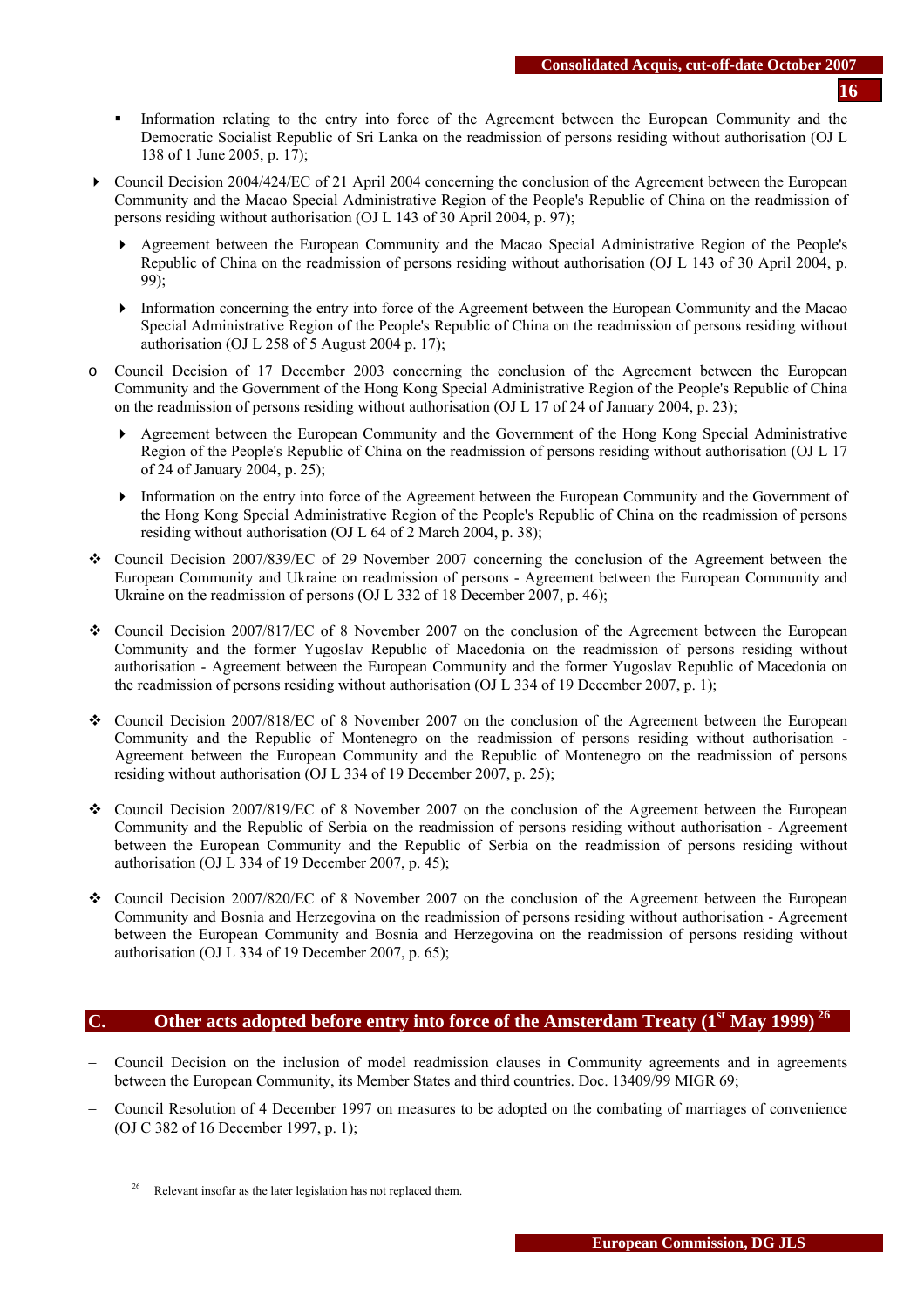- − Council Decision (97/340/JHA) of 26 May 1997 on the exchange of information concerning assistance for the voluntary repatriation of third-country nationals (OJ L 147 of 5 June 1997, p. 3);
- − Council Recommendation of 27 September 1996 on combating the illegal employment of third-country nationals (OJ C 304 of 14 October 1996, p. 1);
- − Council Conclusions of 4 March 1996 concerning readmission clauses for future mixed agreements: Documents 4272/96 ASIM 6 et 5457/96 ASIM 37;
- − Council Recommendation of 22 December 1995 on concerted action and cooperation in carrying out expulsion measures (OJ C 5 of 10 January 1996, p. 3);
- − Council Recommendation of 22 December 1995 on harmonizing means of combating illegal immigration and illegal employment and improving the relevant means of control (OJ C 5 of 10 January 1996, p. 1);
- − Council Recommendation of 24 July 1995 on the guiding principles to be followed in drawing up protocols on the implementation of readmission agreements (OJ C 274 of 19 September 1996, p. 25);
- − Council Recommendation of 30 November 1994 concerning the adoption of a standard travel document for the expulsion of third-country nationals (OJ C 274 of 19 September 1996, p. 18);
- − Council Recommendation of 30 November 1994 concerning a specimen bilateral readmission agreement between a Member State and a third country (OJ C 274 of 19 September 1996, p. 20);
- Recommendation of the 1st June 1993 concerning checks on and expulsion of third country nationals residing or working without authorisation: Document WGI 1516;
- − Recommendation of 30 November 1992 regarding practices followed by Member States on expulsion: Document WGI 1266;
- Recommendation of the 30 November 1992 concerning transit for the purpose of expulsion: Document WGI 1266.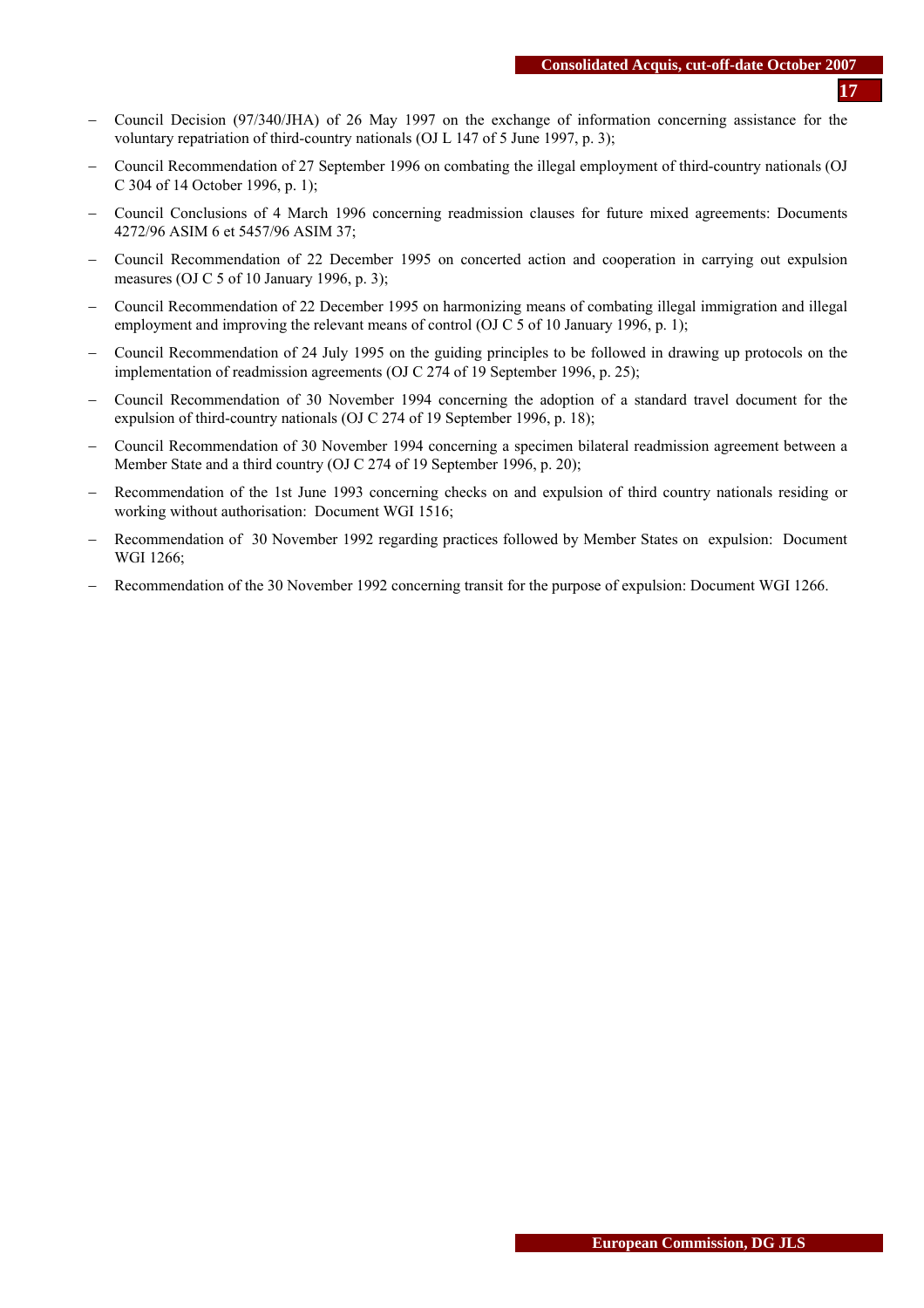### <span id="page-17-0"></span>**V. EU CITIZENSHIP**

• Council Decision 2007/252/EC of 19 April 2007 establishing for the period 2007-2013 the specific programme "Fundamental rights and citizenship" as part of the General programme "Fundamental Rights and Justice" (OJ L 110 of 27 April 2007, p.  $33)^{27}$ .

## **Free Movement and Right of Residence**

### **European Union Instruments and documents**

 European Parliament and Council Directive 2004/38/EC on the right of citizens of the Union and their family members to move and reside freely within the territory of the Member States, amending Regulation (EEC) No 1612/68 and repealing Directives 64/221/EEC, 68/360/EEC, 72/194/EEC, 73/148/EEC, 75/34/EEC, 75/35/EEC, 90/364/EEC, 90/365/EEC and 93/96/EEC (OJ L 158 of 30 April 2004, p. 77)<sup>28</sup>.

### **B. Electoral Rights**

#### **European Union Instruments and documents**

- − Act concerning the election of the representatives of the European Parliament by direct universal suffrage, annexed to Council Decision 76/787/ECSC, EEC, Euratom of 20 September 1976 (OJ L 278 of 8 October 1976, p. 1), as last amended by Council Decision of 25 June 2002 and 23 September 2002 (OJ L 283 of 21 October 2002, p. 1);
	- o Council Decision 2002/772/EC, Euratom amending the Act concerning the election of the representatives of the European Parliament by direct universal suffrage (OJ L 283 of 21 October 2002, p. 1);
- − Council Directive 93/109/EC of 6 December 1993 laying down detailed arrangements for the exercise of the right to vote and stand as a candidate in elections to the European Parliament for citizens of the Union residing in a Member State of which they are not nationals (OJ L 329 of 30 December 1993, p. 34);
- − Council Directive 94/80/EC of 19 December 1994 laying down detailed arrangements for the exercise of the right to vote and stand as a candidate in municipal elections for citizens of the Union residing in a Member State of which they are not nationals (OJ L 368 of 31 December 1994, p. 38);
- − Council Directive 96/30/EC of 13 May 1996 amending Directive 94/80/EC laying down detailed arrangements for the exercise of the right to vote and to stand as a candidate in municipal elections by citizens of the Union residing in a Member State of which they are not nationals (OJ L 122 of 22 May 1996, p. 14);
- Act concerning the conditions of accession and the adjustments to the Treaties-Accession of the Czech Republic, the Republic of Estonia, the Republic of Cyprus, the Republic of Latvia, the Republic of Lithuania, the Republic of Hungary, the Republic of Malta, the Republic of Poland, the Republic of Slovenia and the Slovak Republic (OJ L 236 of 23 September 2003, p. 33);
- ¾ Council Directive 2006/106/EC of 20 November 2006 adapting Directive 94/80/EC laying down detailed arrangements for the exercise of the right to vote and to stand as a candidate in municipal elections by citizens of the Union residing in a Member State of which they are not nationals, by reason of the accession of Bulgaria and Romania (OJ L 363 of 20 December 2006, p. 409).

### **C. Diplomatic and Consular Protection in non-EU countries**

#### **European Union Instruments and documents**

− Decision of the Representatives of the Governments of the Member States meeting within the Council of 18 December 1995 regarding protection for citizens of the European Union by diplomatic and consular representations (OJ L 314 of 28 December 1995, p. 73);

<sup>&</sup>lt;sup>27</sup> Corrigendum published in OJ L 141 of 2 June 2007, p. 83.

This instrument is also mentioned under the section on "Immigration".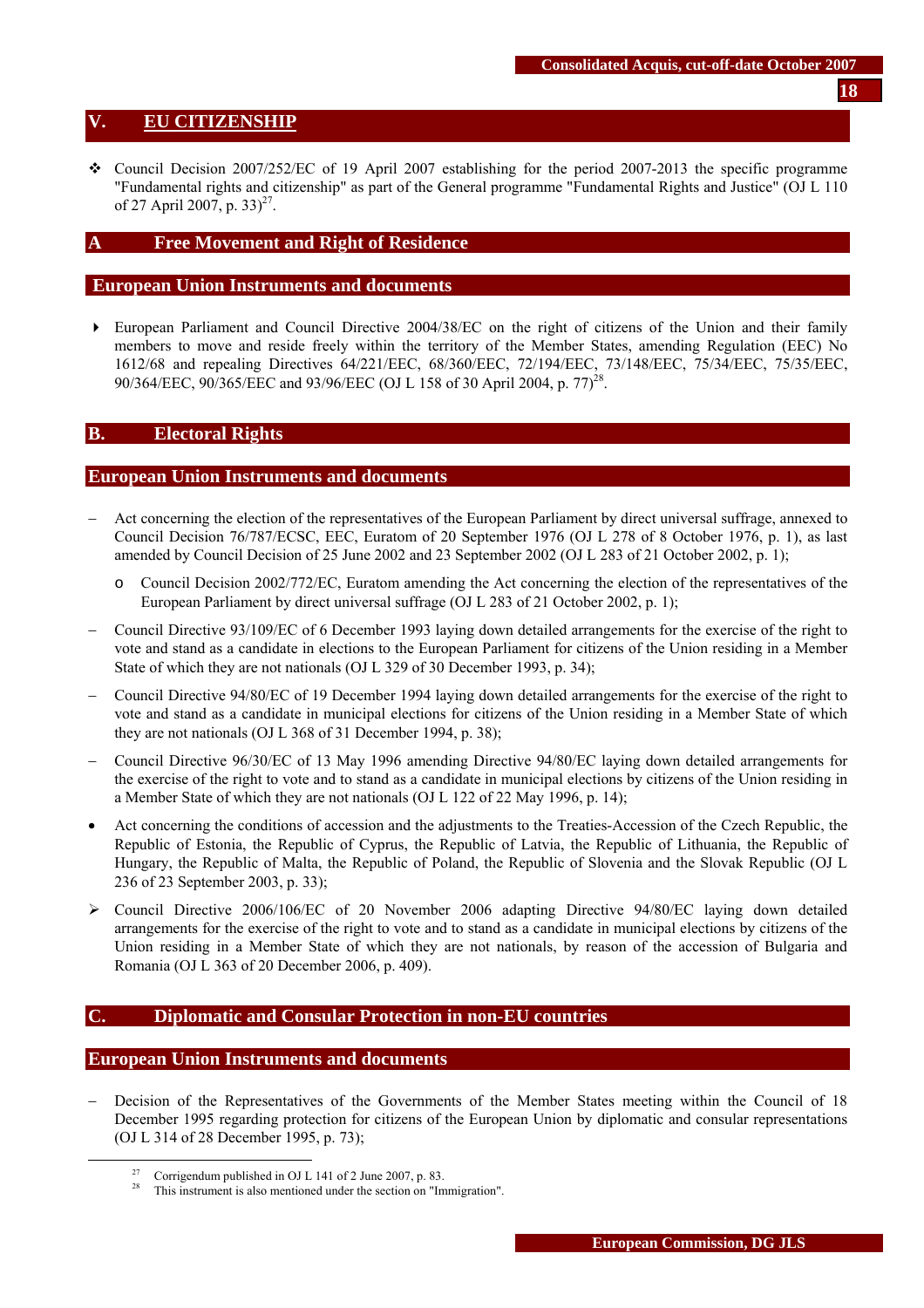- − Decision of the Representatives of the Governments of the Member States (96/409/CSFP) meeting within the Council of 25 June 1996 on the establishment of an emergency travel document (OJ L 168 of 6 July 1996, p. 4);
- Communication from the Commission to the European Parliament, the Council, the European Economic and Social Committee and the Committee of the Regions - Effective consular protection in third countries: the contribution of the European Union - Action Plan 2007-2009 of 5 December 12.2007, COM(2007)767 final;
- Commission Recommendation on reproducing the text of Article 20 TEC in passports of 5 December 2007, C/2007/5841/Final.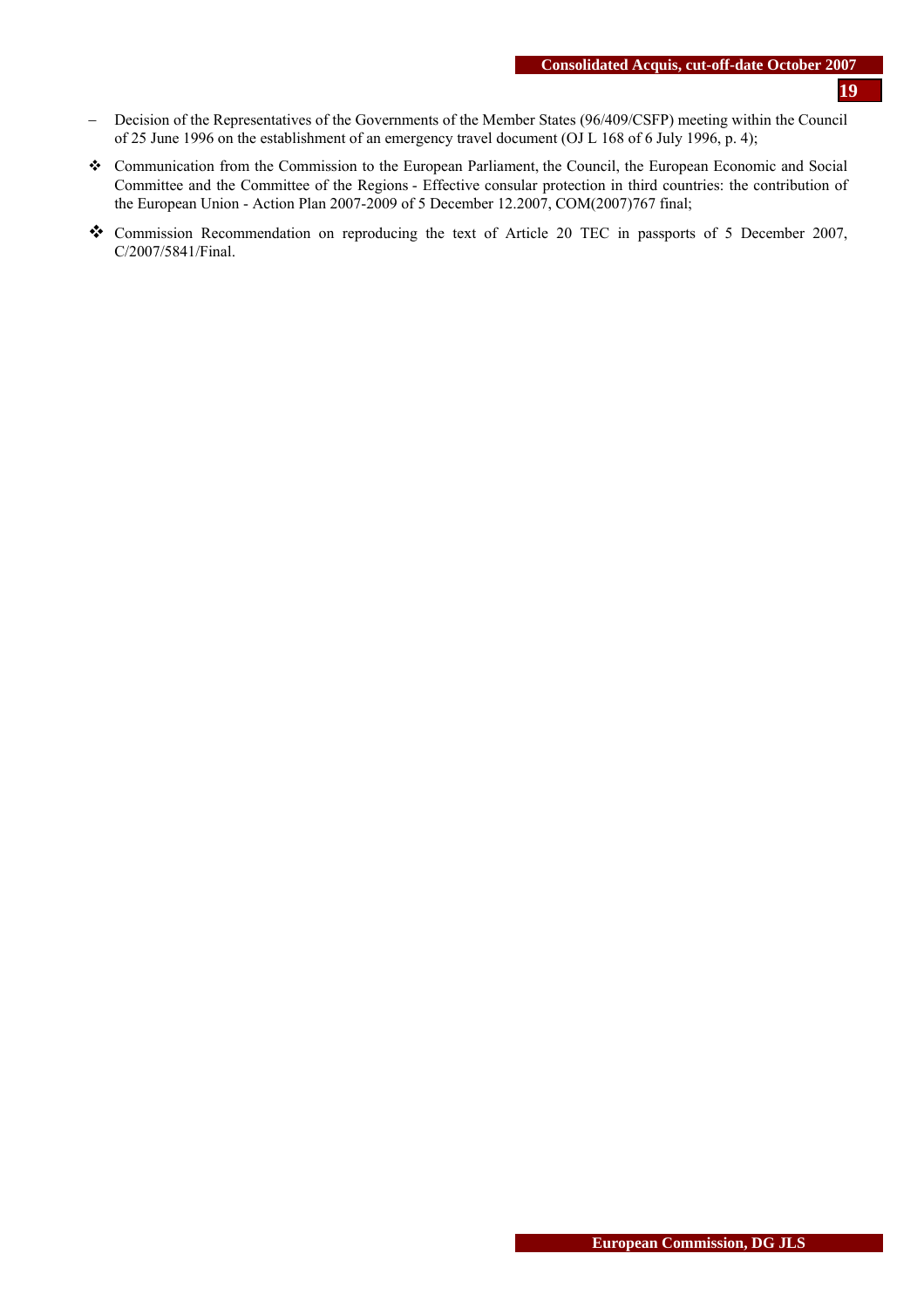# <span id="page-19-0"></span>**VI. ORGANISED CRIME, FRAUD AND CORRUPTION**

#### **A. Conventions to which accession is obligatory**

- *a) Indicative list of conventions and instruments to which the new Member States must accede in accordance with the Act of Accession*
- − Convention of 26 July 1995 on the protection of the European Communities' Financial Interests (OJ C 316 of 27 November 1995, p.  $49)^{29}$ ;
	- Protocol of 27 September 1996 to the Convention on the Protection of Community Financial Interests (OJ C 313 of 23 October 1996, p.  $2)^{30}$ ;
	- Second Protocol to the Convention on the protection of the European Communities' financial interests (OJ C 221 of 19 July 1997, p.  $12)^{31}$ ;
	- Protocol on the interpretation, by way of preliminary rulings by the Court of the European Communities of the Convention on the protection of the European Communities financial interests (OJ C 151 of 20 May 1997, p. 2);
- − Convention of 26 May 1997 on the fight against corruption involving officials of the European Communities or officials of Member States of the European Union (OJ C 195 of 25 June 1997, p. 2)<sup>32</sup>;
- Council Decision 2003/642/JHA of 22 July 2003 concerning the application to Gibraltar of the Convention on the fight against corruption involving officials of the European Communities or officials of Member States of the European Union (OJ L 226 of 10 September 2003, p. 27).

#### **Europol**

- − Council Act of 26 July 1995 drawing up the Convention on the establishment of a European Police Office (OJ C 316 of 27 November 1995, p. 1);
	- Protocol of 23 July 1996 on the interpretation, by way of preliminary rulings, by the Court of Justice of the EC of the Convention on the establishment of a European Police Office (OJ C 299 of 9 October 1996, p. 2);
	- Protocol of 19 June 1997 on the privileges and immunities of Europol, the members of its organs, the Deputy Director and employees of Europol (OJ C 221 of 19 July 1997, p. 1);
	- Protocol of 30 November 2000 drawn up on the basis of Article 43(1) of the Convention on the establishment of a European Police Office (Europol Convention) amending Article 2 and the Annex to that Convention<sup>33</sup> (OJ C 358 of 13 December 2000, p. 1);
- ο Council act of 28 November 2002 drawing up a Protocol amending the Convention on the establishment of a European Police Office (Europol Convention) and the Protocol on the privileges and immunities of Europol, the members of its organs, the deputy directors and the employees of Europol (OJ C 312 of 16 December 2002, p. 1);
- Council Act of 27 November 2003 drawing up, on the basis of Article 43(1) of the Convention on the Establishment of a European Police Office (Europol Convention), a Protocol amending that Convention (OJ C 2 of 6 January 2004, p. 1).

### **Europol - Implementing measures**

<sup>&</sup>lt;sup>29</sup> Also relevant for judicial cooperation in criminal matters. See Explanatory report on the Convention on the protection of the European Communities' financial interests (OJ C 191 of 23 June 1997, p.1).

Also relevant for judicial cooperation in criminal matters. See Explanatory Report on the Protocol to the Convention on the protection of

the European Communities' financial interest (OJ C 11 of 15 January 1998, p.5).<br>
31 Also relevant for judicial cooperation in criminal matters. See Explanatory Report on the Second Protocol to the Convention on the protect

Also relevant for judicial cooperation in criminal matters. See Explanatory report on the Convention on the fight against corruption involving officials of the European Communities or officials of Member States of the European Union (OJ C 391 of 15 December 1998, p.1).

<sup>&</sup>lt;sup>33</sup> Extension of Europol's competence to money laundering in general, regardless of the type of offences from which the laundered proceeds originate.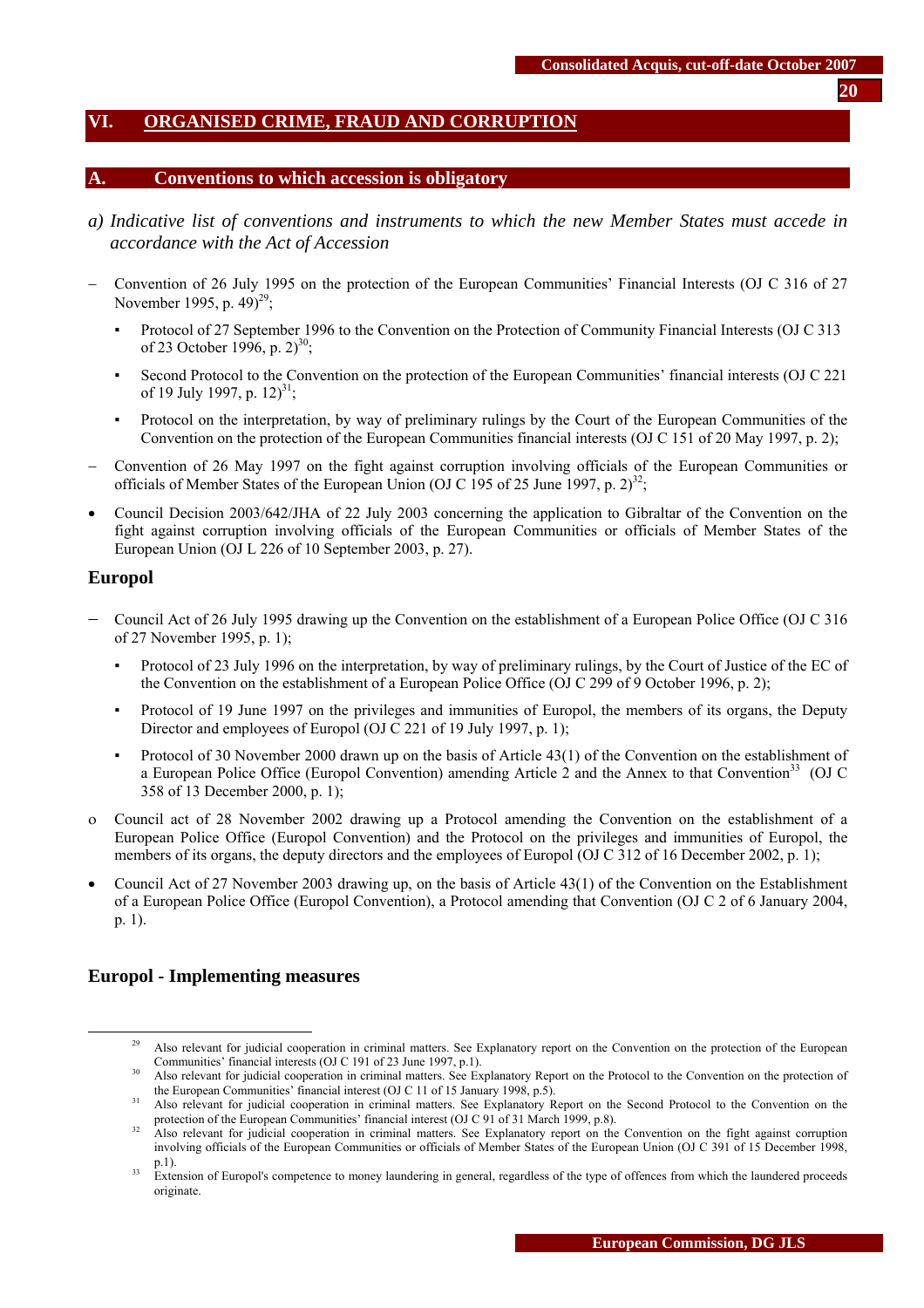- − Act of the Management Board of Europol of 1 October 1998 laying down its rules of procedures (OJ C 26 of 30 January 1999, p. 82);
- − Act of the Management Board of Europol of 15 October 1998 concerning the rights and obligations of Europol liaison officers (OJ C 26 of 30 January 1999, p. 86);
- − Act of the Management Board of Europol of 15 October 1998 laying down the rules governing Europol's external relations with EU-related bodies (OJ C 26 of 30 January 1999, p. 89);
- − Act of the Management Board of Europol of 27 September 1999 laying down the rules on Europol personnel files (OJ C 65 of 28 February 2001, p. 1);
- − Council Act of 3 November 1998 laying down rules governing Europol's external relations with third states and non-European Union related bodies (OJ C 26 of 30 January 1999, p. 19);
- − Council Act of 3 November 1998 adopting rules on the confidentiality of Europol information (OJ C 26 of 30 January 1999, p. 10);
	- Council Act of 5 June 2003 amending the Council Act of 3 November 1998 adopting rules on the confidentiality of Europol information (OJ C 152 of 28 June 2003, p. 1);
- − Council Act of 3 November 1998 laying down rules concerning the receipt of information by Europol from third parties (OJ C 26 of 30 January 1999, p. 17);
- − Council Act of 3 November 1998 adopting rules applicable to Europol analysis files (OJ C 26 of 30 January 1999, p. 1);
	- Council Decision of 15 October 2007 amending the Council Act adopting rules applicable to Europol analysis files (2007/673/EC) (OJ L 277 of 20 October 2007, p. 23);
- − Council Act of 3 December 1998 laying down the staff regulations applicable to Europol employees (OJ C 26 of 30 January 1999, p. 23);
	- Decision of the Director of Europol of 3 July 2000 adapting the amounts mentioned in the Europol Staff Regulations to the euro (OJ C 65 of 28 February 2001, p. 10);
	- Decision of the Director of Europol of 3 July 2000 adapting to the euro the amounts mentioned in the Annex to the Decision of the Management Board of Europol of 16 November 1999 with respect to taxes and the salary adjustment decided by the Council (OJ C 65 of 28 February 2001, p. 12);
	- Decision of the Management Board of Europol of 18 July 2007 agreeing to the conditions and procedures laid down by Europol adapting the amounts mentioned in the Appendix to the Decision of the Europol Management Board of 16 November 1999 regarding taxes applicable to salaries and emoluments paid to Europol staff members for the benefit of Europol (OJ L 196 of 28 July 2007, p. 49);
	- Council Decision of 2 December 1999 amending the Council Act of 3 December 1998 laying down the staff regulations applicable to Europol employees, with regard to the establishment of remuneration, pensions and other financial entitlements in euro (OJ C 364 of 17 December 1999, p. 3);
	- Council Act of 15 March 2001 amending the Staff Regulations applicable to Europol employees (OJ C 112 of 12 April 2001, p. 1);
	- ο Council Act of 19 December 2002 amending the Staff Regulations applicable to Europol employees (OJ C 24 of 31 January 2003, p. 1);
	- Council Act of 5 June 2003 amending the Staff Regulations applicable to Europol employees (OJ C 152 of 28 June 2003, p. 2);
	- Council Act of 29 April 2004 amending Europol's staff regulations (OJ C 114 of 30 April 2004, p. 2);
	- $\triangleright$  Act of the Management Board of Europol of 29 September 2005 modifying the list of the Europol posts in Appendix 1 of the Europol Staff Regulations (OJ C 68 of 21 March 2006, p. 1);
	- Council Decision of 12 June 2007 adjusting the basic salaries and allowances applicable to Europol staff (OJ L 153 of 14 June 2007, p. 30);
- − Council Act of 12 March 1999 on the rules governing the transmission of personal data by Europol to third states and third bodies (OJ C 88 of 30 March 1999, p. 1);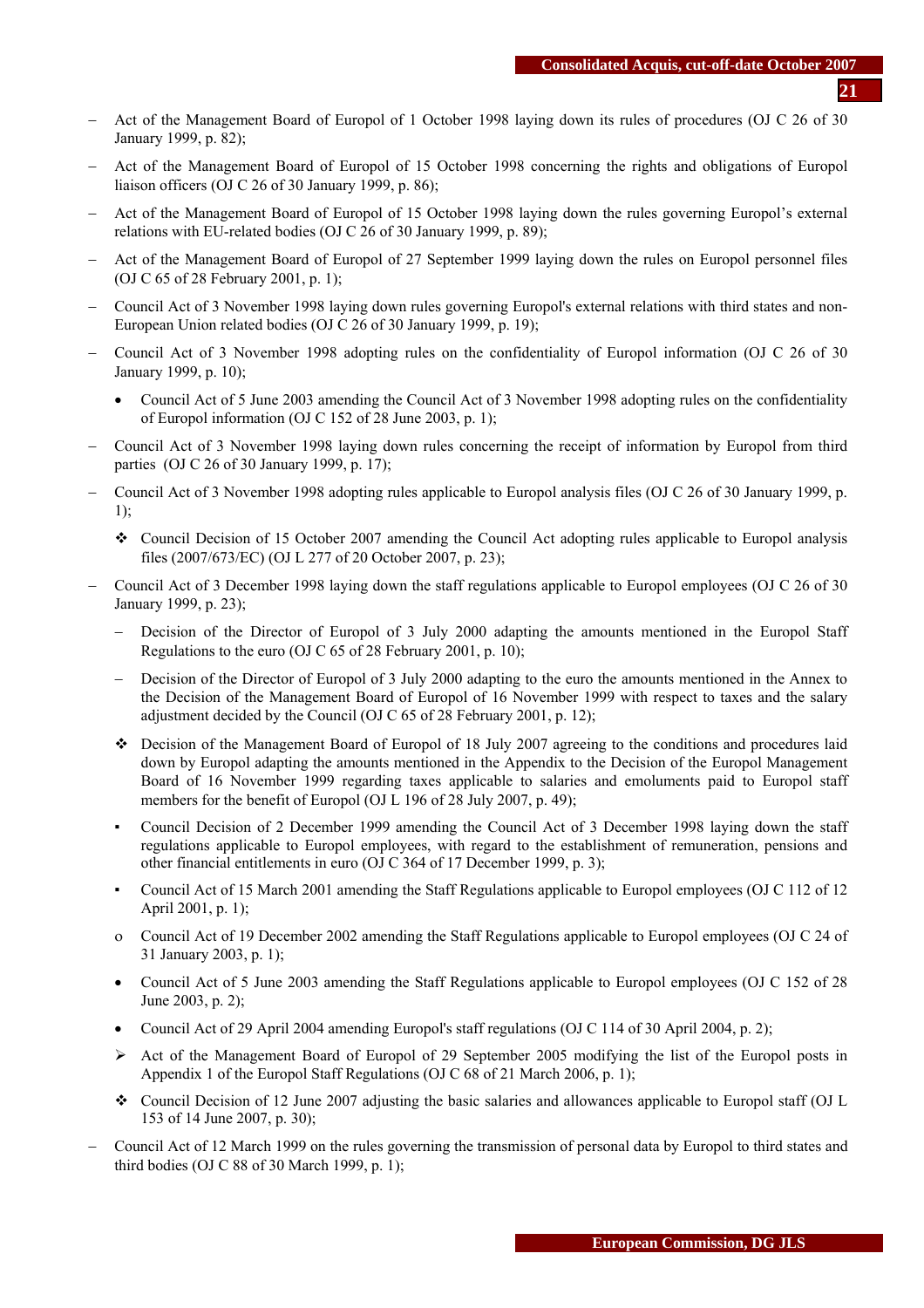- ο Council Act of 28 February 2002 amending the Council Act of 12 March 1999 adopting the rules governing the transmission of personal data by Europol to third States and third bodies (OJ C 76 of 27 March 2002, p. l);
- − Act of the joint Supervisory Board of Europol of 22 April 1999 laying down its rules of procedure (OJ C 149 of 20 May 1999, p. 1);
- − Council Act of 4 October 1999 adopting the Financial Regulation applicable to the budget of Europol and repealing Council Act 1999/C 25/01 (OJ C 312 of 29 October 1999, p. 1);
- $\div$  Budget for Europol for 2009 (OJ L 178 of 5 July 2008, p. 46);
- − Council Decision of 27 March 2000 authorising the Director of Europol to enter into negotiations on agreements with third States and non-EU related bodies (OJ C 106 of 13 April 2000, p. 1);
	- Council Decision of 6 December 2001 amending the Council Decision of 27 March 2000 authorising the Director of Europol to enter into negotiations on agreements with third States and non-EU-related bodies (OJ C 358 of 15 December 2001, p. 1);
- ο Council Decision of 13 June 2002 amending the Council Decision of 27 March 2000 authorising the Director of Europol to enter into negotiations on agreements with third States and non-EU related bodies (OJ C 150 of 22 June 2002, p. 1);
	- Council Decision 2004/773/EC of 25 October 2004 amending the Decision authorising the Director of Europol to enter into negotiations on agreements with third States and non-EU-related bodies (OJ L 342 of 18 November 2004, p. 27);
	- Council Decision of 2 December 2004 amending the Council Decision of 27 March 2000 authorising the Director of Europol to enter into negotiations on agreements with third States and non-EU related bodies (OJ C 317 of 22 December 2004, p. 1);
	- Council Decision, 2005/169/EC, of 24 February 2005 amending the Decision of 27 March 2000 authorising the Director of Europol to enter into negotiations on agreements with third States and non-EU related bodies (OJ L 56 of 2 March 2005, p. 14);
	- Council Decision of 15 February 2007 amending the Decision of 27 March 2000 authorising the Director of Europol to enter into negotiations on agreements with third States and non-EU related bodies (OJ L 56 of 2 March 2005, p. 14);
- − Council Decision of 17 October 2000 concerning arrangements for cooperation between financial intelligence units of the Member States in respect of exchanging information (OJ L 271 of 24 October 2000, p. 4);
- − Council Act of 17 December 2001 appointing a Deputy Director of Europol (OJ C 371 of 28 December 2001, p. 1);
	- Council Decision of 24 February 2005 re-appointing a Deputy Director of Europol (OJ C 60 of 10 March 2005, p. 1);
	- ¾ Council Decision of 24 July 2006 appointing a Deputy Director of Europol (OJ L 212 of 2 August 2006, p. 15);
	- Council Decision of 28 February 2005 appointing the Director of Europol (OJ C 60 of 10 March 2005, p. 2);
- ◆ Notice of recruitment: Director (OJ C 194 A of 31 July 2008, p. 1):
- $\div$  Decision by the Contracting Parties meeting within the Council 2007/413/JHA of 12 June 2007 adopting rules implementing Article 6a of the Convention on the establishment of a European Police Office (Europol Convention) (OJ L 155 of 15 June 2007, p. 78);
- $\cdot \cdot$  Rules for access to Europol documents (OJ C 72 of 29 March 2007, p. 37);
- Decision of the Management Board of 20 March 2007 laying down the rules governing the arrangements regulating the administrative implementation of the participation of Europl officials in Joint Investigation teams (OJ C 72 of 29 March 2007, p. 35);
- Decision of the Management Board of 20 March 2007 laying down the rules governing the arrangements on the association of third parties' experts with the activities if analysis groups (OJ C 72 of 29 March 2007, p. 32);
- Decision of the Management Board of 20 March 2007 on the control mechanisms for retrievals from the computerised system of collected information (OJ C 72 of 29 March 2007, p. 30).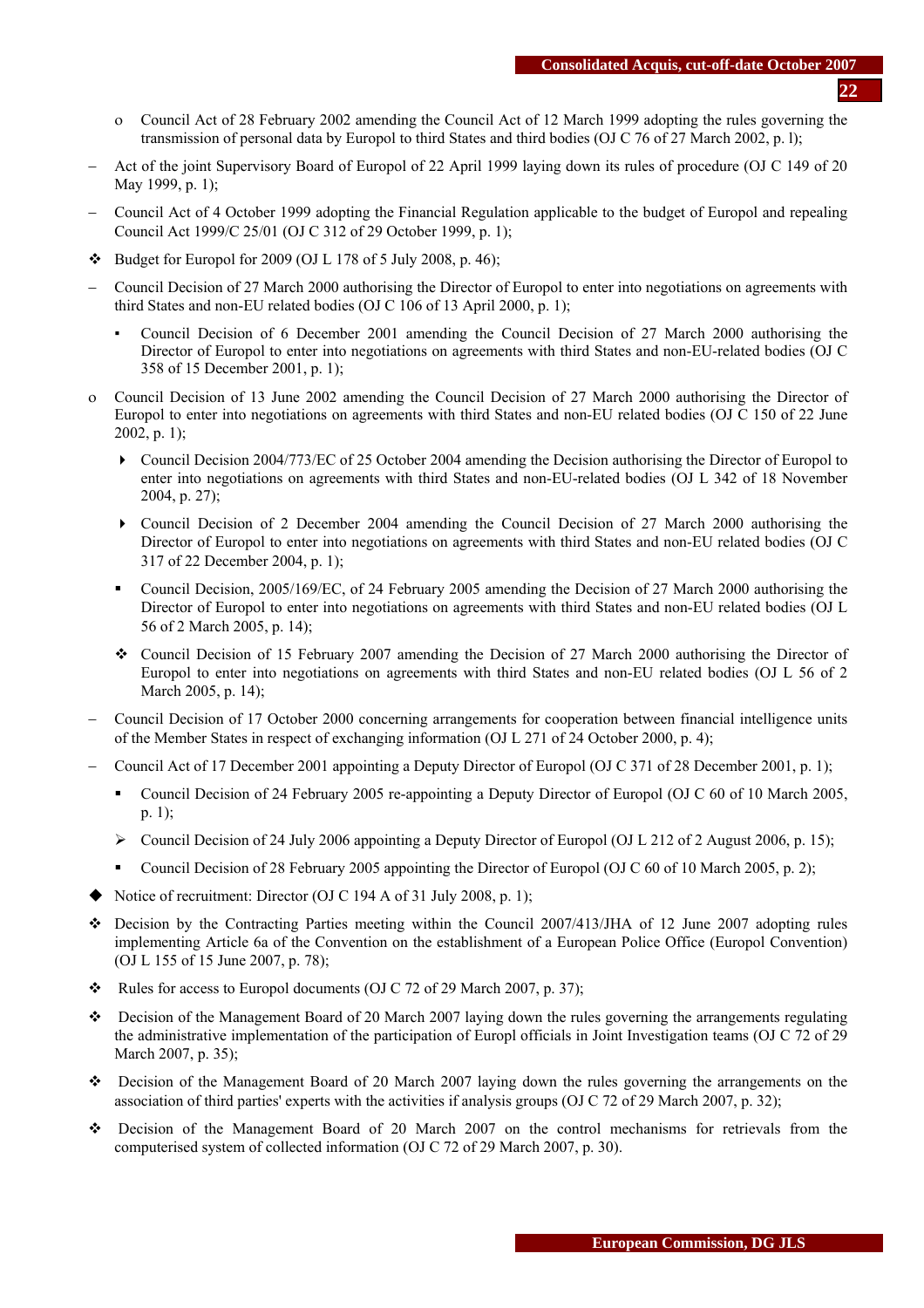### **Other measures relevant to Europol:**

- − Council Decision supplementing the definition of the form of crime "traffic in human beings" in the Annex to the Europol Convention (OJ C 26 of 30 January 1999, p. 21);
- − Council recommendation to Member States in respect of requests made by Europol to initiate criminal investigations in specific cases (OJ C 289 of 28 September 2000, p. 8);
- − Council recommendation of 30 November 2000 to Member States in respect of Europol's assistance to joint investigative teams set up by the Member States (OJ C 357 of 30 November 2000, p. 7);
- − Council recommendation of 25 June 2001 on contact points maintaining a 24-hr service for combating high-tech crime (OJ C 187 of 3 July 2001, p. 5);
- − Council Decision of 6 December 2001 extending Europol's mandate to deal with the serious forms of international crime listed in the Annex to the Europol Convention (OJ C 362 of 18 December 2001, p. 1)<sup>34</sup>;
	- Declarations to the Council Decision extending Europol's mandate to deal with the serious forms of international crime listed in the Annex to the Europol Convention (OJ C 362 of 18 December 2001, p. 2);
- − Council Recommendation of 6 December 2001 setting a common scale for assessing threats to public figures visiting the European Union (OJ C 356 of 14 December 2001, p. 1);
- − Council Resolution on 29 April 2004 on security at European Council meetings and other comparable events (OJ C 116 of 30 April 2004, p. 18);
- − Council Regulation (EC) No 1338/2001 of 28 June 2001 laying down measures necessary for the protection of the euro against counterfeiting (OJ L 181 of 4 July 2001, p. 6);
- − Council Decision of 6 December 2001 on the protection of the euro against counterfeiting (OJ L 329 of 14 December  $2001$ , p. 1);
- Council Decision of 8 December 2003 concerning analysis and cooperation with regard to counterfeit euro coins (OJ L 325 of 12 December 2003 p. 44);
	- Council Decision of 8 December 2003 extending the effects of Decision 2003/861/EC concerning analysis and cooperation with regard to counterfeit euro coins to those Member States which have not adopted the euro as their single currency (OJ L 325 of 12 December 2003, p. 45);
- Commission Decision 2005/37/EC of 29 October 2004 establishing the European Technical and Scientific Centre (ETSC) and providing for coordination of technical actions to protect the euro coins against counterfeiting (OJ L 19 of 21 January 2005, p. 73);
- Council Decision 2005/511/JHA of 12 July 2005 on protecting the euro against counterfeiting, by designating Europol as the Central Office for combating euro counterfeiting (OJ L 185 of 16 July 2005, p. 35);
- Council Decision 2008/633/JHA of 23 June 2008 concerning access for consultation of the Visa Information System (VIS) by designated authorities of Member States and by Europol for the purposes of the prevention, detections and investigation of terrorist offences and of other serious criminal offences (OLJ 218 of 13 August 2008, p. 129).

# *b) Indicative list of international agreements, conventions and protocols to which the new Member States must indirectly accede<sup>35</sup>*

- − UN Convention against Transnational Organized Crime, Palermo December 2000;
	- Protocol of 15 November 2000 to prevent, suppress and punish trafficking in persons, especially women and children, supplementing the United Nations Convention against Transnational Organized Crime;
	- Protocol of 15 November 2000 against the smuggling of migrants by land, sea and air, supplementing the United Nations Convention against Transnational Organized Crime;

<sup>&</sup>lt;sup>34</sup> Herewith obsolete[: Council Decision e](http://europa.eu.int/smartapi/cgi/sga_doc?smartapi!celexapi!prod!CELEXnumdoc&lg=EN&numdoc=41999Y0528(02)&model=guichett)xtending Europol's mandate to deal with forgery of money and means of payment (OJ C 149 of 28 May 1999, p.16).

This list contains Conventions for which the obligation to accede is not explicit, but results from the binding force of the EU-Treaty itself or of secondary legislation, from Council Conclusions or from Article 10 EC.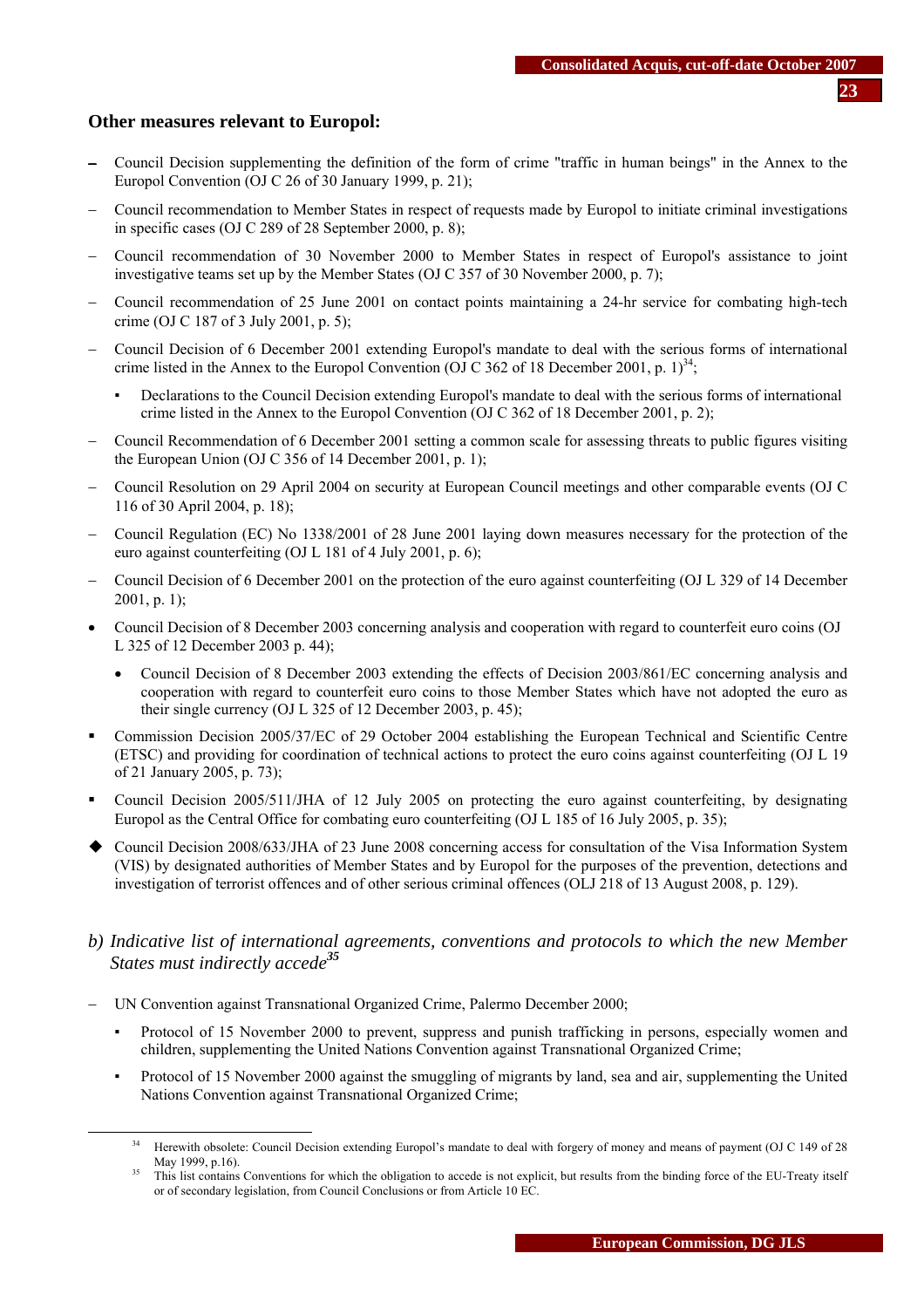- Protocol of 31 May 2001 against the Illicit Manufacturing of and Trafficking in Firearms, their Parts and Components and Ammunition, supplementing the United Nations Convention against Transnational Organized Crime;
- Council Decision 2004/579/EC of 29 April 2004 on the conclusion, on behalf of the European Community, of the United Nations Convention Against Transnational Organised Crime (OJ L 261 of 6 August 2004, p. 69);
- $\triangleright$  Council Decision 2006/616/EC of 24 July 2006 on the conclusion, on behalf of the European Community, of the Protocol Against the Smuggling of Migrants by Land, Sea and Air, supplementing the United Nations Convention Against Transnational Organised Crime concerning the provisions of the Protocol, in so far as the provisions of this Protocol fall within the scope of Articles 179 and 181a of the Treaty establishing the European Community (OJ L 261 of 22 September 2006, p. 24);
- $\triangleright$  Council Decision 2006/617/EC of 24 July 2006 on the conclusion, on behalf of the European Community, of the Protocol Against the Smuggling of Migrants by Land, Sea and Air, supplementing the United Nations Convention Against Transnational Organised Crime concerning the provisions of the Protocol, in so far as the provisions of the Protocol fall within the scope of Part III, Title IV of the Treaty establishing the European Community (OJ L 261 of 22 September 2006, p. 34);
- $\triangleright$  Council Decision 2006/618/EC of 24 July 2006 on the conclusion, on behalf of the European Community, of the Protocol to Prevent, Suppress and Punish Trafficking in Persons, Especially Women And Children, supplementing the United Nations Convention Against Transnational Organised Crime concerning the provisions of the Protocol, in so far as the provisions of this Protocol fall within the scope of Articles 179 and 181a of the Treaty establishing the European Community (OJ L 261 of 22 September 2006, p. 44);
- $\triangleright$  Council Decision 2006/619/EC of 24 July 2006 on the conclusion, on behalf of the European Community, of the Protocol to Prevent, Suppress and Punish Trafficking in Persons, Especially Women And Children, supplementing the United Nations Convention Against Transnational Organised Crime concerning the provisions of the Protocol, in so far as the provisions of the Protocol fall within the scope of Part III, Title IV of the Treaty establishing the European Community (OJ L 261 of 22 September 2006, p. 51);
- UN Convention against Corruption, Merida 2003;
- − Council of Europe Convention on Cybercrime of 23 November 2001<sup>36</sup>;
	- Protocol to the Convention on cybercrime of the Council of Europe, concerning the criminalisation of acts of a racist and xenophobic nature committed through computer systems, signed on 28 January 2003;
- − Council of Europe Convention of 8 November 1990 on Money Laundering, Search, Seizure and Confiscation of the proceeds from crime $3738$ ;
- − Council of Europe Convention No 198 on laundering, seizure and confiscation of the proceeds from crime and financing of terrorism.

# **B. Joint Actions, Joint Positions (Maastricht Treaty); Common Positions, Framework Decisions and Decisions (Amsterdam Treaty) Instruments adopted under the TEC**

- Joint Action 95/73/JHA of 10 March 1995 adopted by the Council on the basis of Article K.3 of the Treaty on European Union concerning Europol Drugs Unit (OJ L 62 of 20 March 1995, p. 1);
- Joint Action 96/747/JHA of 29 November 1996 adopted by the Council on the basis of Article K.3 of the Treaty on European Union, concerning the creation and maintenance of a directory of specialized competences, skills and expertise in the fight against international organized crime, in order to facilitate law enforcement cooperation between the Member States of the European Union (OJ L 342 of 31 December 1996, p. 2);

A Framework Decision 2005/222/JHA on attacks against information system, building upon this Convention, has been adopted on 21 February 2005 (OJ L 69 of 16 March 2005, p.67).

<sup>&</sup>lt;sup>37</sup> Also relevant for judicial cooperation in criminal matters.<br><sup>38</sup> Linked to the acquis through the Joint Action on money laundering, the identification, detection, freezing or seizure of the instruments and<br><sup>38</sup> Linked proceeds of crime (OJ L 333 of 9 December 1998, p.1) which called on Member States to ensure that Articles 2 and 6 of the Convention are fully implemented. The Money Laundering Directives also refers to the Convention as a basis for fighting money laundering in the EU.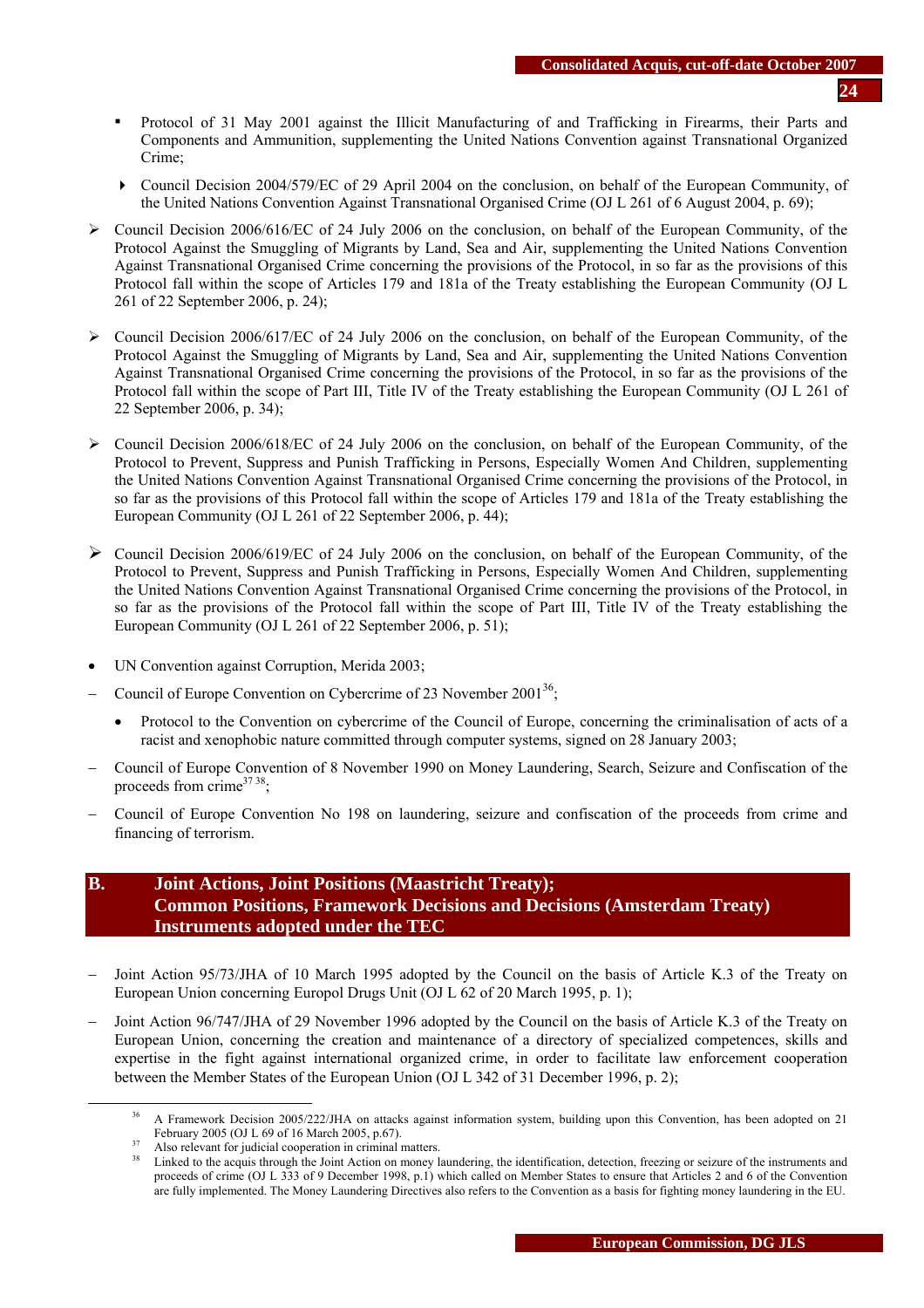- Joint Action of 9 June 1997 for the refining of targeting criteria, selection methods and collection of customs and police information (OJ L 159 of 17 June 1997, p. 1);
- Joint Action 97/827/JHA of 5 December 1997 establishing a mechanism for evaluating the application and implementation at national level of international undertakings in the fight against organised crime (OJ L 344 of 15 December 1997, p.  $7^{39}$ :
- − Council Decision of 3 December 1998 instructing Europol to deal with crimes committed or likely to be committed in the course of terrorist activities against life, limb, personal freedom or property (OJ C 26 of 30 January 1999, p.  $22$ :
- Joint Action 98//733/JHA of 21 December 1998 on make it a criminal offence to participate in a criminal organisation in the Member States of the European Union ( OJ L 351 of 29 December 1998, p. 1);
- Joint Action 98/699/JHA of 3 December 1998 on money laundering, the identification, detection, freezing or seizure of the instruments and proceeds of crime (OJ L 333 of 9 December 1998, p. 1);
- − Council Decision 2000/375/JHA to combat child pornography on the Internet (OJ L 138 of 9 June 2000, p. 1);
- − Council Decision 2000/642/JHA concerning arrangements for cooperation between financial intelligence units of the Member States in respect of exchanging information (OJ L 271 of 24 October 2000, p. 4);
- − Council Framework Decision of 28 May 2001 combating fraud and counterfeiting of non-cash means of payment (OJ L 149 of 2 June 2001, p. 1);
- − Council Framework Decision of 26 June 2001 on money laundering, the identification, tracing, freezing, seizing and confiscation of instrumentalities and the proceeds of crime (OJ L 182 of 5 July 2001, p. 1);
- ο Council Framework Decision 2002/629/JHA of 19 July 2002 on combating trafficking in human beings (OJ L 203 of 1 August 2002, p. 1);
- Council (Information) EU plan on best practices, standards and procedures for combating and preventing trafficking in human beings (OJ C 311 of 9 December 2005, p. 1);
- Commission Decision 2007/675/EC of 17 October 2007 setting up the Group of Experts on Trafficking in Human Beings (OJ L 277 of 20 October 2007, p. 29);
	- Commission Decision of 22 July 2008 on the appointment of members of the Group of experts on Trafficking in Human Beings (OJ L 194 of 23 July 2008, p. 12);
- ο Council Decision (JHA) 187/2002 of 28 February 2002 setting up Eurojust with a view to reinforcing the fight against serious crime (OJ L 63 of 6 March 2002, p.  $1)^{40}$ ;
- ο Rules of procedure of Eurojust (OJ C 286 of 22 November 2002, p. 1);
	- Council Decision 2003/659/JHA of 18 June 2003 amending Decision 2002/187/JHA setting up Eurojust with a view to reinforcing the fight against serious crime (OJ L245 of 29 September 2003, p. 44);
- ο Council Framework Decision 2002/946/JHA of 28 November 2002 on the strengthening of the penal framework to prevent the facilitation of unauthorised entry, transit and residence (OJ L 328 of 5 December 2002, p. 1)<sup>41</sup>;
- Council Framework Decision 2003/568/JHA of 22 July 2003 on combating corruption in the private sector (OJ L 192 of 31 July 2003, p. 54);
- Council Decision 2003/170/JHA of 27 February 2003 on the common use of liaison officers posted abroad by the law enforcement agencies of the Member States (OJ L 67 of 12 March 2003, p. 27);
	- ¾ Council Decision 2006/560/JHA of 24 July 2006 amending Decision 2003/170/JHA on the common use of liaison officers posted abroad by the law enforcement agencies of the Member States (OJ L 219 of 10 August 2006, p. 31);
- Council Framework Decision 2004/68/JHA of 22 December 2003 on combating the sexual exploitation of children and child pornography (OJ L 13 of 20 January 2004, p.  $44<sup>42</sup>$ ;

<sup>&</sup>lt;sup>39</sup> Also relevant for judicial cooperation in criminal matters.<br><sup>40</sup> Herewith obsolete[: Council Decision of 14 December 2000 s](http://europa.eu.int/smartapi/cgi/sga_doc?smartapi!celexapi!prod!CELEXnumdoc&lg=EN&numdoc=32000D0799&model=guichett)etting up a Provisional Judicial Cooperation Unit (OJ L 324 of 21 December 2000, p.2).<br><sup>41</sup> This instrument is also mentioned under the section on "fight against illegal migration and return".<br><sup>42</sup> Also relevant for judicial cooperation in criminal matters.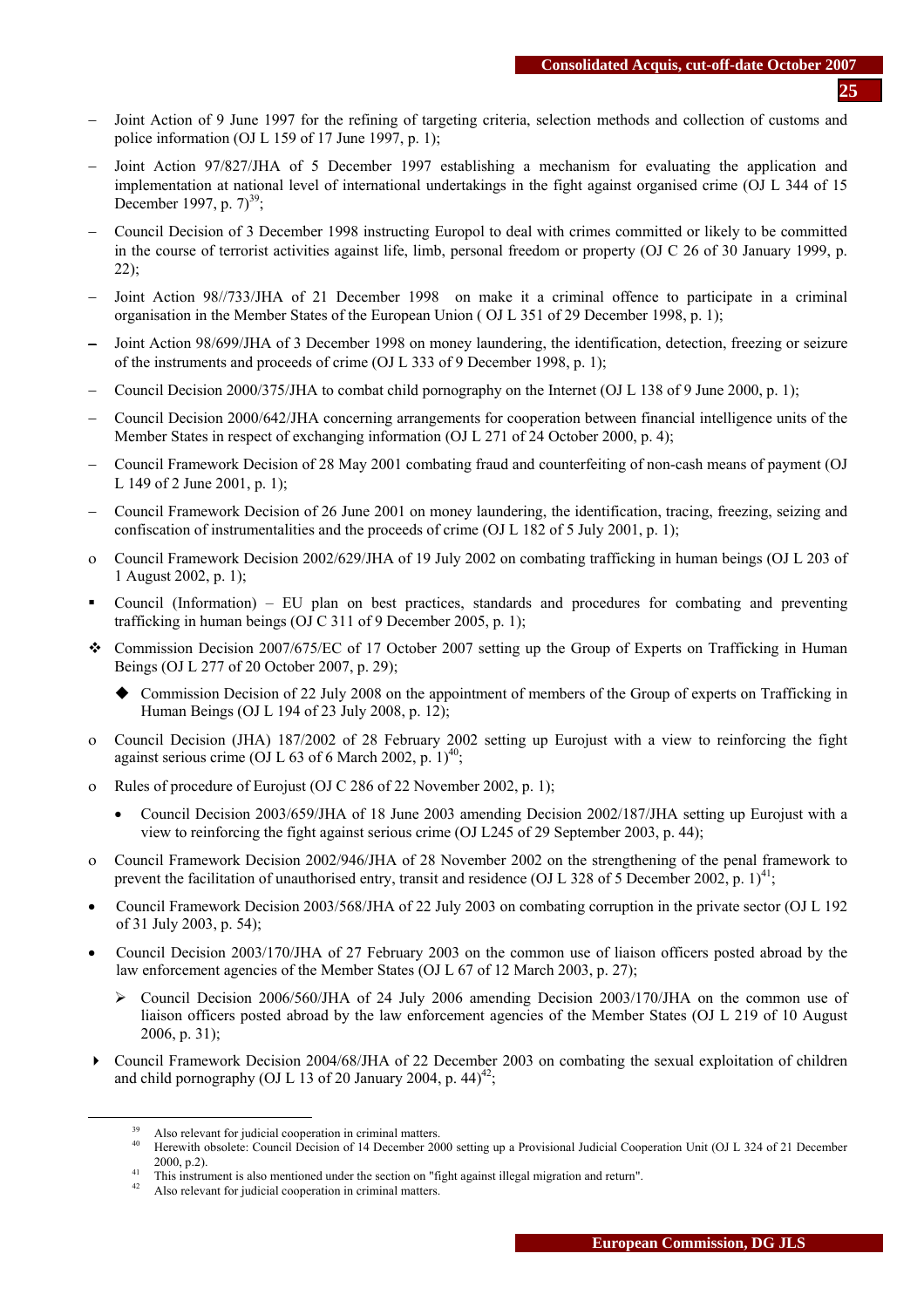- Council Framework Decision 2005/212/JHA of 24 February 2005 on confiscation of crime-related proceeds, instrumentalities and property (OJ L 68 of 15 March 2005, p. 49);
- $\geq$  Council Framework Decision (2206/783/JHA) of 6 October 2006 on the application of mutual recognition to confiscation orders (OJ L 328 of 24 November 2006, p. 59);
- Council Framework Decision 2005/222/JHA of 24 February 2005 on attacks against information systems (OJ L 69 of 16 March 2005, p. 67);
- − Council Directive 91/477/EEC of 18 June 1991 on control of the acquisition and possession of weapons (OJ L 256 of 13 September 1991, p. 51);
- Directive 2008/51/EC of the European Parliament and of the Council of 21 May 2008 amending Council Directive 91/477/EEC on control of the acquisition and possession of weapons (OJ L 179 of 8 July 2008, p. 5);
- − Commission Recommendation 93/216/EEC of 25 February 1993 on the European firearms pass (OJ L 93 of 17 April 1993, p. 39);
- − Commission Recommendation 96/129/EC of 12 January 1996 supplementing Recommendation 93/216/EEC on the European firearms pass (OJ L 30 of 8 February 1996, p. 47);
- Commission Recommendation of 28 December 2004 complementary to Recommendation 96/129/EC on the European firearms pass (OJ L 9 of 12 January 2005, p. 1);
- Council Decision 2007/845/JHA of 6 December 2007 concerning cooperation between Asset Recovery Offices of the Member States in the field of tracing and identification of proceeds from, or other property related to, crime (OL J 332 of 18 December 2007, p. 103).

### **C. Other European Union Instruments and documents**

- Resolution of 23 November 1995 on the Protection of Witnesses in the Fight Against International Organised Crime: (OJ C 327 of 7 December 1995)<sup>43</sup>:
- − Resolution of 20 December 1996 on Individuals who co-operate with the judicial process in the fight against international organised crime (OJC 10 of 11 January 1997)<sup>44</sup>;
- − Council Action plan to combat organised crime of 28 April 1997 (OJ C 251 of 15 August 1997, p. 1);
- − Pre-accession Pact on Organised Crime between the Member States of the European Union and the candidates of central and Eastern Europe and Cyprus (OJ C220 of 15 July 1998, p. 1);
- − Council Resolution on the Prevention of Organised Crime with Reference to the Establishment of a Comprehensive Strategy for Combating it (OJ C 408 of 29 December 1998, p. 1);
- − Communication concerning the taking up of activities of Europol (OJ L 185 of 1 July 1999, p. 1);
- − European Union action plan on common action for the Russian Federation on combating organised crime (OJ C 106 of 13 April 2000, p. 5);
- − The prevention and control of organised crime: a European Union strategy for the beginning of the new millennium, (OJ C 124 of 3 May 2000, p. 1);
- − Decision of the European Central Bank of 8 November 2001 on certain conditions regarding access to the Counterfeit Monitoring System (CMS) (ECB/2001/11) (OJ L 337 of 20 December 2001, p. 49);
- Brussels Council Conclusions of 8 May 2003 on preventing and combating trafficking in human beings (OJ C 137 of 12 June 2003, p. 1);
- Joint declaration by the Ministers of Justice and Home Affairs of the Member States of the European Union and the candidate countries in association with the European Commission on the protection of commercial drivers engaged in export trade from becoming victims of organised crime (OJ C 24 of 31 January 2003, p. 9).

#### **D. Other Conventions (accession desirable)**

<sup>43</sup> Also relevant for judicial cooperation in criminal matters.<br> $44$  Also relevant for judicial cooperation in criminal matters.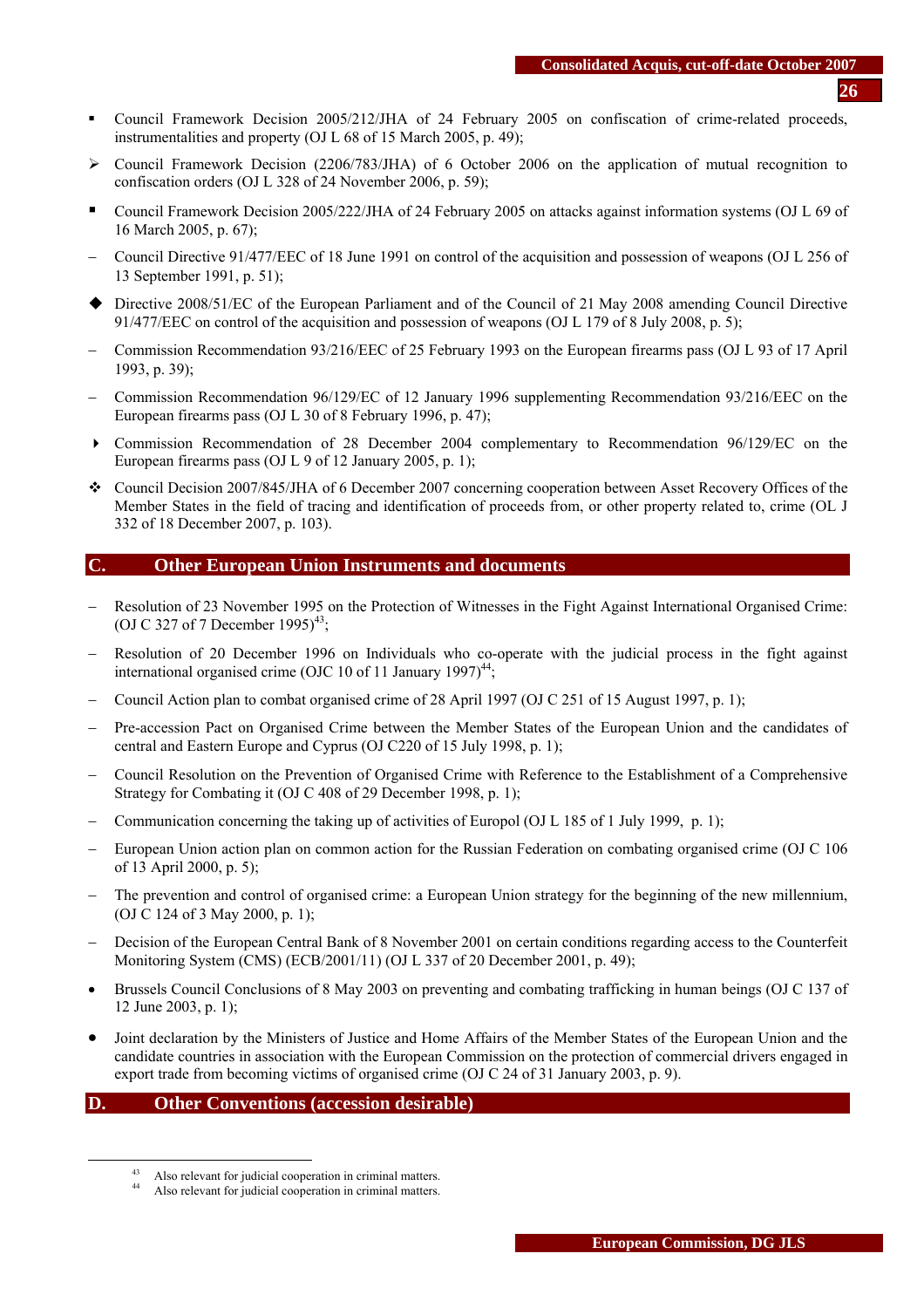- − OECD-Convention on Combating Bribery of foreign public officials in International Business Transactions, of 17 December  $1997^{45}$ ;
- − Council of Europe Criminal Law convention on Corruption, opened to signature on 27 January 1999<sup>46</sup>;
- − Council of Europe Civil Law convention on corruption, opened to signature on 4 November 1999.

<sup>&</sup>lt;sup>45</sup> Also relevant for judicial cooperation in criminal matters. As well as the members of OECD this Convention is open for signature or accession by non-members participating fully in the Working group on Bribery in Inter

Also relevant for judicial cooperation in criminal matters. The Joint Positions of 6 October 1997 and 13 November 1997 on negotiations held in the Council of Europe and the OECD on the fight against Corruption have therefore been deleted.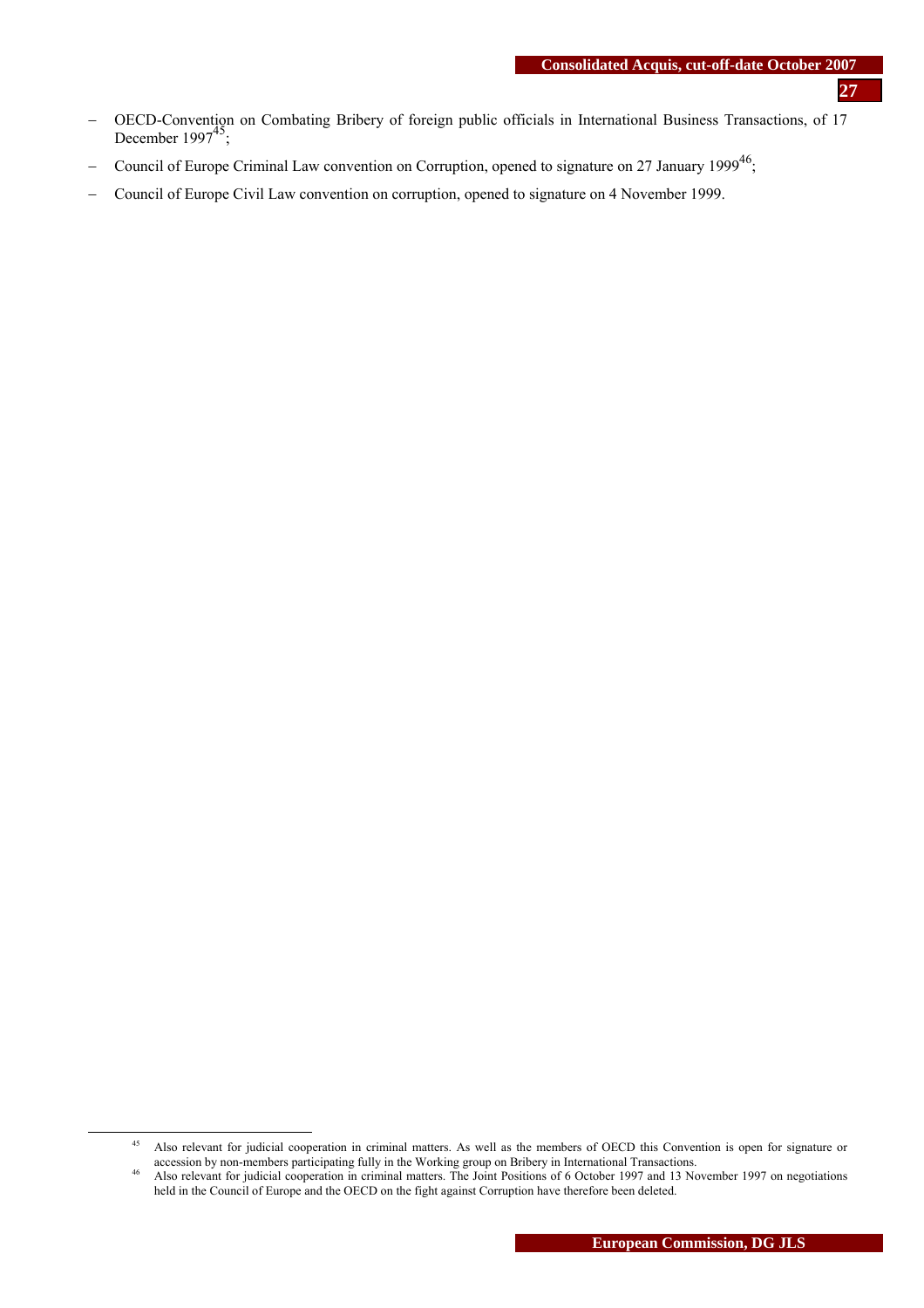### <span id="page-27-0"></span>**VII. DRUGS**

#### **A. Conventions to which accession is obligatory**

- Single Convention on Narcotic Drugs (New York, 30 March 1961) $^{47}$ ;
	- Protocol amending the Single Convention on Narcotic Drugs (Geneva, 25 March 1972);
- − Convention on Psychotropic Substances (Vienna, 21 February 1971)<sup>48</sup>;
- − United Nations Convention against the Illicit Traffic in Narcotic Drugs and Psychotropic Substances (Vienna, 20 December  $1988<sup>49</sup>$ ;
- − Agreement between the European Community and the Republic of Peru on precursors and chemical substances frequently used in the illicit manufacture of narcotic drugs or psychotropic substances (OJ L 324 of 30 December 1995, p. 27);
- − Agreement between the European Community and the United Mexican States on cooperation regarding the control of precursors and chemical substances frequently used in the illicit manufacture of narcotic drugs or psychotropic substances (OJ L 77 of 19 March 1997, p. 24);
- − Agreement between the European Community and the United States of America on precursors and chemical substances frequently used in the illicit manufacture of narcotic drugs or psychotropic substances – Joint statement by the contracting parties concerning Article 7 (1) – Side instrument concerning Article 13 (OJ L 164 of 21 June 1997, p. 24);
- − Agreement between the European Community and the Republic of Chile on precursors and chemical substances frequently used for the illicit manufacture of narcotic drugs and psychotropic substances (OJ L 336 of 11 December 1998, p. 48);
- Agreement between the European Community and the Turkish Republic on precursors and chemical substances frequently used in the illicit manufacture of narcotic drugs or psychotropic substances (OJ L 64 of 7 March 2003, p. 30).

# **B. Joint Actions, Joint Positions (Maastricht Treaty); Common Positions, Framework Decisions and Decisions (Amsterdam Treaty) Instruments adopted under the TEC**

- Joint Action 95/73/JHA of 10 March 1995 adopted by the Council on the basis of Article K.3 of the Treaty on European Union concerning the Europol Drugs Unit (OJ L 62 of 20 March 1995 p. 1);
- − Joint Action of 29 November 1996 concerning the exchange of information on the chemical profiling of drugs to facilitate improved cooperation between Member States in combating illicit drug trafficking (OJ L 322 of 12 December 1996, p. 23);
- − Joint Action of 29 November 1996 on Cooperation between customs authorities and business organisations on combating drugs trafficking (OJ L 322, 12 December 1996, p. 3);
- Joint Action of 16 December 1996 adopted by the Council on the basis of Article K.3 of the Treaty on European Union extending the mandate given to the Europol Drugs Unit (O J L 342 of 31 December 1996, p. 4);
- Joint Action of 17 December 1996 concerning the approximation of the laws and practices of the Member States of the EU to combat drug addiction and to prevent and combat illegal drug trafficking (OJ L 342 of 31 December 1996, p.  $6)^{50}$ ;

Linked to the acquis through the EU drugs policy, e.g. Drugs Conventions of 1961and 1972 are indirectly quoted in the EU Action Plan on Drugs (2000-2004). Concerning the Convention of 1988 (to which the Community is part for article 12 on chemical precursors), the provisions of the relevant Council Regulation will apply.<br><sup>48</sup> Linked to the acquis through the EU drugs policy.

<sup>&</sup>lt;sup>49</sup> Also relevant for judicial cooperation in criminal matters.<br><sup>50</sup> Also relevant for judicial cooperation in criminal matters.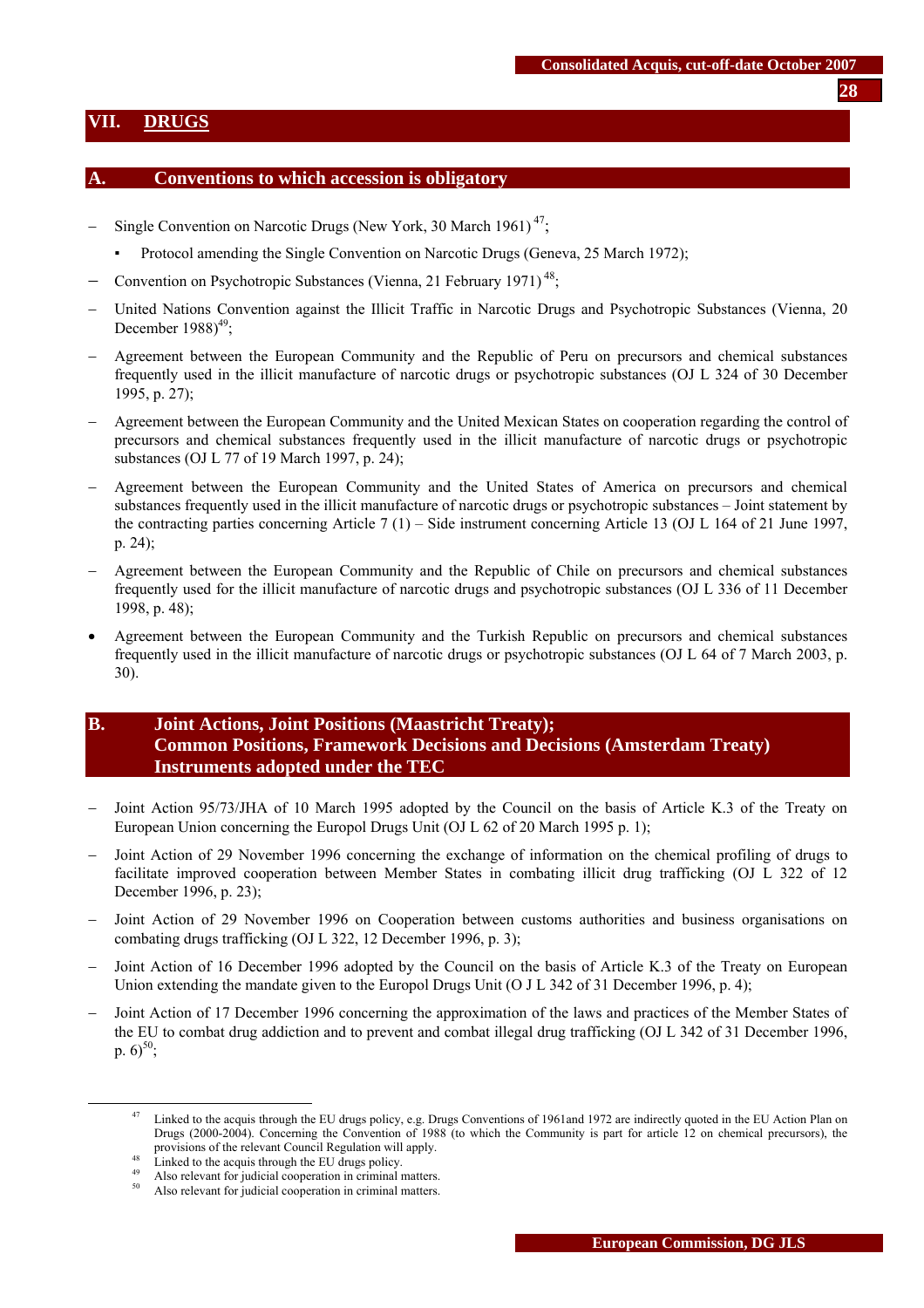- − Council Decision (1999/615/JHA) of 13 September 1999 defining 4-MTA as a new synthetic drug which is to be made subject to control measures and criminal penalties (OJ L 244 of 16 September 1999, p. 1);
- − Council Decision 2001/419/JHA of 28 May 2001 on the transmission of samples of controlled substances (OJ L 150 of 6 June 2001, p. 1);
- ο Council Decision 2002/188/JHA of 28 February 2002 concerning control measures and criminal sanctions in respect of the new synthetic drug PMMA (OJ L63 of 6 March 2002 p. 14);
- Council Decision 2003/847/JHA of 27 November 2003 concerning control measures and criminal sanctions in respect of the new synthetic drugs 2C-I, 2C-T-2, 2C-T-7 and TMA-2 (OJ L 321 of 6 December 2003, p. 64);
- Council Framework Decision 2004/757/JHA of 25 October 2004 laying down minimum provisions on the constituent elements of criminal acts and penalties in the field of illicit drug trafficking (OJ L 335 of 11 November 2004, p. 8);
- Council Decision 2005/387/JHA of 10 May 2005 on the information exchange, risk-assessment and control of new psychoactive substances (OJ L 127 of 20 May 2005, p. 32)<sup>51</sup>;
- Council Decision 2008/206/JHA of 3 March 2008 on defining 1-benzylpiperazine (BZP) as a new psychoactive substance which is to be made subject to control measures and criminal provisions (OJ L 63 of 7 March 2008, p. 45).

### **C. Other European Union Instruments and documents**

- − Council Regulation (EEC) No 3677/90 of 13 December 1990 laying down measures to be taken to discourage the diversion of certain substances to the illicit manufacture of narcotic drugs and psychotropic substances (OJ L 357 of 20 December 1990, p. 1);
	- − Commission Regulation (EEC) No 3769/92 of 21 December 1992 implementing and amending Council Regulation (EEC) No 3677/90 laying down measures to be taken to discourage the diversion of certain substances to the illicit manufacture of narcotic drugs and psychotropic substances (OJ L 383 of 29 December 1992, p. 17);
	- − Commission Regulation (EC) No 1610/2000 of 24 July 2000 amending Regulation (EEC) No 3769/92 implementing and amending Council Regulation (EEC) No 3677/90 laying down measures to be taken to discourage the diversion of certain substances to the illicit manufacture of narcotic drugs and psychotropic substances (OJ L 185 of 25 July 2000, p. 30);
	- o Commission Regulation (EC) No 1232/2002 of 9 July 2002 replacing the Annex to Council Regulation (EEC) No 3677/90 laying down measures to be taken to discourage the diversion of certain substances to the illicit manufacture of narcotic drugs and psychotropic substances and amending Regulation (EEC) No 3769/92 (OJ L 180 of 10 July 2002, p. 5);
- − Council Directive 92/109/EEC of 14 December 1992 on the manufacture and the placing on the market of certain substances used in the illicit manufacture of narcotic drugs and psychotropic substances (OJ L 370 of 19 December 1992, p. 76);
- Commission Directive 2003/101/EC of 3 November 2003 amending Council Directive 92/109/EEC on the manufacture and placing on the market of certain substances used in the illicit manufacture of narcotic drugs and psychotropic substances (OJ L 286 of 4 November 2003, p. 14);
	- Council Decision of 28 September 2000 on the conclusion of an agreement between the European Community and the Kingdom of Norway on the participation of Norway in the work of the European Monitoring Centre for Drugs and Drug Addiction (OJ L 257 of 11 October 2000, p. 23);
- $\geq$  Council Decision of 13 November 2006 concerning the conclusion of the Agreement between the European Community and Kingdom of Norway on the revision of the amount of the financial contribution from Norway provided for in the Agreement between the European Community and Kingdom of Norway on the participation of Norway in the work of the European Monitoring Centre for Drugs and Drug Addiction (EMCDDA) (OJ L 349 of 12 December 2006, p. 47);

This Council Decision repeals and deletes Joint Action of 16 June 1997 concerning the information exchange, risk assessment and the control of new synthetic drugs (OJ L 167 of 25 June 1997, p.1). Decisions taken by the Council based on Article 5 of that Joint Action shall continue to be legally valid.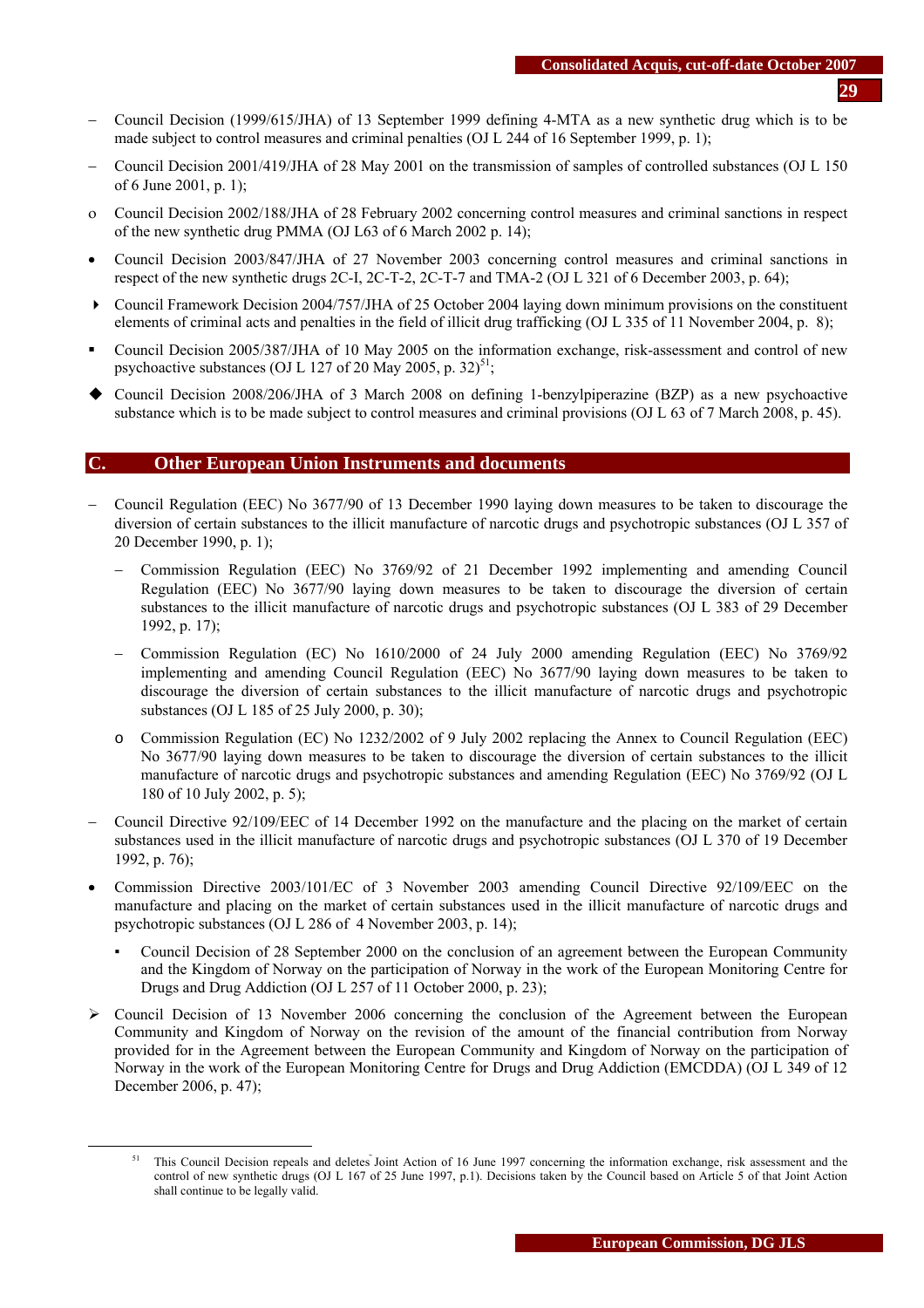- **30**
- $\triangleright$  Agreement between the European Community and Kingdom of Norway on the revision of the amount of the financial contribution from Norway provided for in the Agreement between the European Community and Kingdom of Norway on the participation of Norway in the work of the European Monitoring Centre for Drugs and Drug Addiction (EMCDDA) (OJ L 349 of 12 December 2006, p 49);.
- − Resolution of 29 November 1996 on measures to address the drug tourism problem within the EU (OJ C 375 of 12 December 1996, p. 3),
- Resolution of 16 December 1996 on measures to combat and dismantle the illicit cultivation and production of drugs within the EU (OJ C 389 of 23 December 1996, p. 1);
- − Resolution of 20 December 1996 on Sentencing for Serious Illicit Drug Trafficking (OJ C 10 of 11 January 1997, p. 3);
- − Council Recommendation on the alignment of law enforcement drug and diverted precursors seizure statistics STUP 29/2001, STUP 26/2001;
- ο Council Recommendation of 25 April 2002 on improving investigation methods in the fight against organised crime linked to organised drug trafficking: simultaneous investigations into drug trafficking by criminal organisations and their finances/assets (OJ C 114 of 15 May 2002, p. 1);
- ο Council Recommendation of 25 April 2002 on the need to enhance cooperation and exchanges of information between the various operational units specialising in combating trafficking in precursors in the Member States of the European Union (OJ C 114 of 15 May 2002, p. 3);
- Council Recommendation of 18 June 2003 on the prevention and reduction of health-related harm associated with drug dependence (OJ L 165 of 3 July 2003 p. 31);
- Council Resolution on the importance of the role of the families in preventing drug abuse by adolescents. (CORDROGUE 94 12 November 2003);
- Council Resolution on combating the impact of psychoactive substances use on road accidents (CORDROGUE 97 dated 13 November 2003);
- Council Resolution of 17 December 2003 on training for drug law enforcement officers (OJ C 38 of 12 February 2004, p. 1);
- Council Recommendation of 30 March 2004 regarding guidelines for taking samples of seized drugs (O[J C 86 of 8](http://europa.eu.int/eur-lex/en/archive/2004/c_08620040406en.html)  [June 2004, p. 10\)](http://europa.eu.int/eur-lex/en/archive/2004/c_08620040406en.html);
- Council Resolution of 27 November 2003 on the posting of liaison officers with particular expertise in drugs to Albania (OJ C 97 of 22 April 2004, p. 6);
- Regulation (EC) No 273/2004 of the European Parliament and of the Council of 11 February 2004 on drug precursors (OJ L 47 of 18 February 2004, p. 1);
- Council Regulation (EC) No 111/2005, of 22 December 2004 laying down rules for the monitoring of trade between the Community and third countries in drug precursors (OJ L 22 of 26 January 2005, p. 1);
- Commission Regulation (EC) No 1277/2005 of 27 July 2005 laying down implementation rules for Regulation (EC), No 273/2004 of the European Parliament and of the Council on drug precursors and for the Council Regulation (EC), No 111/2005 laying down rules for the monitoring of trade between the Community and third countries in drug precursors (OJ L 202 of 03 August 2005, p. 7);
- Council Resolution on cannabis CORDROGUE 59 07/07/2004 doc 11267/04;
- EU Drugs Action Plan (2005-2008) (OJ C 168 of 8 July 2005, p. 1);
- $\triangleright$  Regulation (EC) No 1920/2006 of the European Parliament and of the Council of 12 December 2006 on the European Monitoring Centre for Drugs and Drug Addiction (recast) (OJ L 376 of 27 December 2006, p. 1);
- Council Decision (2008/375/EC) of 29 April 2008 concerning the conclusion of the Agreement between the European Community and the Republic of Turkey on the participation of the Republic of Turkey on the European Monitoring centre for Drugs and Drugs Addiction (OJ L 129 of 17 May 2008, p. 48).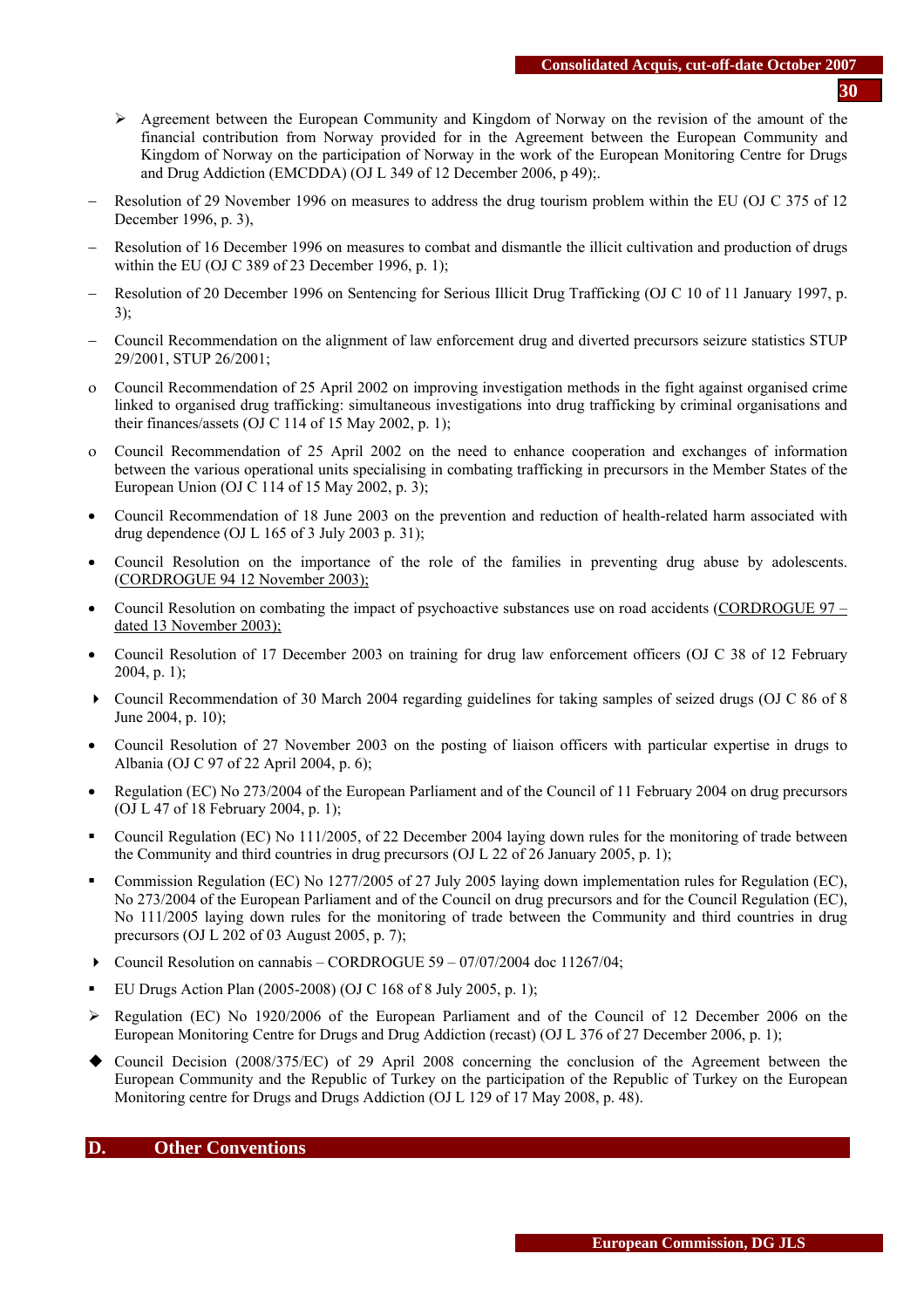- **31**
- − Agreement on illicit traffic by sea, implementing Article 17 of the United Nations Convention against illicit traffic in narcotic drugs and psychotropic substances (ETS No. 156 - Strasbourg, 31 January 1995)<sup>52</sup>;

 <sup>52</sup> Also relevant for judicial cooperation in criminal matters.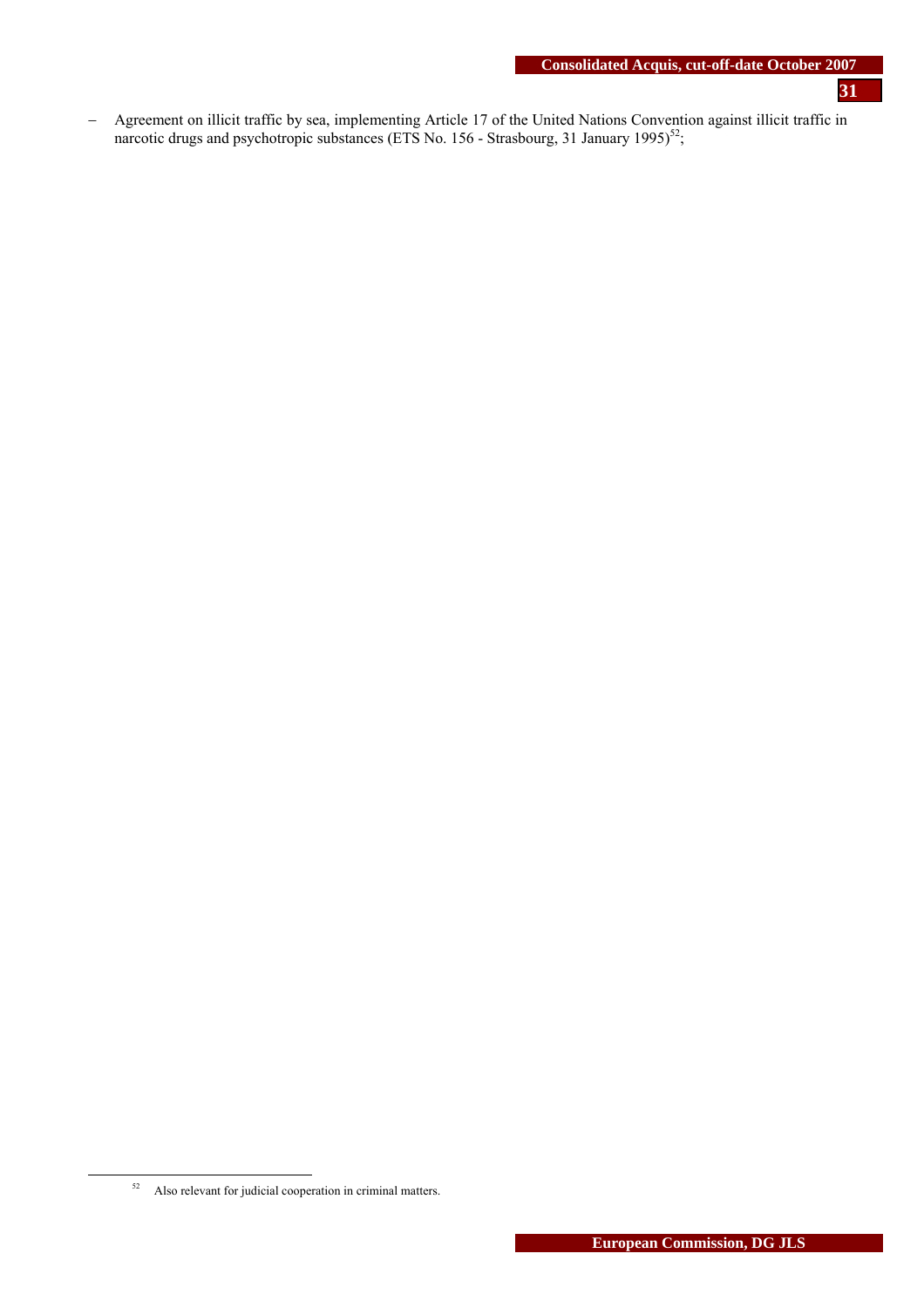### <span id="page-31-0"></span>**VIII. TERRORISM**

### **A. Conventions to which accession is obligatory**<sup>53</sup>

- − Council of Europe Convention on the Suppression of Terrorism of 27 January 1977<sup>54</sup>;
- Protocol amending the Council of Europe Convention on the Suppression of Terrorism of the Council of Europe (STE 190), signed on 15 May 2003.

# **B. Joint Actions, Joint Positions (Maastricht Treaty); Common Positions, Framework Decisions and Decisions (Amsterdam Treaty) Instruments adopted under the TEC**

- − Joint Action (96/610/JHA) of 15 October 1996 concerning the creation and maintenance of a Directory of specialised counter-terrorist competences, skills and expertise to facilitate counter-terrorist-cooperation between the Member States of the EU (OJ L 273 of 25 October 1996, p. 1);
- Council Common Position of 27 December 2001 on combating terrorism (OJ L 344 of 28 December 2001, p. 90)<sup>55</sup>;
- − Council Common Position of 27 December 2001 on the application of specific measures to combat terrorism (OJ L 344 of 28 December 2001, p. 93);
- ο Council Framework Decision of 13 June 2002 on combating terrorism (OJ L 164 of 22 June 2002, p. 3);
- ο Council Decision 2002/996/JHA of 28 November 2002 establishing a mechanism for evaluating the legal systems and their implementation at national level in the fight against terrorism (OJ L 349 of 24 December 2002, p. 1);
- Council Decision 2003/48/JHA of 19 December 2002 on the implementation of specific measures for police and judicial cooperation to combat terrorism in accordance with Article 4 of Common Position 2001/931/CFSP (OJ L 16 of 22 January 2003, p. 68);
- Council Decision 2005/671/JHA of 20 September 2005 on the exchange of information and co-operation concerning terrorist offences (OJ L 253 of 29 September 2005, p. 22);
- Directive 2005/60/EC of the European Parliament and of the Council of 26 October 2005 on the prevention of the use of the financial system for the purpose of money laundering and terrorist financing (OJ L 309 of 25 November 2005, p. 15).
- Council Decision 2007/551/CFSP/JHA of 23 July 2007 on the signing, on behalf of the European Union, of an Agreement between the European Union and the United States of America on the processing and transfer of Passenger Name Record (PNR) data by air carriers to the United States Department of Homeland Security (DHS) (2007 PNR Agreement) (OJ L 204 of 4 of August 2007, p.  $16$ <sup>56</sup>;
- Council Decision 2008/651/CFSP/JHA of 30 June 2008 on the signing, on behalf of the European Union, of an Agreement between the European Union and Australia on the processing and transfer of European Union –sourced passenger name record (PNR) data by air carriers to the Australian Customs Service (OJ L 213 of 8 of August 2008, p. 47);

This list contains the Conventions for which the obligation to accede is not explicit, but results from the binding force of secondary legislation, from Council Conclusions or from Article 10 EC.<br>Referred to in various instruments of the acquis (96 Convention, i.e. art 3, art. 5, FD on combating terrorism, FD on the European Arrest

Warrant).

<sup>&</sup>lt;sup>55</sup> See also Council Regulation (EC) No 2580/2001 of 27 December 2001 on specific restrictive measures directed against certain persons and entities with a view to combating terrorism (OJ L344 of 28 December 2001, p. 70), as amended by Commission Regulation (EC) No 745/2003 of 28 April 2003; Council Decision of 28 October 2002 implementing Article 2(3) of Regulation (EC) No 2580/2001 on specific restrictive measures directed against certain persons and entities with a view to combating terrorism and repealing Decision 2002/460/EC, 2002/848/EC (OJ L295 of 30 October 2002, p. 12); Council Decision of 27 June 2003 implementing Article 2(3) of Regulation (EC) No 2580/2001 on specific restrictive measures directed against certain persons and entities with a view to combating terrorism and repealing Decision 2002/974/EC (OJ L160 of 28 June 2003, p. 81), and Council Decision of 2 April 2004 implementing Article 2(3) of Regulation (EC) No 2580/2001 on specific restrictive measures directed against certain persons and entities with a view to combating terrorism and repealing Decision 2003/902/EC (OJ L 99 of 3 April 2004, p. 28). Further related Council Decisions are also to be taken into account. 56 This instrument is also mentioned under the section on "personal data protection".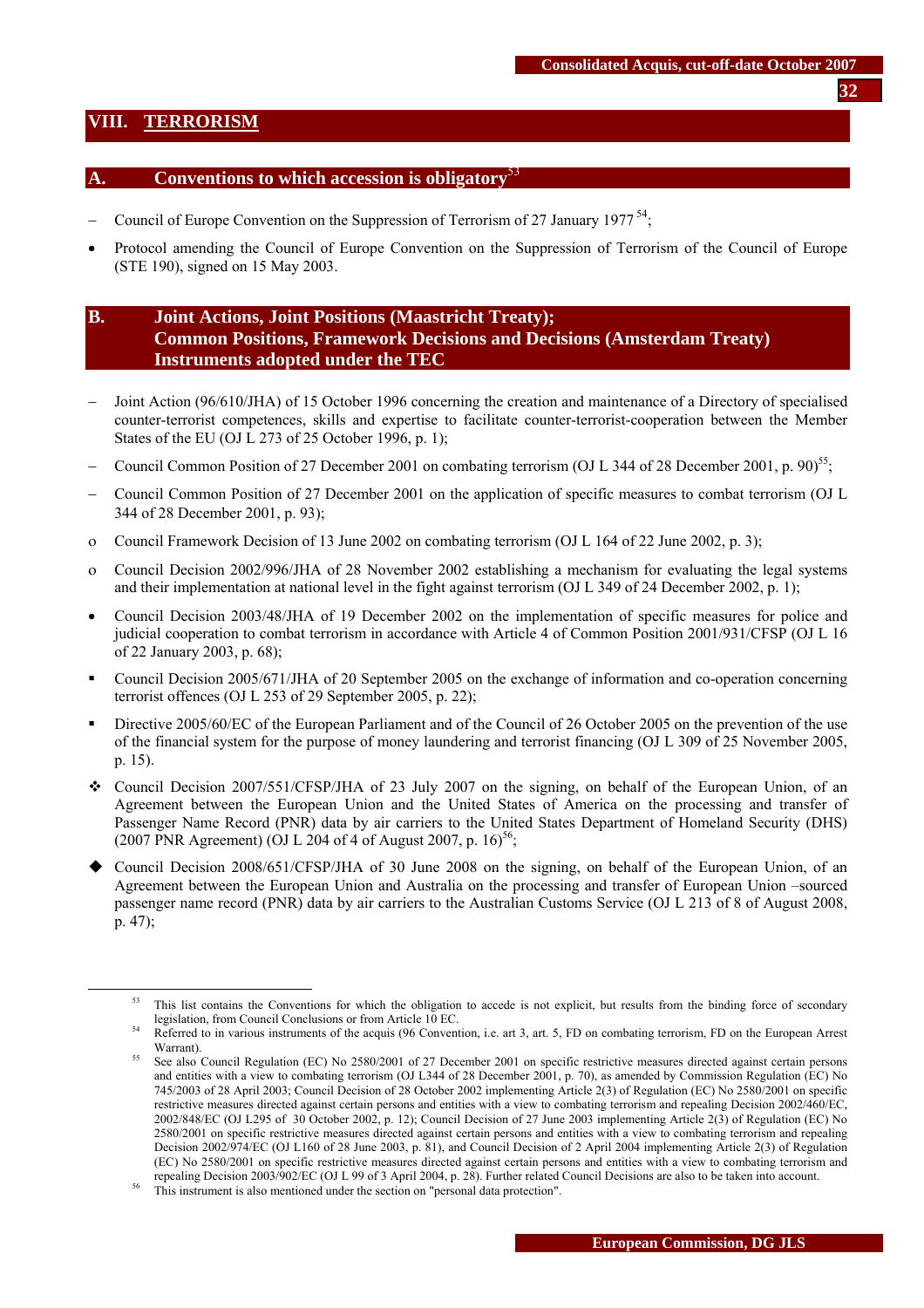Agreement between the European Union and Australia on the processing and transfer of European Union –sourced passenger name record (PNR) data by air carriers to the Australian Customs Service (OJ L 213 of 8 of August 2008, p. 49).

### **C. Other European Union Instruments and documents**

- − Declaration of 30 November 1993 on financing of terrorism;
- − Declaration on terrorism (La Gomera Declaration) of 14 October 1995 issued by the Justice and Home Affairs Ministers;
- − Interim Report on the evaluation of national anti-terrorist arrangements (14306/3/04 Rev 3 ENFOPOL 155);
- − Commission Decision 2006/299/EC of 19 April 2006 setting up a group of experts to provide policy advice to the Commission on fighting violent radicalisation (OJ L 111 of 25 April 2006, p. 9);
- − Communication of the Commission of a European Programme for Critical Infrastructure Protection : COM(2006) 786 of 12 December 2006;
- Communication "EU Action Plan fo the enhancement of the security of explosives and firearms: COM(2007) 651 of 6 November 2007.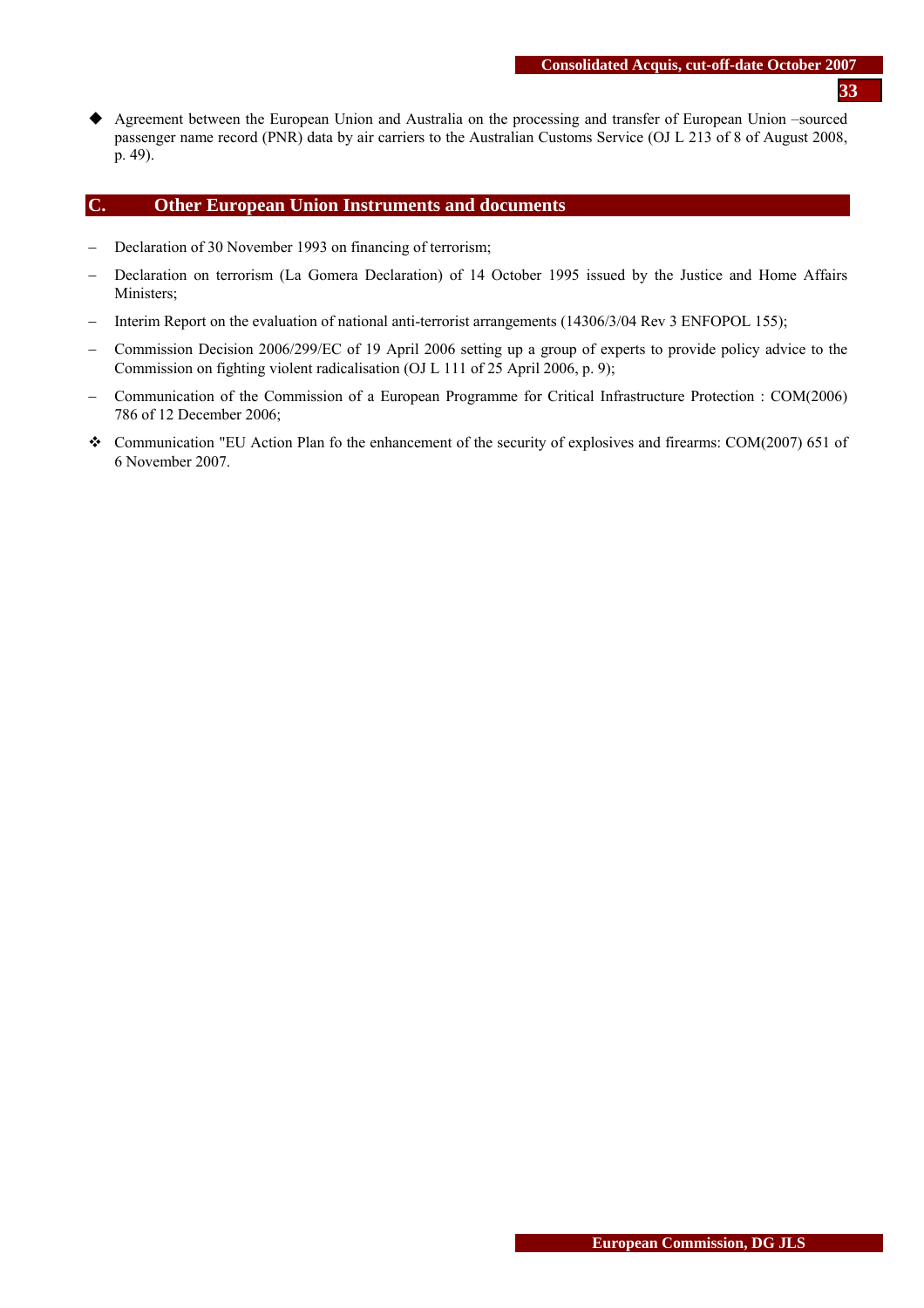### <span id="page-33-0"></span>**IX. POLICE COOPERATION<sup>57</sup>**

#### **A. Conventions to which accession is obligatory**

- Council Decision 2005/296/CFSP, JHA of 24 January 2005 concerning the conclusion of the Agreement between the European Union and the former Yugoslav Republic of Macedonia on the security procedures for the exchange of classified information (OJ L 94 of 13 April 2005, p. 38);
	- Related Agreement (OJ L 94 of 13 April 2005, p. 39).

# **B. Joint Actions, Joint Positions (Maastricht Treaty); Common Positions, Framework Decisions and Decisions (Amsterdam Treaty) Instruments adopted under the TEC**

- Joint Action 97/339/JHA of 26 May 1997 with regard to cooperation on law and order and security (JO L 147 of 5 June 1997, p. 1);
- Council Decision 2005/681/JHA of 20 September 2005 establishing a European Police College (CEPOL) and repealing Decision 2000/820/JHA (OJ L 256 of 1 October 2005, p. 63)<sup>58</sup>
- − Council Decision of 28 May 2001 setting up a European crime prevention network (OJ L 153 of 8 June 2001, p. 1);
- ο Council Decision (JHA) 2002/348 of 25 April 2002 concerning security in connection with football matches with an international dimension (O[J L 121 of 8 May 2002, p. 1\)](http://europa.eu.int/eur-lex/en/oj/2002/l_12120020508en.html);
	- Council Decision 2007/412/JHA of 12 June 2007 amending Decision 2002/348/JHA concerning security in connection with football matches with an international dimension (O[J L 155 of 15 June 2007, p. 7](http://europa.eu.int/eur-lex/en/oj/2002/l_12120020508en.html)6);
- ο Council Decision of 13 June 2002 setting up a network of contact points in respect of persons responsible for genocide, crimes against humanity and war crimes (OJ L 167 of 26 June 2002, p. 1);
- ο Council Decision of 28 November 2002 setting up a European Network for the Protection of Public Figures (OJ L 333 of 10 December 2002, p. 1);
- Council Decision 2003/335/JHA of 8 May 2003 on the investigation and prosecution of genocide, crimes against humanity and war crimes (OJ L 118 of 14 May 2003, p. 12);
- Council Decision, 2004/919/EC, of 22 December 2004 on tackling vehicle crime with cross-border implications (OJ L 389 of 30 December 2004, p. 28);
- Council Resolution of 17 November 2003 on the use by Member States of bans on access to venues of football matches with an international dimension (OJ C 281 of 22 November 2003, p. 1);
- Council Common Position 2005/69/JHA of 24 January 2005 on exchanging certain data with Interpol (OJ L 27 of 27 January 2005, p. 61);
- $\geq$  Council Framework Decision 2006/960/JHA of 18.12.2006 on simplifying the exchange of information and intelligence between law enforcement authorities of the Member States of the European Union (OJ L 386 of 29 December 2006, p.  $89^{59}$ ;
- Council Decision of 12 February 2007 establishing for the period 2007 to 2013, as part of the General Programme on Fundamental Rights and Justice, the Specific Programme "Criminal Justice" (OJ L 58 of 24 February 2007, p. 13)<sup>60</sup>;

 $57$  Police cooperation should be in accordance with the European Code of Police Ethics, Council of Europe Recommendation (2001) 10, adopted by the Committee of Ministers of the Council of Europe on 19 September 2001.<br><sup>58</sup> See Council Decision 2000/820/JHA of 22 December 2000 establishing a European Police College (CEPOL) (OJ L 336 of 30 December

<sup>2000,</sup> p.1) and subsequent Council Decisions 2004/566/JHA of 26 July 2004 amending Decision 2000/820/JHA establishing a European Police College (CEPOL) (OJ L 251 of 27 July 2004, p. 19) and 2004/567/JHA of 26 July 2004 amending Decision 2000/820/JHA establishing a European Police College (CEPOL) (OJ L 251 of 27 July 2004, p. 20).<br>
So Corrigendum OJ L 75 of 15 March 2007, p. 26.

This instrument is also mentioned under the section on "judicial cooperation in criminal matters".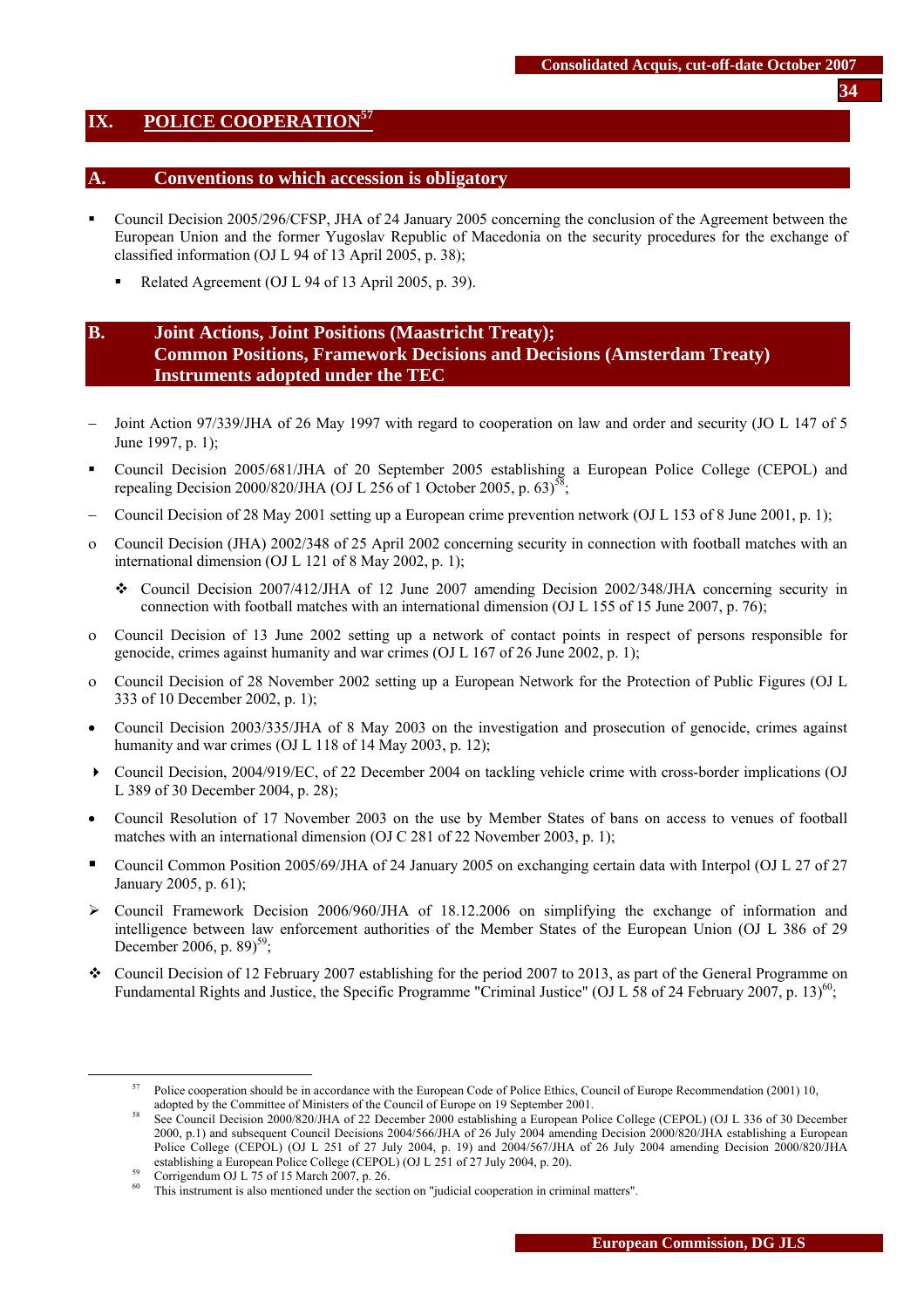- Council Decision of 12 February 2007 establishing for the period 2007 to 2013, as part of the General Programme on Security and Safeguarding Liberties, the Specific Programme "Prevention of and Fight against Crime" (OJ L 58 of 24 February 2007, p.  $7)^{61}$ ;
- Council Decision of 12 February 2007 establishing for the period 2007 to 2013, as part of the General Programme on Security and Safeguarding Liberties, the Specific Programme "Prevention, Preparedness and Consequence Management of Terrorism and other Security related risks" (OJ L 58 of 24 February 2007, p. 1)<sup>62</sup>.
- Council Decision 2008/615/JHA of 23 June 2008 on the stepping up of cross-border cooperation, particularly in combating terrorism and cross-border crime (OJ L 210 of 6 August 2008, p. 1);
- Council Decision 2008/616/JHA of 23 June 2008 on the implementation of Decision 2008/615/JHA on the stepping up of cross-border cooperation, particularly in combating terrorism and cross-border crime (OJ L 210 of 6 August 2008, p. 12);
- Council Decision 2008/617/JHA of 23 June 2008 on the improvement of cooperation between the special intervention units of the Member States of the European Union in crisis situations (OJ L 210 of 6 August 2008, p. 73);
- Council Decision 2008/633/JHA of 23 June 2008 concerning access for consultation on the Visa Information System (VIS) by designated authorities of Member States and by Europol for the purposes of the prevention, detection and investigation of terrorist offences and of other serious criminal offences (OJ L 218, of 13 of August 2008, p. 129).

### **C. Other European Union Instruments and documents**<sup>63</sup>

- − Council Recommendation of 22 April 1996 on guidelines for preventing and restraining disorder connected with football matches, (OJ C 131 of 3 May 1996, p. 1);
- Resolution of 9 June 1997 on preventing and restraining football hooliganism through the exchange of experience, exclusion from stadiums and media policy (OJ C 193 of 24 June 1997, p.1);
- Resolution of 9 June 1997 on the exchange of DNA analysis results (OJ C 193 of 24 June 1997, p. 2);
- − Council resolution of 25 June 2001 on the exchange of DNA analysis results (OJ C 187 of 3 July 2001, p. 1);
- − Council recommendation of 25 June 2001 on contact points maintaining a 24-hour service for combating high-tech crime (OJ C 187 of 3 July 2001, p. 5);
- ο Council Resolution of 6 December 2001 concerning a handbook with recommendations for international police cooperation and measures to prevent and control violence and disturbances in connection with football matches with an international dimension, in which at least one Member State is involved (OJ C 22 of 24 January 2002, p. 1);
- ο Council Recommendation of 13 June 2002 regarding cooperation between the competent national authorities of Member States responsible for the private security sector (OJ C 153 of 27 June 2002, p. 1);
- $\triangleright$  Council Recommendation of 27 April 2006 on the drawing up of agreements between police, customs and other specialised law enforcement services in relation to the prevention and combating of crime (OJ C 124 of 25 May 2006, p. 1)<sup>64</sup>;
- Commission Decision of 25 March 2008 setting up the "Platform on Electronic Data Retention for the investigation, detection and prosecution of serious crime" group of experts (2008/324/EC) (OJ L 111 of 23 April 2008, p. 11).

<sup>&</sup>lt;sup>61</sup> This instrument is also mentioned under the section on "judicial cooperation in criminal matters".<br><sup>62</sup> This instrument is also mentioned under the section on "judicial cooperation in criminal matters".<br><sup>63</sup> Attentio

Also relevant for customs cooperation. Member States are requested to give effect to this Recommendation in replacement of the Council Resolution of 29 November 1996 on the drawing up of police/customs agreements in the fight against drugs (OJ C 375 of 12 December 1996, p.1).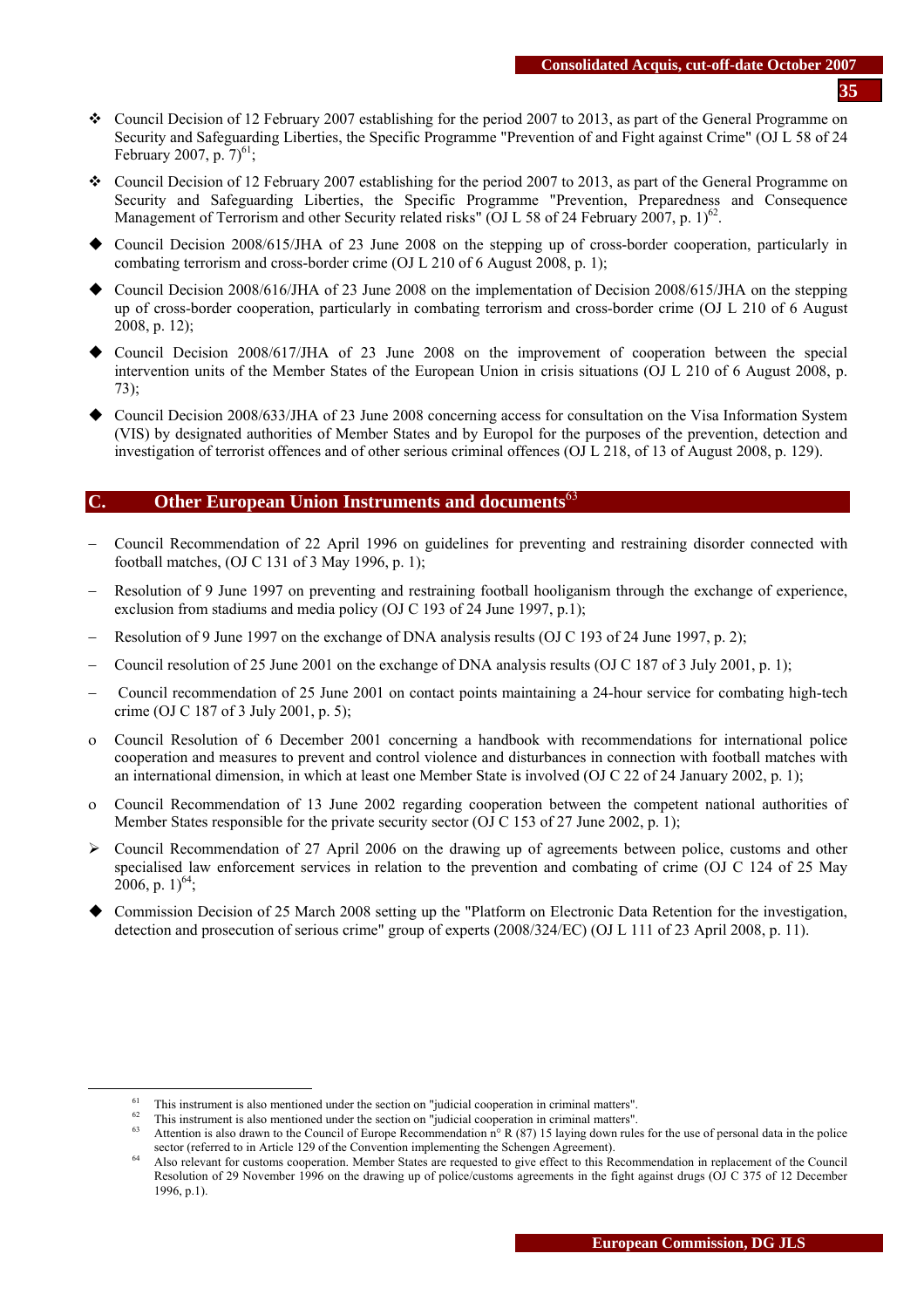### <span id="page-35-0"></span>**X. CUSTOMS COOPERATION**

### **A. Conventions to which accession is obligatory**

- − Convention drawn up on the basis of Article K.3 of the Treaty on European Union, on the use of information technology for customs purposes (OJ C 316 of 27 November 1995, p. 33);
	- − Council Act of 29 November 1996 drawing up, on the basis of Article K.3 of the Treaty on European Union, the Protocol on the interpretation, by way of preliminary rulings, by the Court of Justice of the European Communities of the Convention on the use of information technology for customs purposes - Declaration concerning the simultaneous adoption of the Convention on the use of information technology for customs purposes and the Protocol on the interpretation by way of preliminary rulings, by the Court of Justice of the European Communities, of that Convention - Declaration made pursuant to Article 2 (OJ C 151 of 20 May 1997, p. 15);
	- Council Act of 12 March 1999 drawing up, on the basis on Article K.3 of the Treaty on European Union, the Protocol on the scope of the laundering of proceeds in the Convention on the use of information technology for customs purposes and the inclusion of the registration number of the means of transport in the Convention (OJ C 91 of 31 March 1999, p. 2);
	- o Council act of 8 May 2003 drawing up a Protocol amending, as regards the creation of a customs files identification database, the Convention on the use of information technology for customs purposes (OJ C 139 of 13 June 2003, p.  $1)^{65}$ ;
- Convention of 18 December 1997 on Mutual Assistance and Co-operation between customs administrations (Naples II-Convention) (OJ C 24 of 23 January 1998, p.  $1$ )<sup>66</sup>.

# **B. Joint Actions, Joint Positions (Maastricht Treaty); Common Positions, Framework Decisions and Decisions (Amsterdam Treaty) Instruments adopted under the TEC**

#### **C. Other European Union instruments and documents**

- − Resolution of 9 June 1997 concerning a handbook for joint customs surveillance operations (OJ C 193 of 24 June 1997, p. 4);
- Council Resolution of 2 October 2003 on a strategy for customs cooperation (OJ C 247 of 15 October 2003, p. 1);
- $\triangleright$  Council Recommendation of 27 April 2006 on the drawing up of agreements between police, customs and other specialised law enforcement services in relation to the prevention and combating of crime (OJ C 124 of 25 February 2006, p.  $1)^{67}$ .

#### **D. Other Conventions (accession desirable)**

 <sup>65</sup> Corrigendum to the Protocol established in accordance with Article 34 of the Treaty on European Union, amending, as regards the creation of a customs files identification database, the Convention on the use of information technology for customs purposes, (OJ C 56 of 5 March 2005, p.46).<br>On the date of entry into force of this Convention, the Convention on the provision of mutual assistance between customs administrations

of 7 September 1967 ("Naples Convention") shall be repealed. Within the framework of the Naples I Convention, customs Directors General adopted the following declarations: Wiesbaden (1971), Dromoland 1 (1976), Istanbul 1 (1977), Istanbul 2 (1977), Iraklion (1978),

London (1974), Munich (1975), Harrogate (1992).<br><sup>67</sup> Also relevant for police cooperation. Member States are requested to give effect to this Recommendation in replacement of the Council Resolution of 29 November 1996 on the drawing up of police/customs agreements in the fight against drugs (OJ C 375 of 12 December 1996, p.1).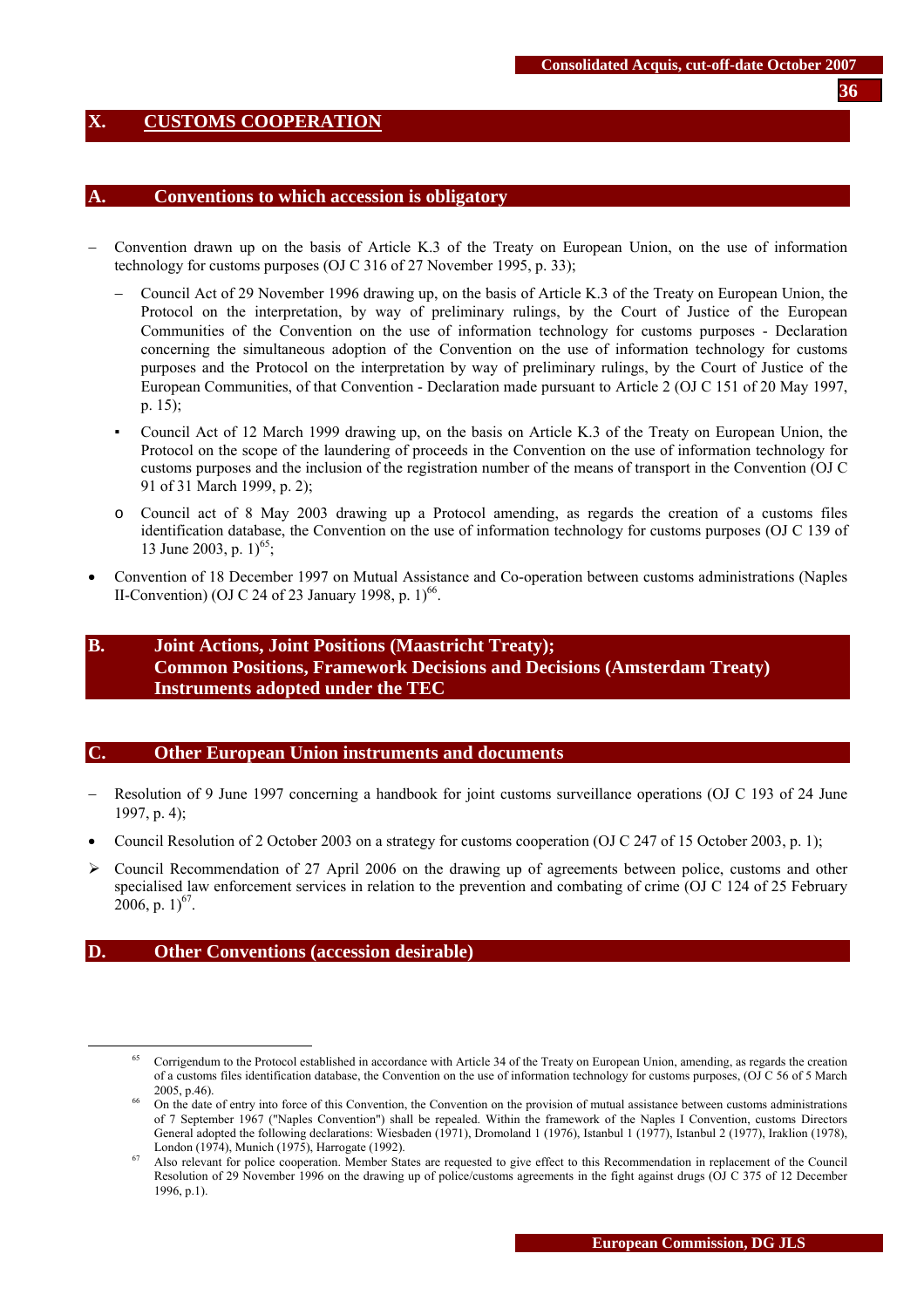# <span id="page-36-0"></span>**XI. JUDICIAL COOPERATION IN CIVIL MATTERS**

#### **A. Conventions to which accession is obligatory**

- *a) Indicative list of conventions and instruments to which the new Member States must accede in accordance with the Act of Accession*
- Brussels Convention of 27 September 1968 on jurisdiction and the enforcement of judgments in civil and commercial matters (consolidated version OJ C 27 of 26 January 1998, p. 34);
- Luxembourg Protocol of 3 June 1971 on the interpretation by the Court of Justice of the Convention of 27 September 1968 (OJ C 27 of 26 January 1998, p. 1);
	- Convention on the Accession of the Hellenic Republic to the Brussels Convention (OJ L 388 of 31 December 1982, p. 1);
	- Convention on the Accession of the Kingdom of Spain and the Portuguese Republic to the Brussels Convention (OJ L 285 of 3 October 1989, p. 1);
	- Convention on the Accession of the Republic of Austria, the Republic of Finland and the Kingdom of Sweden to the Brussels Convention (OJ C 15 of 15 January of 1997, p. 1);
- Rome Convention of 19 June 1980 on the Law applicable to Contractual Obligations (OJ C 27 of 26 November 1998, p. 34);
- − 1st Protocol to the Convention on the Law applicable to Contractual Obligations on Interpretation by the Court of Justice of 19 December 1988 (OJ C 334 of 30 December 2005, p. 1);
- 2nd Protocol to the Convention on the Law applicable to Contractual Obligations conferring the Court of Justice powers to interpret the 1980 Convention of 19 December 1988 (OJ C 334 of 30 December 2005, p. 1)<sup>68</sup>;
	- Luxembourg Convention of 10 of April 1984 on the Accession of the Hellenic Republic to the Rome Convention of 1980 (OJ L 146 of 31 May 1984, p. 1);
	- Funchal Convention of 18 May 1992 on the Accession of the Kingdom of Spain and the Portuguese Republic to the Rome Convention of 1980 (OJ L 333 of 18 November 1992, p. 1);
	- Convention of 29 November 1996 on the Accession of the Republic of Austria, the Republic of Finland and the Kingdom of Sweden to the Rome Convention of 1980 (OJ C 15 of 15 January 1997, p. 10).
	- Convention on the accession of the Czech Republic, the Republic of Estonia, the Republic of Cyprus, the Republic of Latvia, the Republic of Lithuania, the Republic of Hungary, the Republic of Malta, the Republic of Poland, the Republic of Slovenia and the Slovak Republic to the Convention on the law applicable to contractual obligations opened for signature in Rome on 19 June 1980 , and to the First and Second Protocols on its interpretation by the Court of Justice of the European Communities (OJ C 169 of 8 July 2005, p. 1)<sup>69</sup>;
- Council Decision of 8 November 2007 concerning the accession of Bulgaria and Romania to the Convention on the Law applicable to Contractual Obligations, opened for signature in Rome on 19 June 1980 No 2007/856/EC (OJ L 347 of 29 December 2007, p. 1);
- Convention on Jurisdiction and the Recognition and Enforcement of Judgements in Civil and Commercial matters<sup>70</sup> -Protocol 1 on certain questions of jurisdiction, procedure and enforcement – Protocol 2 on the uniform interpretation of the Convention and on the Standing Committee. (OJ L 339 of 21 December 2007, p. 3);
- Decision No 1149/2007/EC of the European Parliament and of the Council of 11 July 2007 establishing for the period 2007-2013 the Specific Programme Civil Justice as part of the General Programme Fundamental Rights and Justice (OJ L 257 of 3 October 2007, p. 16).

The Commission has presented a proposal for a Regulation of the European Parliament and of the Council on the law applicable to contractual obligations (Rome I), COM (2005)650 final of 15 December 2005.

This Convention shall enter into force between Member States which have ratified it.<br>Council Decision of 6 July 2007 on Signature by the Community of the Convention; the new Convention signed in Lugano on 30 October 2007.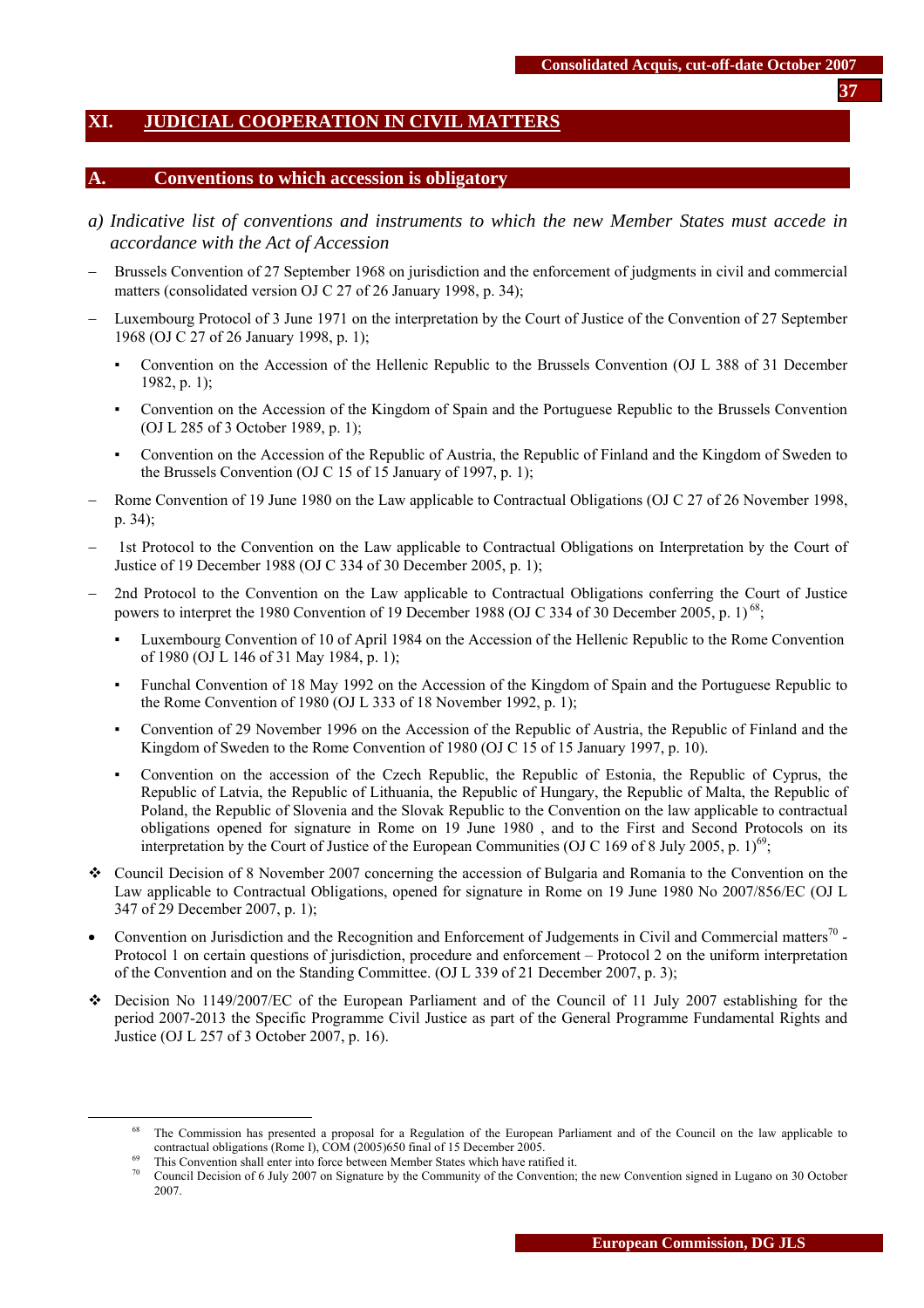- **38**
- *b) Indicative list of agreements, conventions and protocols to which the new Member States must accede71*
- The Hague Convention of 25 October 1980 on the Civil Aspects of International Child Abduction<sup>72</sup>.

## **B. Joint Actions, Joint Positions (Maastricht Treaty);**

## **Instruments adopted under the TEC**

- − Joint Action of 22 November 1996 adopted by the Council on the basis of Articles J.3 and K.3 of the Treaty on European Union concerning measures protecting against the effects of the extra-territorial application of legislation adopted by a third country, and actions based thereon or resulting therefrom (OJ L 309 of 29 November 1996, p. 7);
- − Council Regulation (EC) No 1346/2000 of 29 May 2000 on insolvency proceedings (OJ L 160 of 30 June.2000, p. 1);
	- Council Regulation (EC) No 603/2005 of 12 April 2005 amending the lists of insolvency proceedings, windingup proceedings and liquidators in Annexes A, B and C to Regulation (EC) No 1346/2000 on insolvency proceedings (OJ L 100 of 20 April, 2005, p. 1);
	- ¾ Council Regulation (EC) No 694/2006 of 27 April 2006 amending the lists of insolvency proceedings, windingup proceedings and liquidators in Annexes A, B and C to Regulation (EC) No 1346/2000 on insolvency proceedings, (OJ L 121 of 6 May 2006, p. 1);
	- Council Regulation (EC) No  $681/2007$  of 13 June 2007 amending the lists of insolvency proceedings, windingup proceedings and liquidators in Annexes A, B and C to Regulation (EC) No 1346/2000 on insolvency proceedings (OJ L 159 of 20 June 2007, p. 1);
- Council Regulation (EC) No 2201/2003 of 27 November 2003 concerning jurisdiction and the recognition and enforcement of judgments in matrimonial matters and the matters of parental responsibility, repealing Regulation (EC) No 1347/2000 (OJ L 338 of 23 December 2003, p.  $1<sup>73</sup>$ ;
- Council Regulation (EC) No 2116/2004 of 2 December 2004 amending Regulation (EC) No 2201/2003 concerning jurisdiction and the recognition and enforcement of judgments in matrimonial matters and the matters of parental responsibility, repealing Regulation (EC) No 1347/2000, as regards treaties with the Holy See (OJ L 367 of 14 December .2004, p. 1);
	- Information relating to courts and redress procedures pursuant to Article 68 of Council Regulation (EC) No 2201/2003 of 27 November 2003 concerning jurisdiction and the recognition and enforcement of judgments in matrimonial matters and the matters of parental responsibility, repealing Regulation (EC) No 1347/2000 (OJ C 40 of 17 February 2005, p. 2);
- Regulation EC No 1393/2007 of the European Parliament and of the Council of 13 November 2007 on the service in the Member States of judicial and extrajudicial documents in civil or commercial matters (service of documents), and repealing Council Regulation No 1348/2000 (OJ L 324 of 10 December 2007, p. 79);
- − Council Regulation (EC) No 44/2001 of 22 December 2000 on jurisdiction and the recognition and enforcement of judgments in civil and commercial matters (OJ L 012 of 16 January 2001, p. 1);
	- Corrigendum to Council Regulation (EC) No 44/2001 of 22 December 2000 on jurisdiction and the recognition and enforcement of judgments in civil and commercial matters (OJ L 307 of 24 November 2001, p. 28);

<sup>&</sup>lt;sup>71</sup> This list contains the Conventions for which the obligation to accede is not explicit, but results from the binding force of secondary

legislation, from Council Conclusions or from Article 10 EC.<br>This Convention is being referred to the Council Regulation (EC) No. 2201/2003 of 27 November 2003 concerning jurisdiction and the recognition and enforcement of judgements in matrimonial matters and in matters of parental responsibility, repealing Regulation (EC) No

<sup>1347/2000</sup> and amending Regulation (EC) No 44/2001.<br>This Regulation repealed Council Regulations 1347/2000 (Brussels II) of 29 May 2000 on jurisdiction and the recognition and enforcement of judgements in matrimonial matters and in matters of parental responsibility for children of both spouses (OJ L 160 of 30 June 2000, p.19) and 1185/2002 (list of Courts) of 1 July 2002 amending the list of competent courts in Annex I to Council Regulation (EC) No 1347/2000 of 29 May 2000 on jurisdiction and the recognition and enforcement of judgments in matrimonial matters and in matters of parental responsibility for children of both spouses (OJ L 173 of 3 July 2002, p. 3) as from 1 March 2005. Member States notified their competent courts by 1 August 2004 for application as from 1March 2005.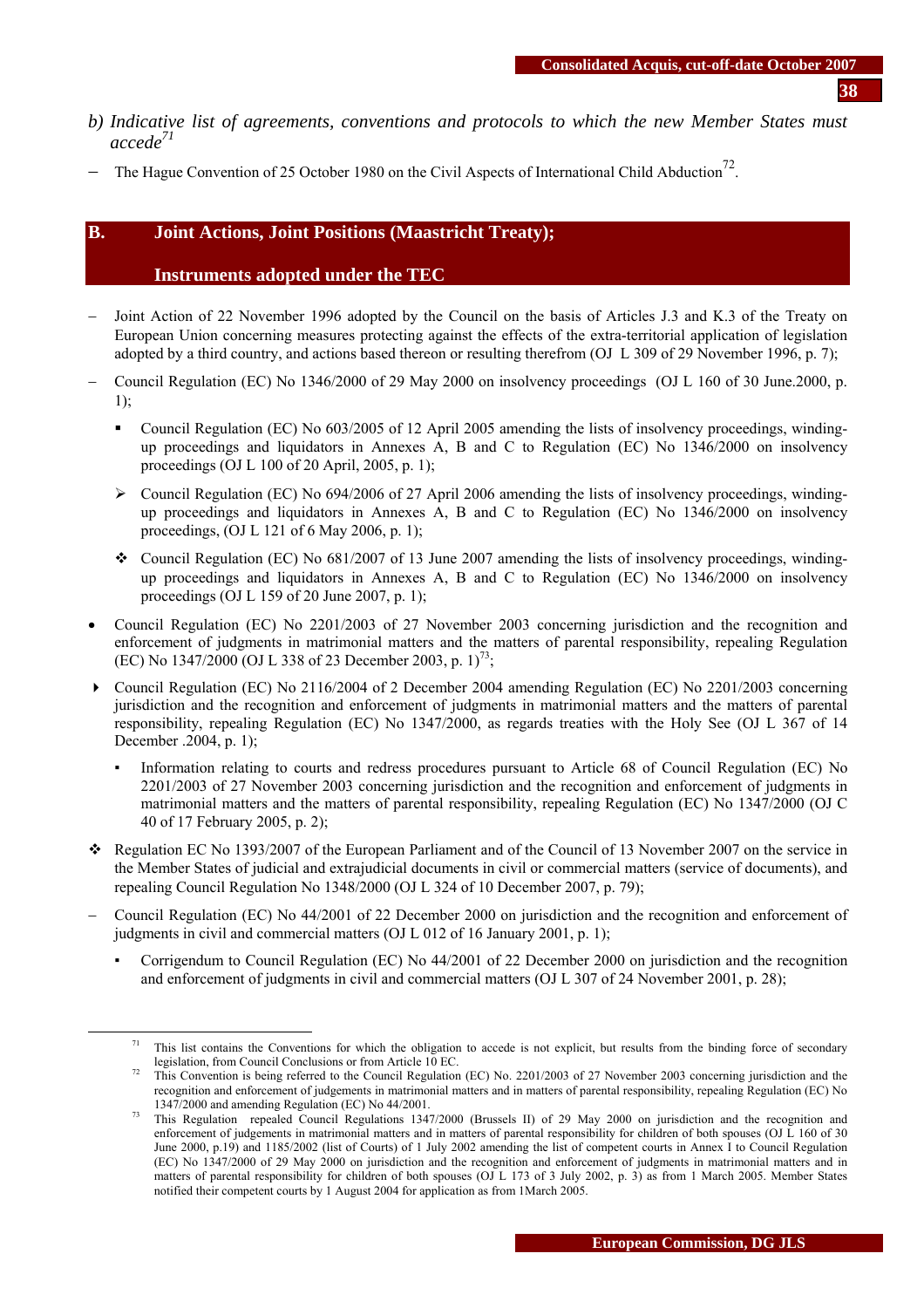- ο Commission Regulation (EC) No 1496/2002 of 21 August 2002 amending Annex I (the rules of jurisdiction referred to in Article 3(2) and Article 4(2) and Annex II (the list of competent courts and authorities) to Council Regulation (EC) No 44/2001 on jurisdiction and the recognition and enforcement of judgements in civil and commercial matters (OJ L 225 of 22 August 2002, p. 13)<sup>74</sup>;
- Commission Regulation (EC) No 1937/2004 of 9 November 2004 amending Annexes I, II, III and IV to Council Regulation (EC) No 44/2001 on jurisdiction and the recognition and enforcement of judgments in civil and commercial matters (OJ L 334 of 10 November 2004, p. 3);
- Commission Regulation (EC) No 2245/2004 of 27 December 2004 amending Annexes I, II, III and IV to Council Regulation (EC) No 44/2001 on jurisdiction and the recognition and enforcement of judgments in civil and commercial matters (OJ L 381 of 28December 2004, p. 10);
- − Council Decision of 28 May 2001, 2001/470/EC, establishing a European Judicial Network in civil and commercial matters (OJ L 174 of 27June 2001, p. 25);
- − Council Regulation (EC) No 1206/2001 of 28 May 2001 on cooperation between the courts of the Member States in the taking of evidence in civil or commercial matters (OJ L 174 of 27 June 2001, p. 1);
- ο Council Regulation (EC) NO 743/2002 of 25 April 2002 establishing a general Community framework of activities to facilitate the implementation of judicial cooperation in civil matters (OJ L 115 of 1 May 2002, p. 1);
- Council Decision (2003/93/EC) of 19 December 2002 authorising the Member States, in the interest of the Community, to sign the 1996 Hague Convention on jurisdiction, applicable law, recognition, enforcement and cooperation in respect of parental responsibility and measures for the protection of children (OJ L 48 of 21 February  $2003$ , p. 1);
- Council Decision 2008/431/EC of 5 June 2008 authorising certain Member States to ratify, or accede to, in the interest of the European Community, the 1996 Hague Convention on Jurisdiction, Applicable Law, Recognition, Enforcement and Cooperation in respect of Parental Responsibility and Measures for the Protection of Children and authorising certain Member States to make a declaration on the application of the relevant internal rrules of Community law (OJ L 151 of 11 June 2008, p. 36);
	- Convention on Jurisdiction, Applicable Law, Recognition, Enforcement and Cooperation in respect of Parental Responsibility and Measures for the Protection of Children (OJ L 151 of 11 June 2008, p. 39);
- Council Directive 2003/8/EC of 27 January 2003 to improve access to justice in cross-border disputes by establishing minimum common rules relating to legal aid for such disputes (OJ L 26 of 31 January 2003, p. 41);
	- Commission Decision 2004/844/EC of 9 November 2004 establishing a form for legal aid applications under Council Directive 2003/8/EC to improve access to justice in cross-border disputes by establishing minimum common rules relating to legal aid for such disputes (OJ L 365 of 10 December 2004, p. 27);
	- Commission Decision 2005/630/EC of 26 August 2005 establishing a form for the transmission of legal aid applications under Council Directive 2003/8/EC (OJ L 225 of 31August 2005, p. 23);
	- Council Directive 2004/80/EC of 29 April 2004 relating to compensation to crime victims (OJ L 261 of 6 August 2004, p. 15);
	- $\geq$  Commission Decision (2006/337/EC) of 19 April 2006 establishing standard forms for the transmission of applications and decisions pursuant to Council Directive 2004/80/EC relating to compensation to crime victims (OJ L 125 of 12 May 2006, p. 25);
- Regulation (EC) No 805/2004 of the European Parliament and of the Council of 21 April 2004 creating a European Enforcement Order for uncontested claims (OJ L 143 of 30 April 2004, p. 15);
- Commission Regulation (EC) No 1869/2005 of 16 November 2005 replacing the Annexes to Regulation (EC)  $N^{\circ}$ 805/2004 of the European Parliament and of the Council creating a European Enforcement Order for uncontested claims (OJ L 300 of 17 November 2005, p. 6);
- $\triangleright$  Council Decision (2006/325/EC) of 27 April 2006 concerning the conclusion of the Agreement between the European Community and the Kingdom of Denmark on jurisdiction and the recognition and enforcement of judgements in civil and commercial matters (OJ L 120 of 5 May 2006, p. 22);

<sup>&</sup>lt;sup>74</sup> The Statement of the Council and the Commission on Articles 15 and 73 of the Council Regulation (EC) No 44/2001 of 22 December 2000 on jurisdiction and the recognition and enforcement of judgements in civil and commercial matters is also to be taken into account.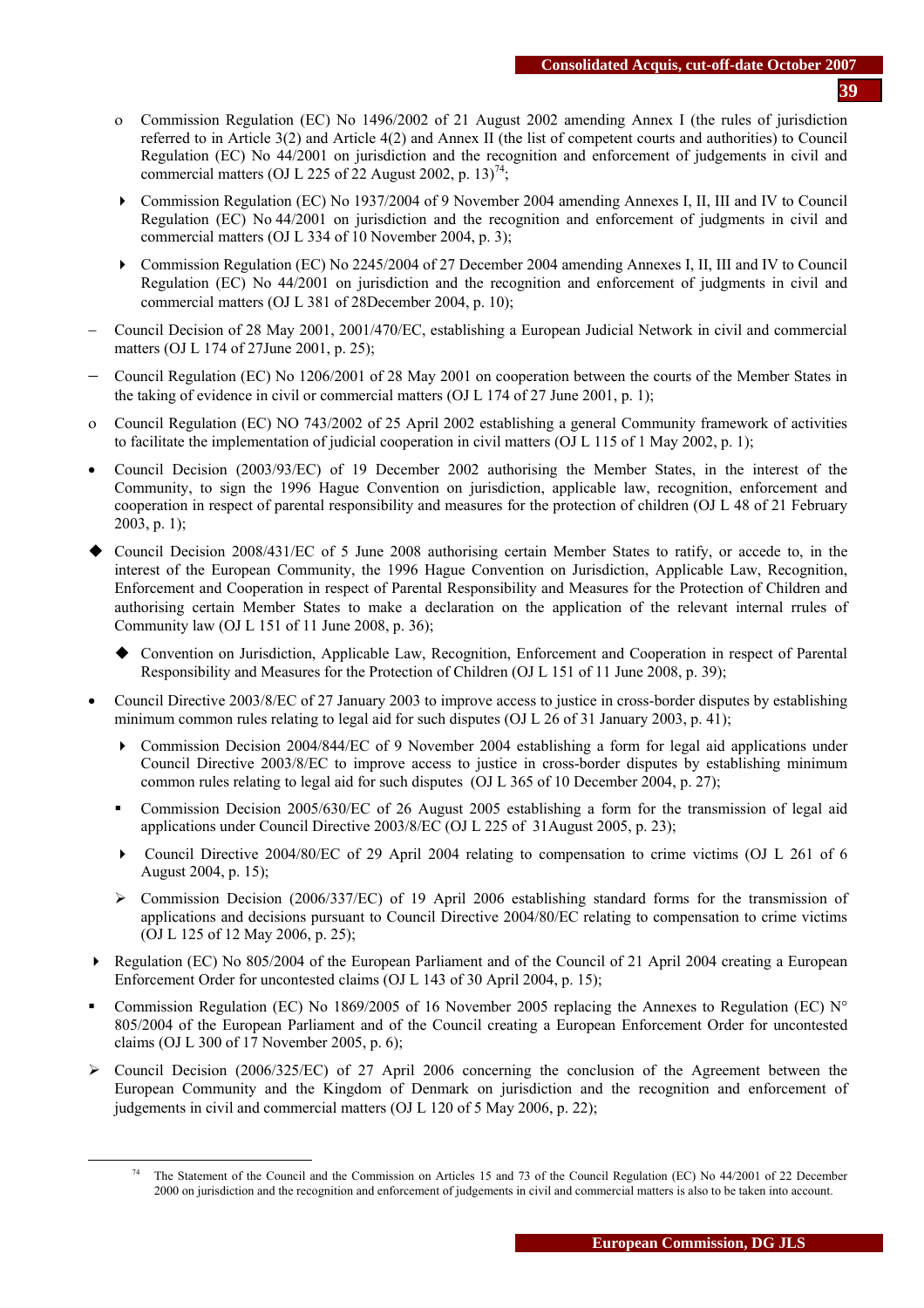- Information concerning the date of entry into force of the Agreement between the European Community and the Kingdom of Denmark on jurisdiction and the recognition and enforcement of judgements in civil and commercial matters (OJ L 94 of 4 April 2007, p. 70)<sup>75</sup>;
- − Council Decision (2006/326/EC) of 27 April 2006 concerning the conclusion of the Agreement between the European Community and the Kingdom of Denmark on the service of judicial and extrajudicial documents in civil and commercial matters (OJ L 120 of 5 May 2006, p. 23);
	- Information concerning the date of entry into force of the Agreement between the European Community and the Kingdom of Denmark on the service of judicial and extrajudicial documents in civil and commercial matters (OJ L 94 of 4 April 2007, p.  $70^{76}$ ;
- ¾ Regulation (EC) No 1896/2006 of the European Parliament and of the Council of 12 December 2006 creating a European order for payment procedure (OJ L 399 of 30 December 2006, p. 1);
- Regulation (EC) No  $861/2007$  of the European Parliament and of the Council of 11 July 2007 establishing a European Small Claims Procedure (OJ L 199 of 31 July 2007, p. 1);
- Regulation (EC) No 864/2007 of the European Parliament and of the Council of 11 July 2007 on the law applicable to non-contractual obligations (Rome II) (OJ L 199 of 31 July 2007, p. 40);
- Directive 2008/52/EC of the European Parliament and of the Council of 21 May 2008 on certain aspects of mediation in civil and commercial matters (OJ L 136 of 24 May 2008, p. 3);
- ◆ Regulation (EC) No 593/2008 of the European Parliament and of the Council of 17 June 2008 on the law applicable to contractual obligations (Rome I) (OJ L 177 of 4 July 2008, p. 6).

# **C. Other European Union Instruments and documents**

- − Programme of measures for implementation of the principle of mutual recognition of decisions in civil and commercial matters (OJ C 12 of 15 January 2001, p. 1);
	- $\triangleright$  Communication of the European Commission launching a European Day of Civil Justice (C(2003)1553 of 8 May 2003);
- Group of experts on the property consequences of marriage and other forms of union and on succession and wills in the European Union ("PRM-III/IV") (OJ C 51 of 1 March 2006, p. 3).

### **D. Other Conventions**

 <sup>75</sup> Entry into force on 1 July 2007.

Entry into force on 1 July 2007.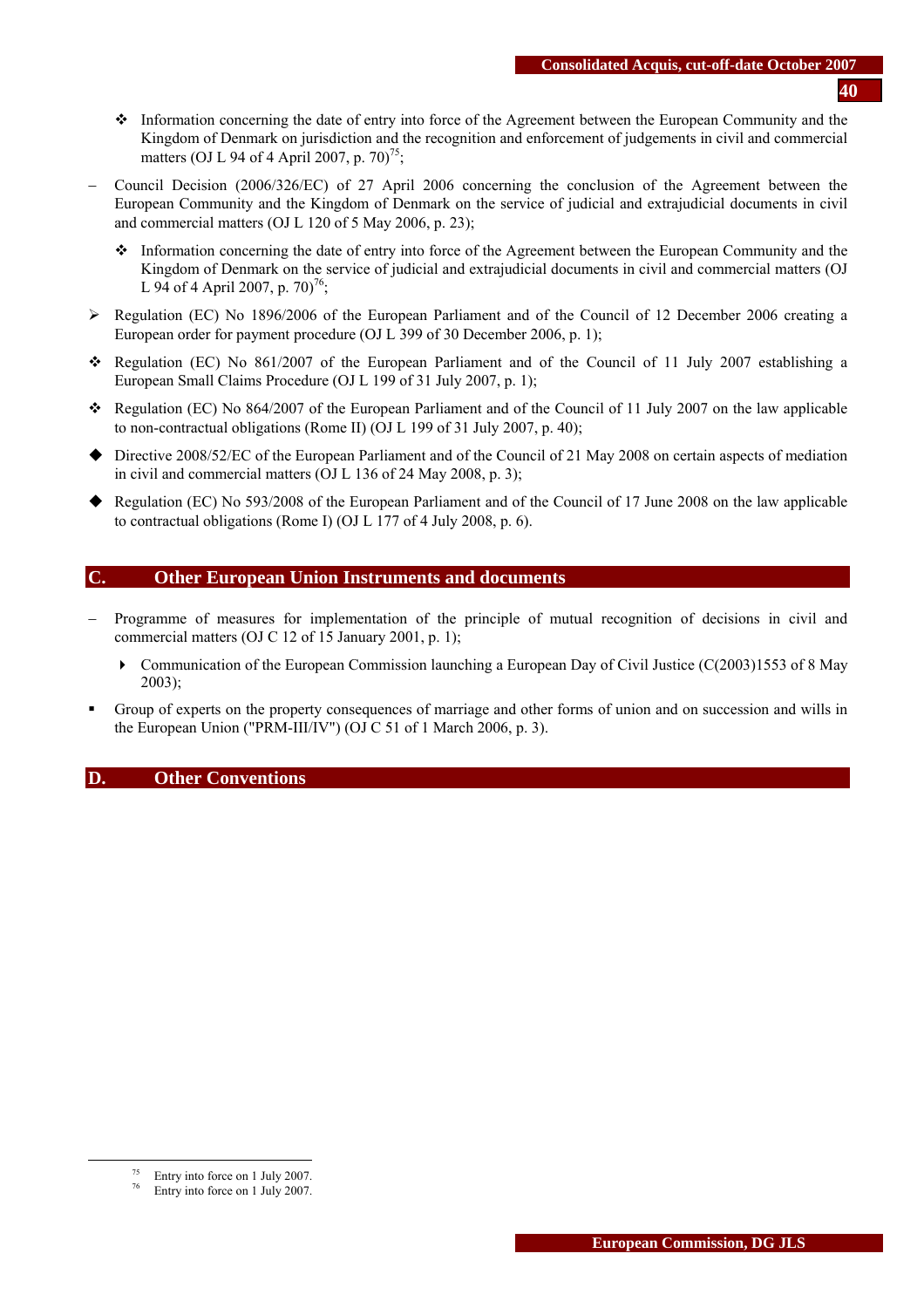### <span id="page-40-0"></span>**XII. JUDICIAL CO-OPERATION IN CRIMINAL MATTERS**

#### **A. Conventions to which accession is obligatory**

- *a) Indicative list of conventions and instruments to which new Member States must accede in accordance with the Act of Accession*
- − Convention of 10 March 1995 on Simplified Extradition Procedures between the Member States of the European Union (OJ C 78 of 30 March 1995 p. 2)<sup>77</sup>;
- − Convention drawn up on the basis of Article K.3 of the Treaty on European Union, of 27 September 1996 relating to Extradition between the Member States of the European Union (OJ C 313 of 23 October 1996, p. 12); <sup>78</sup>
	- Convention signed in Schengen on 19 June 1990 Implementing the Schengen Agreement of 14 June 1985 (CISA), Chapter III, Articles 54-58, Application of the ne bis in idem Principle (OJ L 239 of 22 September 2000, p. 19);
	- Council Decision 2003/169/JHA of 27 February 2003 determining which provisions of the 1995 Convention on simplified extradition procedure between the Member States of the European Union and of the 1996 Convention relating to extradition between the Member States of the European Union constitute developments of the Schengen acquis in accordance with the Agreement concerning the Republic of Iceland's and the Kingdom of Norway's association with the implementation, application and development of the Schengen acquis (OJ L 67 of 12 March 2003, p. 25);
- − Convention drawn up on the basis of Article K.3 of the Treaty on European Union on Driving Disqualifications (OJ C 216 of 10 July 1998, p.  $1)^{79}$ ;
- − Convention on Mutual Assistance in Criminal Matters between the Member States of the European Union (OJ C 197 of 12 July 2000, p.  $3^{80}$ ;
	- Protocol of 16 October 2001 to the Convention on mutual assistance in criminal matters between the Member States of the European Union (OJ C 326 of 21 November 2001, p.  $1)^{81}$ ;
- Council Decision of 17 December 2003 on the signing of the Agreement between the European Union and the Republic of Iceland and the Kingdom of Norway on the application of certain provisions of the Convention of 29 may 2000 on Mutual Assistance in Criminal Matters between the Member States of the European Union and the 2001 Protocol thereto (OJ L 26 of 29 January 2004, p. 1);
	- Agreement between the European Union and the Republic of Iceland and the Kingdom of Norway on the application of certain provisions of the Convention of 29 may 2000 on Mutual Assistance in Criminal Matters between the Member States of the European Union and the 2001 Protocol thereto (OJ L 26 of 29 January 2004, p.  $3)^{82}$ ;

Although this instrument is replaced by the Framework Decision on the European arrest warrant, some Member States declared at the time of adoption of the Framework Decision, in conformity with its Article 32 that, as executing Member States they would continue to deal with requests relating to acts committed before 1 January 2004 respectively 1 November 1993 in accordance with the formerly applicable extradition system. It is therefore necessary for new Member States to ratify the 1995 and 1996 European conventions on extradition. See Explanatory report on the Convention on simplified extradition procedure between the Member State of the European Union (OJ C 375 of 12 December 1996, p. 4).<br>Although this instrument is to be replaced by the Framework Decision on the European arrest warrant, some Member States declared at the

time of adoption of the Framework Decision in conformity with its Article 32 that as executing Member States they would continue to deal with requests relating to acts committed before 1 January 2004 respectively 1 November 1993 in accordance with the formerly applicable extradition system. It is therefore necessary for new Member States to ratify the 1995 and 1996 European conventions on extradition. See Explanatory report on the Convention on extradition procedure between the Member States of the European Union (OJ C 191 of 23 June

<sup>1997,</sup> p. 13).<br>See Explanatory report on the Convention on Driving Disqualifications (OJ C 211 of 23 July 1999, p.1).<br>See explanatory report on the Convention of 29 May 2000 on Mutual Assistance in Criminal Matters between European Union (OJ C 379 of 29 December 2000, p.7). See also final Report on the first evaluation exercise — mutual legal assistance in

criminal matters, (OJ C 216 of 1 August 2001, p. 14).<br>See explanatory report to the Protocol to the 2000 Convention on mutual assistance in criminal matters between the Member States of the<br>European Union (OJ C 257 of 24 O

<sup>&</sup>lt;sup>82</sup> See Council Decision of 17 December 2003 on the signing of the Agreement between the European Union and the Republic of Iceland and the Kingdom of Norway on the application of certain provisions of the Convention of 29 May 2000 on Mutual Assistance in Criminal Matters between the Member States of the European Union and the 2001 Protocol thereto (OJ L 26 of 29 January 2004, p. 1).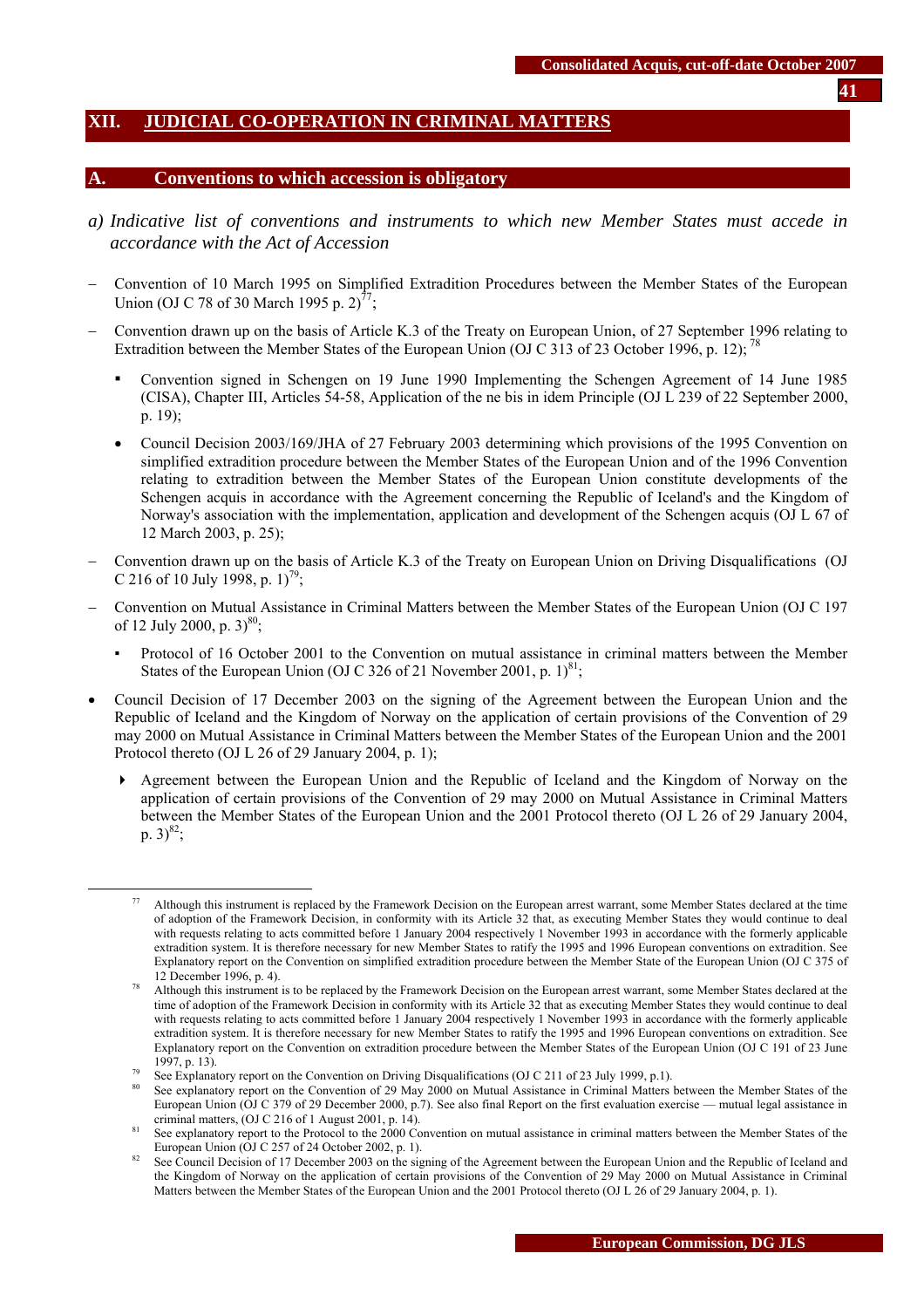- *b) Indicative list of agreements, conventions and protocols to which the new Member States must indirectly accede83*
- − European Convention on Extradition (Paris, 13 December 1957)<sup>84</sup>;
- The first additional Protocol to the European Convention on Extradition (Strasbourg, 15 October 1975);
- The second additional Protocol to the European Convention on Extradition (Strasbourg, 17 March 1978);
- − European Convention on Mutual Legal Assistance in Criminal Matters (Strasbourg, 20 April 1959)<sup>85</sup>;
- The first additional Protocol to the European Convention on Mutual Legal Assistance in Criminal Matters (Strasbourg, 17 March 1978);
- The second additional protocol to the European Convention on Mutual Legal Assistance in Criminal Matters (Strasbourg, 8 November 2001).

# **B. Joint Actions, Joint Positions (Maastricht Treaty); Common Positions, Framework Decisions and Decisions (Amsterdam Treaty) Instruments adopted under the TEC<sup>86</sup>**

- − Joint Action of 22 April 1996 concerning a framework for the exchange of liaison magistrates to improve judicial cooperation between the Member States of the European Union (OJ L 105 of 27 April 1996, p. 1);
- − Joint Action (96/443/JHA) of 15 July 1996 concerning Action to Combat Racism and Xenophobia (OJ L 185 of 24 July 1996, p. 5);
- − Joint Action of 29 June 1998 on Good Practice in Mutual Legal Assistance in Criminal Matters (OJ L 191 of 7 July 1998, p. 1);
- − Joint Action (98/428/JHA) of 29 June 1998 on the creation of a European Judicial Network (EJN) (OJ L 191 of 7 July 1998, p. 4);
- − Council Framework Decision 2000/383/JHA on increasing protection by criminal penalties and other sanctions against counterfeiting in connection with the introduction of the euro, (OJ L 140 of 14 June 2000, p. 1);
	- Council Framework Decision of 6 December 2001 amending Framework Decision 2000/383/JHA on increasing protection by criminal penalties and other sanctions against counterfeiting in connection with the introduction of the euro (OJ L 329 of 14 December 2001, p. 3);
- − Council Framework Decision of 15 March 2001 on the standing of victims in criminal proceedings (OJ L82 of 22 March 2001, p. 1);
- ο Council Framework Decision of 13 June 2002 on joint investigation teams (OJ L 162 of 20 June 2002, p. 1);
- ο Council Framework Decision (2002/584/JHA) of 13 June 2002 on the European arrest warrant and the surrender procedures between Member States (OJ L 190 of 18 July 2002, p.  $1)^{87}$ ;
	- Statements provided for in Article 31(2) of Council Framework Decision 2002/584/JHA of 13 June 2002 on the European arrest warrant and the surrender procedure between Member States (OJ L 246 of 29 September 2003, p. 1);
- ο Council decision (JHA) 187/2002 of 28 February 2002 setting up Eurojust with a view to reinforcing the fight against serious crime (OJ L 63 of 06 March 2002, p. 1)<sup>88</sup>;

<sup>&</sup>lt;sup>83</sup> This list contains the Conventions for which the obligation to accede is not explicitly spelled out in the Act of Accession, but results from the binding force of secondary legislation, from Council Conclusions or fro

Linked to the acquis through the 1995 (Art. 1, 1st para) and 1996 Conventions on extradition which refer to this Convention. This instrument will be [replaced by the European arrest warrant bu](http://europa.eu.int/smartapi/cgi/sga_doc?smartapi!celexapi!prod!CELEXnumdoc&lg=EN&numdoc=32000D0799&model=guichett)t there are still specific rules in force as regards France, Austria and Italy.<br>Linked to the acqu[is through the 2000 Convention on Mutual](http://europa.eu.int/smartapi/cgi/sga_doc?smartapi!celexapi!prod!CELEXnumdoc&lg=EN&numdoc=32000D0799&model=guichett) Assistance in Criminal

Union (Art.1, para1 a).<br>Council Framework Decision (2003/80/JHA) of 27 January 2003 on the protection of the environment through criminal law (OJ L 29, 05

February 2003, p. 55) was annulled by the Judgment of the Court of Justice of 13 September 2005, Case C-176/03, Commission v. Council. 87 See Statements made by certain Member States on the adoption of the Framework Decision (OJ L 190 of 18 July 2002, p. 19).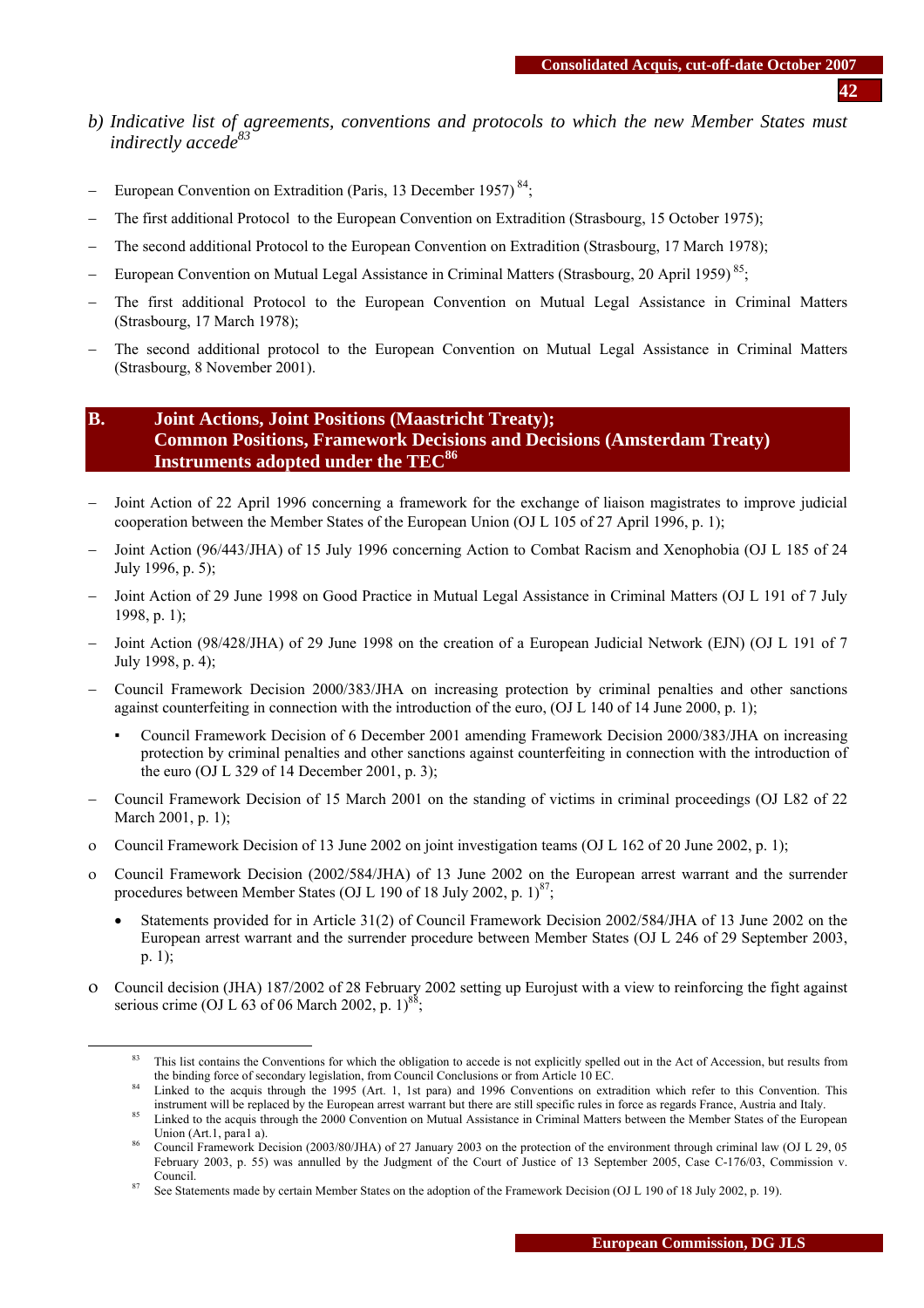- ο Rules of procedure of Eurojust (OJ C 286 of 22 November 2002, p. 1);
- Council Decision 2003/659/JHA of 18 June 2003 amending Decision 2002/187/JHA setting up Eurojust with a view to reinforcing the fight against serious crime (OJ L245 of 29 September 2003, p. 44)<sup>89</sup>;
- Council Decision of 6 June 2003 2003/516/EC concerning the signature of the Agreements between the European Union and the United States of America on extradition and mutual legal assistance in criminal matters (OJ L 181 of 19 June 2003, p. 25);
- Council Framework Decision 2003/577/JHA of 22 July 2003 on the execution in the European Union of orders freezing property or evidence (OJ L 196 of 2 August 2003, p. 45);
- Council resolution of 29 April 2004 on security at European Council meetings and other comparable events (OJ C 116 30 April 2004 p. 18);
- Council Framework Decision (2005/214/JHA) of 24 February 2005 on the application of the principle of mutual recognition to financial penalties (OJ L 76 of 22 March 2005, p. 16);
- Council Framework Decision (2005/212/JHA) of 24 February 2005 on Confiscation of Crime-Related Proceeds, Instrumentalities and Property (OJ L 68 of 15 March 2005, p. 49);
- Council Framework Decision 2005/667/JHA of 12 July 2005 to strengthen the criminal-law framework for the enforcement of the law against ship-source pollution (OJ L 255 of 30 September 2005, p. 164);
- Council Decision 2005/876/JHA of 21 November 2005 on the exchange of information extracted from the criminal record (OJ L 322 of 9 December 2005, p. 33);
- $\triangleright$  Council Decision of 27 June 2006 on the signing of the Agreement between the European Union and the Republic of Iceland and the Kingdom of Norway on the surrender procedure between the Member States of the European Union and Iceland and Norway (OJ L 292 of 21 October 2006, p. 1) and subsequent Agreement (OJ L 292 of 21 October 2006, p. 2);
- Council Decision of 12 February 2007 establishing for the period 2007 to 2013, as part of the General Programme on Fundamental Rights and Justice, the Specific Programme "Criminal Justice" (OJ L 58 of 24 February 2007, p. 13)<sup>90</sup>;
- Council Decision of 12 February 2007 establishing for the period 2007 to 2013, as part of the General Programme on Security and Safeguarding Liberties, the Specific Programme "Prevention of and Fight against Crime" (OJ L 58 of 24 February 2007, p.  $7)^{91}$ ;
- Council Decision of 12 February 2007 establishing for the period 2007 to 2013, as part of the General Programme on Security and Safeguarding Liberties, the Specific Programme "Prevention, Preparedness and Consequence Management of Terrorism and other Security related risks" (OJ L 58 of 24 February 2007, p. 1)<sup>92</sup>;
- Council Framework Decision 2008/675/JHA of 24 July 2008 on taking account of convictions in the member States of the European Union in the course of new criminal proceedings (OJ L 220 of 15 August 2008, p. 32).

#### **C. Other European Union Instruments and documents**

- − Council Resolution on increasing protection by penal sanctions against counterfeiting in connection with the introduction of the euro (OJ C 171 of 18 June 1999, p. 1);
- − Programme of measures to implement the principle of mutual recognition of decisions in criminal matters (OJ C 12 of 15 January 2001, p. 10);
- Council recommendation of 8 May 2003 on a model agreement for setting up a joint investigation team (JIT) (OJ C 121 of 23 May 2003, p. 1).

### **D. Other Conventions (accession desirable)**

- 88 Herewith obsolete: Council Decision of 14 December 2000 setting up a Provisional Judicial Cooperation Unit (OJ L 324 of 21December
- 
- 
- 2000, p. 2). This instrument is also mentioned under Fight against organised crime.<br><sup>89</sup> This instrument is also mentioned under Fight against organised crime.<br><sup>90</sup> This instrument is also mentioned under the section on "
-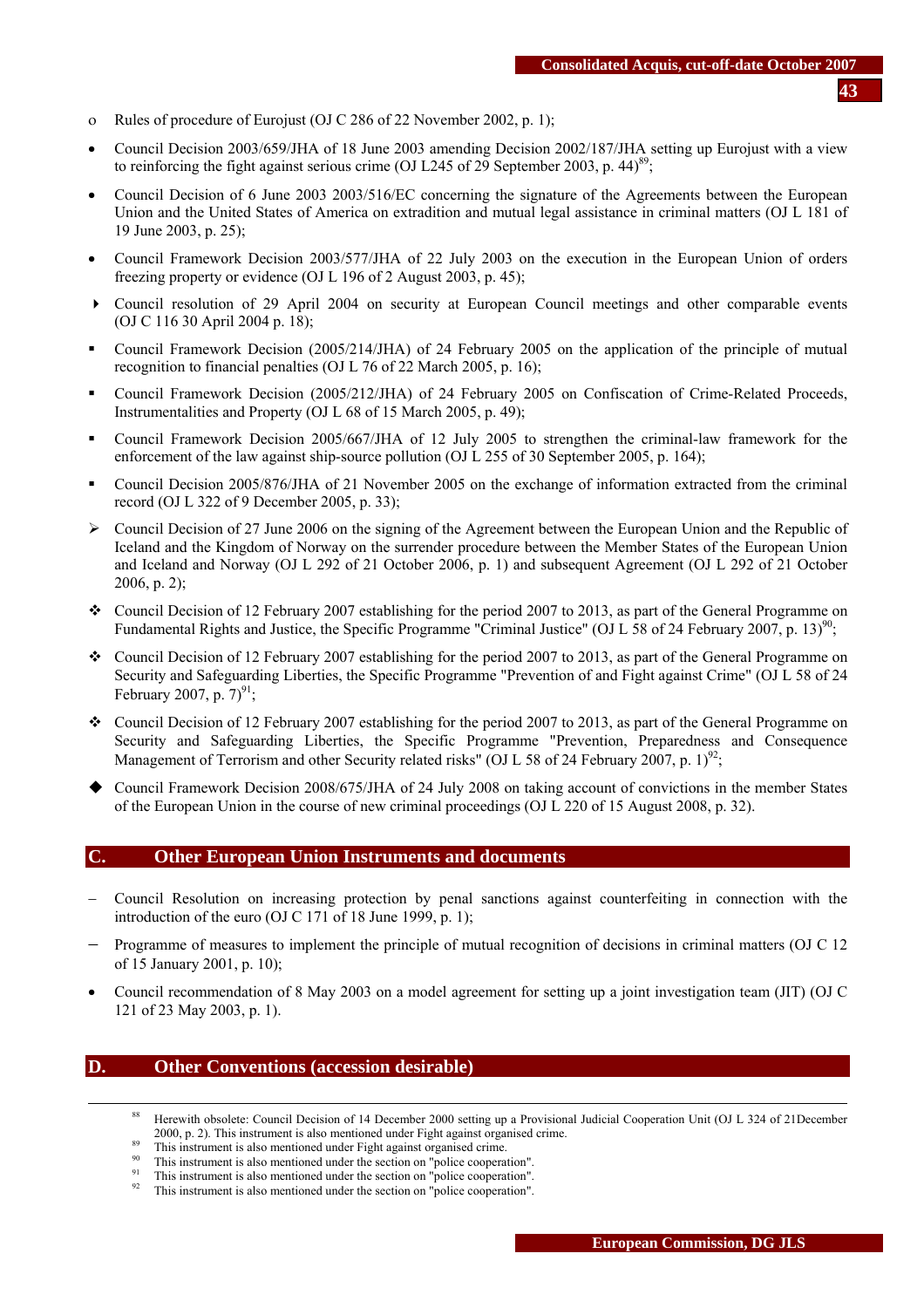- − Convention on the Transfer of Sentenced Persons (Strasbourg, 21 March 1983);
	- Additional Protocol to the Convention on the Transfer of Sentenced Persons (Strasbourg, 18 December 1997).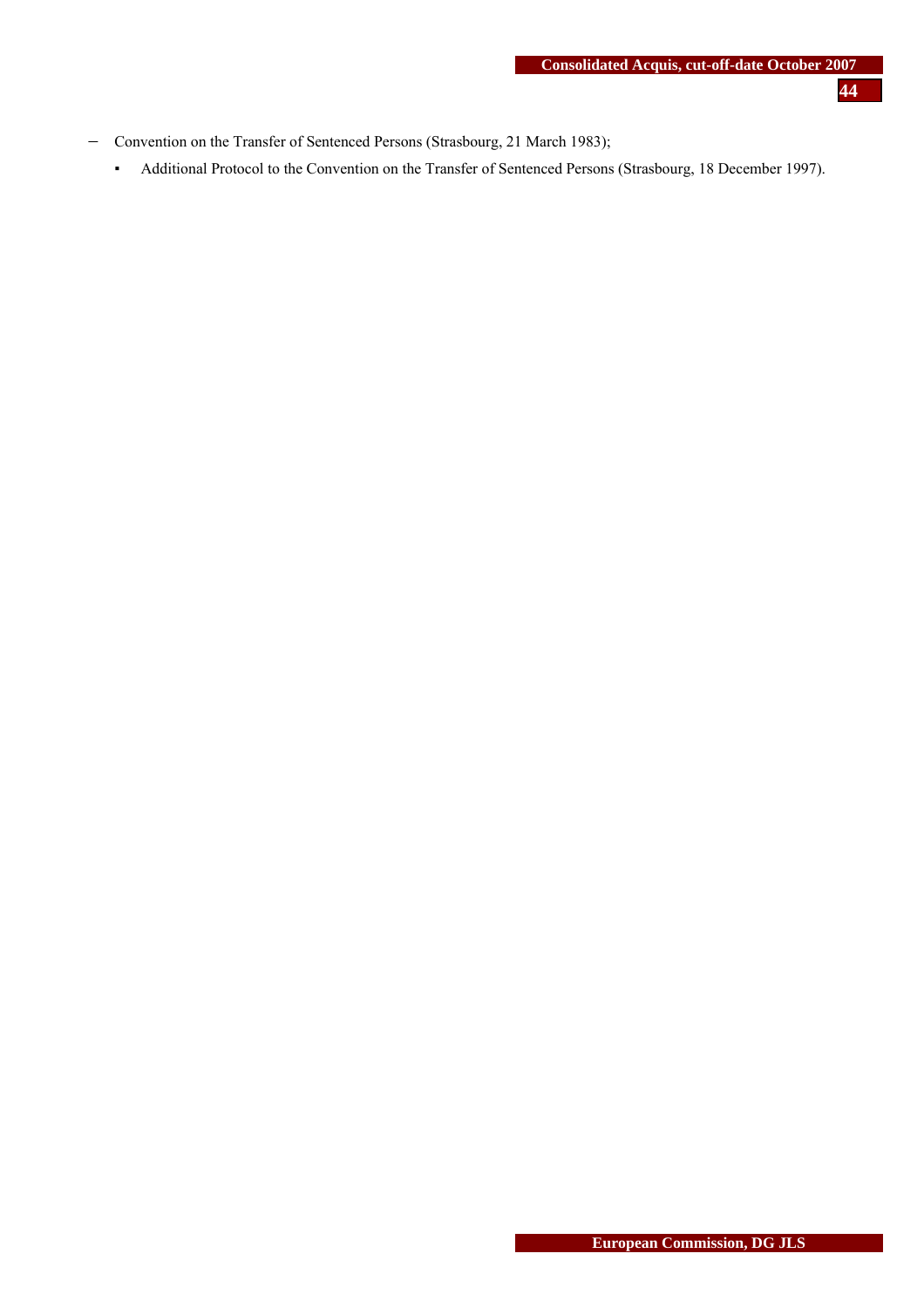# <span id="page-44-0"></span>**XIII. PERSONAL DATA PROTECTION**

### **A. LEGISLATIVE DOCUMENTS AND OTHER RELEVANT LEGAL TEXTS**

- [Directive 95/46/EC](http://eur-lex.europa.eu/LexUriServ/LexUriServ.do?uri=CELEX:31995L0046:EN:HTML) of the European Parliament and of the Council of 24 October 1995 on the protection of individuals with regard to the processing of personal data and on the free movement of such data (OJ L 281 of 23 November 1995, p. 31; amended b[y Regulation \(EC\) No 1882/2003 o](http://eur-lex.europa.eu/LexUriServ/LexUriServ.do?uri=CELEX:32003R1882:EN:HTML)f the European Parliament and of the Council of 29 September 2003 adapting to Council Decision 1999/468/EC the provisions relating to committees which assist the Commission in the exercise of its implementing powers laid down in instruments subject to the procedure referred to in Article 251 of the EC Treaty (OJ L 284 of 31 October 2003, p. 1);
	- Commission Decision (2008/393/EC) of 8 May 2008 pursuant to Directive 95/46/EC of the European Parliament and of the Council on the adequate protection of personal data in Jersey (notified under document number C(2008) 1746) (Text with EEE relevance) (OJ L 138 of 28 May 2008, p. 21);
- − [Regulation \(EC\) 45/2001](http://eur-lex.europa.eu/LexUriServ/LexUriServ.do?uri=CELEX:32001R0045:EN:HTML) of the European Parliament and of the Council of 18 December 2000 on the protection of individuals with regard to the processing of personal data by the Community institutions and bodies and on the free movement of such data (OJ L 8 of 12 January 2001, p. 1);
- o [Directive 2002/58/EC o](http://eur-lex.europa.eu/LexUriServ/LexUriServ.do?uri=CELEX:32002L0058:EN:HTML)f the European Parliament and of the Council of 12 July 2002 concerning the processing of personal data and the protection of privacy in the electronic communications sector (Directive on privacy and electronic communications) (OJ L 201 of 31 July 2002, p. 37);
	- **EXEC 5 > Directive 2006/24/EC** of the European Parliament and of the Council of 15 March 2006 on the retention of data generated or processed in connection with the provision of publicly available electronic communications services or of public communications networks and amending Directive 2002/58/EC (OJ L 105 of 13 April 2006, p. 54);
- − Article 8 of the European Convention for the Protection of Human Rights and Fundamental Freedoms (ECHR);
- − [Convention for the Protection of Individuals with regard to Automatic Processing of Personal Data](http://conventions.coe.int/Treaty/en/Treaties/Html/108.htm) (ETS 108, Council of Europe, Strasbourg, 28 January 1981);
	- − [Additional Protocol](http://conventions.coe.int/Treaty/en/Treaties/Html/181.htm) to the Convention regarding supervisory authorities and transborder data flows (ETS 181, Council of Europe, Strasbourg, 8 November 2001);
- − [United Nations guidelines concerning Computerized personal data files,](http://www.unhchr.ch/html/menu3/b/71.htm) adopted by General Assembly resolution 45/95 of 14 December 1990;
- − Organisation for Economic Co-operation and Development (OECD)[: Recommendation of the Council concerning](http://www.oecd.org/document/18/0,2340,en_2649_34255_1815186_1_1_1_1,00.html)  [guidelines governing the protection of privacy and transborder flows of personal data,](http://www.oecd.org/document/18/0,2340,en_2649_34255_1815186_1_1_1_1,00.html) adopted by the Council on 23 September 1980.

# **B. POLICY DOCUMENTS**

- [Commission's first report](http://eur-lex.europa.eu/LexUriServ/LexUriServ.do?uri=CELEX:52003DC0265:EN:HTML) on the transposition of the Data Protection Directive of 16 May 2003 (COM (2003) 265 final);
- Communication from the Commission to the Council and the Parliament Transfer of Air Passenger Name Record (PNR) Data: A Global EU Approach of 16 December 2003 [\(COM \(2003\) 0826 final\)](http://eur-lex.europa.eu/LexUriServ/LexUriServ.do?uri=CELEX:52003DC0826:EN:HTML);
- Communication from the Commission to the European Parliament and the Council on Promoting Data Protection by Privacy Enhancing Technologies (PETs) of 2 May 2007 [\(COM \(2007\) 0228 final\)](http://eur-lex.europa.eu/LexUriServ/LexUriServ.do?uri=CELEX:52007DC0228:EN:NOT);
- Communication on the follow-up of the Work programme for a better implementation of the Data Protection Directive of 7 March 2007 [\(COM \(2007\) 87 final\)](http://eur-lex.europa.eu/LexUriServ/site/en/com/2007/com2007_0087en01.pdf).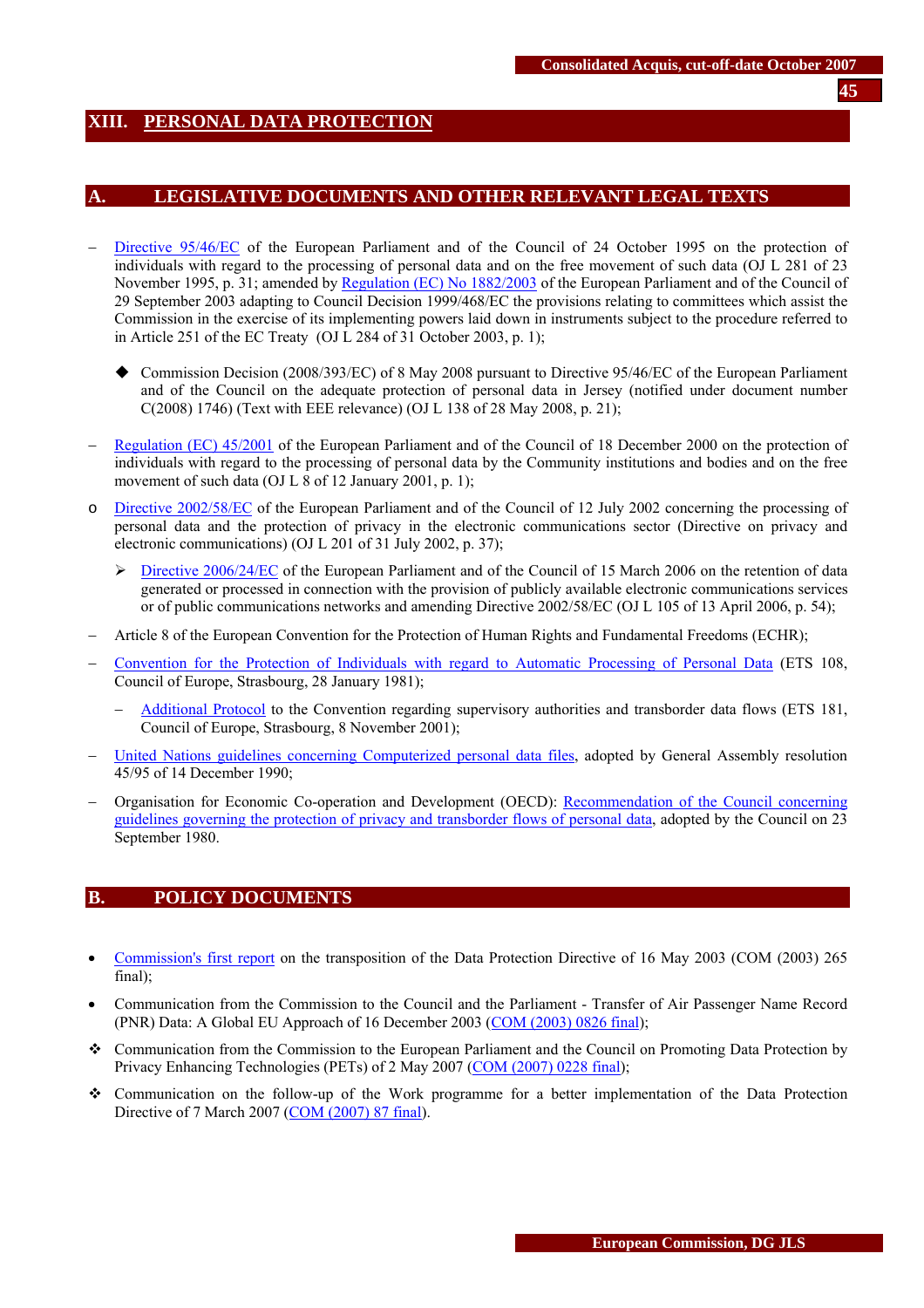# **C. COMMISSION DECISIONS ON THE ADEQUACY OF THE PROTECTION OF PERSONAL DATA IN THIRD COUNTRIES**

### **ARGENTINA**

• Commission Decision 2003/490/EC of 30 June 2003 pursuant to Directive 95/46/EC of the European Parliament and of the Council on the adequate protection of personal data in Argentina [\(OJ L 168 of 5 July 2003, p. 19\)](http://eur-lex.europa.eu/LexUriServ/site/en/oj/2003/l_168/l_16820030705en00190022.pdf).

### **CANADA**

- o [Commission Decision 2002/2/EC](http://europa.eu.int/cgi-bin/eur-lex/udl.pl?REQUEST=Seek-Deliver&COLLECTION=lif&SERVICE=all&LANGUAGE=en&DOCID=302D0002) of 20 December 2001 on the adequate protection of personal data provided by the Canadian Personal Information Protection and Electronic Documents Act (OJ L 2 of 4 January 2002, p. 13);
	- ¾ [Commission Decision 2006/253/EC o](http://eur-lex.europa.eu/LexUriServ/LexUriServ.do?uri=OJ:L:2006:091:0049:01:EN:HTML)f 6 September 2005 on the adequate protection of personal data contained in the Passenger Name Record of air passengers transferred to the Canada Border Services Agency (OJ L 091, 29 March 2006, p. 49).

#### **GUERNSEY**

• [Commission Decision o](http://europa.eu.int/smartapi/cgi/sga_doc?smartapi!celexapi!prod!CELEXnumdoc&lg=en&numdoc=32003D0821&model=guichett)f 21 November 2003 on the adequate protection of personal data in Guernsey (OJ L 308 of 25 November 2003, p. 27).

#### **ISLE OF MAN**

• [Commission Decision 2004/411/EC](http://europa.eu.int/eur-lex/lex/Notice.do?val=386873:cs&lang=en&list=386782:cs,386887:cs,386885:cs,386883:cs,386881:cs,386879:cs,386877:cs,386875:cs,386873:cs,386871:cs,&pos=9&page=1&nbl=16&pgs=10&hwords=) of 28 April 2004 on the adequate protection of personal data in the Isle of Man [\(OJ L 151of 30 April 2004, p. 48\)](http://eur-lex.europa.eu/LexUriServ/site/en/oj/2004/l_151/l_15120040430en00480051.pdf).

#### **SWITZERLAND**

- − [Commission Decision 2000/518/EC o](http://europa.eu.int/cgi-bin/eur-lex/udl.pl?REQUEST=Seek-Deliver&COLLECTION=lif&SERVICE=all&LANGUAGE=en&DOCID=300D0518)f 26 July 2000, (OJ L 215 of 25 August 2000, p. 1);
- − Commission Staff Document The application of Commission Decision 2000/518/EC of 26 July 2000 pursuant to Directive 95/46/EC of the European Parliament and of the Council on the adequate protection of personal data provided in Switzerland of 20 October 2004 [\(SEC\(2004\)1322\)](http://ec.europa.eu/justice_home/fsj/privacy/docs/adequacy/sec-2004-1322_en.pdf).

#### **UNITED STATES OF AMERICA**

#### **Transfer of Air Passenger Name Record Data**<sup>93</sup>

- [Commission Staff Working Paper](http://ec.europa.eu/justice_home/fsj/privacy/docs/adequacy/pnr/review_2005.pdf) on the Joint Review of the implementation by the U.S. Bureau of Customs and Border Protection of the Undertakings set out in Commission Decision 2004/535/EC of 14 May 2004 (Redacted version - 2005);
- $\bullet$  Council Decision 2007/551/CFSP/JHA of 23 July 2007 on the signing, on behalf of the European Union, of an Agreement between the European Union and the United States of America on the processing and transfer of Passenger Name Record (PNR) data by air carriers to the United States Department of Homeland Security (DHS) (2007 PNR Agreement) (OJ L 204 of 4 August 2007, p.  $16^{94}$ ;

 $Q<sub>3</sub>$ See also the Communication from the Commission to the Council on the signing, on behalf of the European Union, and on the provisional application of an Agreement between the European Union and the United States of America on the transfer to and use of PNR data by the United States Department of Homeland Security, Bureau of Customs and Border Protection (SEC (2006) 1276) of 4 October 2006. This agreement follows the annulment by the Court of Justice of previous "PNR agreement" on 30 May 2006 the Court of Justice ruled in Joined Cases C-317/04 and 318/04 and annulled both 17 May 2004 Council Decision 2004/496/EC, approving the Agreement with the United States of America on PNR on behalf of the Community, signed on 28 May 2004, and the Adequacy Decision adopted by the Commission on 14 May 2004. The 2007 PNR Agreement replaces all earlier PNR agreements, in particular the 2006 PNR Agreement ("Council Decision 2006/729/CFSP/JHA of 16 October 2006 on the signing, on behalf of the European Union, of an Agreement between the European Union and the United States of America on the processing and transfer of passenger name record (PNR) data by air carriers to the United States Department of Homeland Security" [\(OJ L 298 of 27 October 2006, p. 27\);](http://eur-lex.europa.eu/LexUriServ/site/en/oj/2006/l_298/l_29820061027en00270028.pdf) and the "Agreement between the European Union and the United States of America on the processing and transfer of passenger name record (PNR) data by air carriers to the United States Department of Homeland Security" [\(OJ L 298 of 27 October 2006, p. 29\).](http://eur-lex.europa.eu/LexUriServ/site/en/oj/2006/l_298/l_29820061027en00290031.pdf) See also the Communication from the Commission to the Council on the signing, on behalf of the European Union, and on the provisional application of an Agreement between the European Union and the United States of America on the transfer to and use of PNR data by the United States Department of Homeland Security, Bureau of Customs and Border Protection (SEC (2006) 1276) of 4 October 2006, following the annulment by the European Court of Justice of the "2004 PNR agreement" on 30 May 2006 the Court of Justice ruled in Joined Cases C-317/04 and 318/04 and annulled both 17 May 2004 Council Decision 2004/496/EC, approving the Agreement with the United States of America on PNR on behalf of the Community, signed on 28 May 2004, and the

This instrument is also mentioned under the section on "terrorism".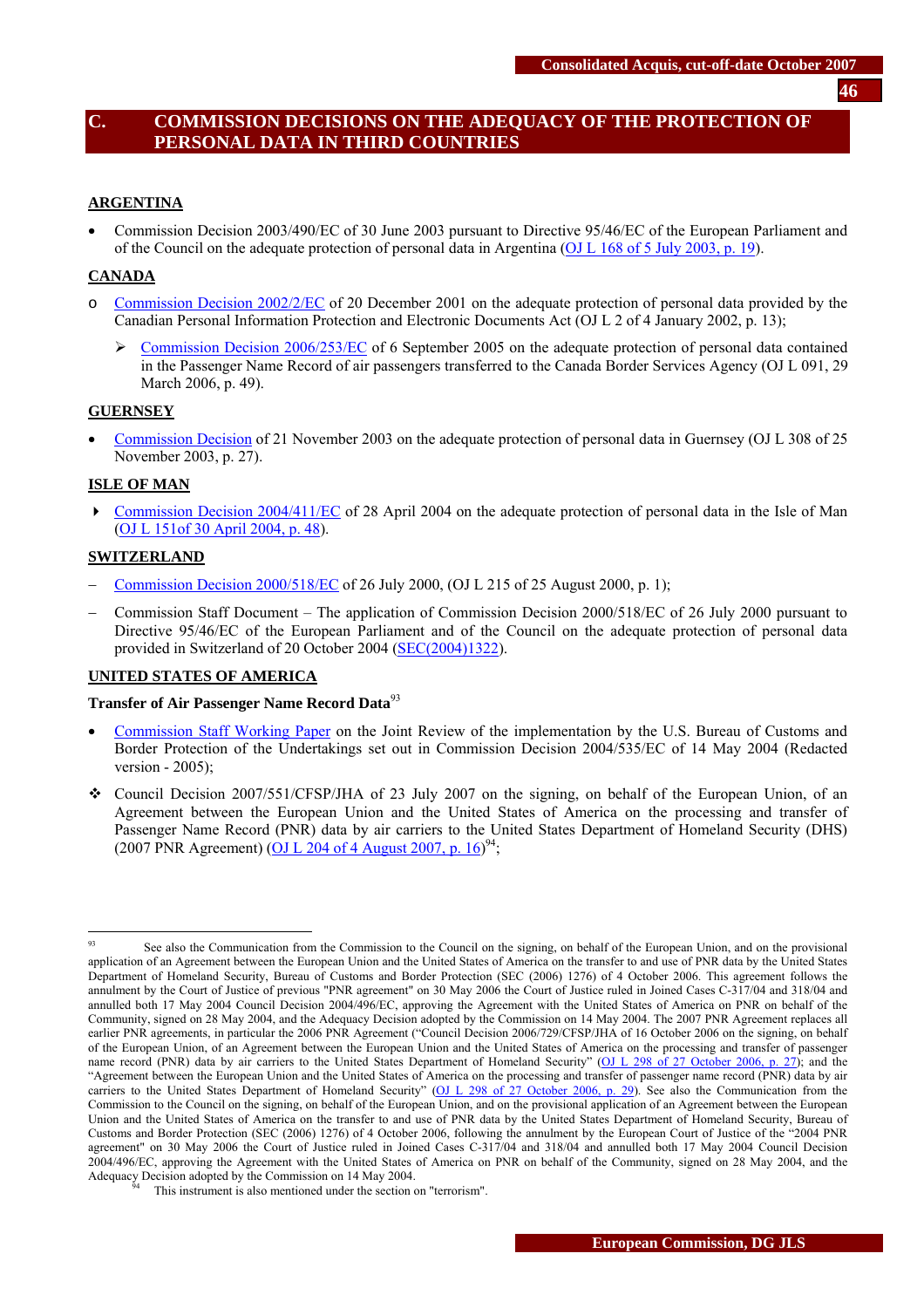Agreement between the European Union and the United States of America on the processing and transfer of Passenger Name Record (PNR) data by air carriers to the United States Department of Homeland Security (DHS) (2007 PNR Agreement) [\(OJ L 204 of 4 August 2007, p. 18\)](http://eur-lex.europa.eu/LexUriServ/LexUriServ.do?uri=OJ:L:2007:204:0018:0025:EN:PDF).

#### **Safe Harbour**

- − [Commission Decision 2000/520/EC o](http://eur-lex.europa.eu/LexUriServ/LexUriServ.do?uri=CELEX:32000D0520:EN:NOT)f 26 July 2000 (OJ L 215 of 25 August 2000, p. 7);
- o Commission Staff Working Document The application of Commission Decision 520/2000/EC of 26 July 2000 pursuant to Directive 95/46 of the European Parliament and of the Council on the adequate protection of personal data provided by the Safe Harbour Privacy Principles and related Frequently Asked Questions issued by the US Department of Commerce, of 13 February 2002 [\(SEC \(2002\) 196\)](http://ec.europa.eu/justice_home/fsj/privacy/docs/adequacy/sec-2002-196/sec-2002-196_en.pdf);
- Commission Staff Working Document The implementation of Commission Decision 520/2000/EC on the adequate protection of personal data provided by the Safe Harbour privacy Principles and related Frequently Asked Questions issued by the US Department of Commerce, of 20 October 2004 [\(SEC\(2004\)1323\)](http://ec.europa.eu/justice_home/fsj/privacy/docs/adequacy/sec-2004-1323_en.pdf).

### **D. MODEL CONTRACTS FOR THE TRANSFER OF PERSONAL DATA TO THIRD COUNTRIES**

- − [Commission Decision 2001/497/EC o](http://europa.eu.int/cgi-bin/eur-lex/udl.pl?REQUEST=Seek-Deliver&COLLECTION=lif&SERVICE=all&LANGUAGE=en&DOCID=32001D0497)f 15 June 2001 on standard contractual clauses for the transfer of personal data to third countries under the Directive 95/46/EC (OJ L 181 of 4 July 2001, p. 19);
	- [Commission Decision 2004/915/EC](http://eur-lex.europa.eu/LexUriServ/LexUriServ.do?uri=CELEX:32004D0915:EN:NOT) of 27 December 2004 amending Decision 2001/497/EC as regards the introduction of an alternative set of standard contractual clauses for the transfer of personal data to third countries (OJ L 385 of 29 December 2004, p. 74);
- o [Commission Decision 2002/16/EC o](http://eur-lex.europa.eu/LexUriServ/LexUriServ.do?uri=CELEX:32002D0016:EN:NOT)f 27 December 2001 on standard contractual clauses for the transfer of personal data to processors established in third countries under Directive 95/46/EC (OJ L 6 of 10 January 2002, p. 52);
- ¾ Commission Staff Working Document on the implementation of the Commission decisions on standard contractual clauses for the transfer of personal data to third countries (2001/497/EC and 2002/16/EC), of 20 January 2006 [\(SEC](http://ec.europa.eu/justice_home/fsj/privacy/docs/modelcontracts/sec_2006_95_en.pdf)  [\(2006\) 95\)](http://ec.europa.eu/justice_home/fsj/privacy/docs/modelcontracts/sec_2006_95_en.pdf).

### **E. EUROPEAN DATA PROTECTION SUPERVISOR**

- o [Decision No 1247/2002/EC o](http://eur-lex.europa.eu/LexUriServ/LexUriServ.do?uri=CELEX:32002D1247:EN:NOT)f the European Parliament, of the Council and of the Commission of 1 July 2002 on the regulations and general conditions governing the performance of the European Data-protection Supervisor's duties (OJ L 183 of 12 July 2002, p. 1);
- **Decision No 2004/55/EC** of the European Parliament and of the Council of 22 December 2003 appointing the independent supervisory body provided for in Article 286 of the EC Treaty (European Data Protection Supervisor) (OJ L 12, 17 January 2004, p. 47);
- European Parliament Implementing rules relating to Regulation (EC) No 45/2001 of the European Parliament and of the Council of 18 December 2000 on the protection of individuals with regard to the processing of personal data by the Community institutions and bodies and on the free movement of such data (OJ L 8 of 12 January 2001, p. 1) – Bureau Decision of 22 June 2005 [\(OJ C 308 of 6 December 2005, p. 1\)](http://eur-lex.europa.eu/LexUriServ/site/en/oj/2005/c_308/c_30820051206en00010006.pdf).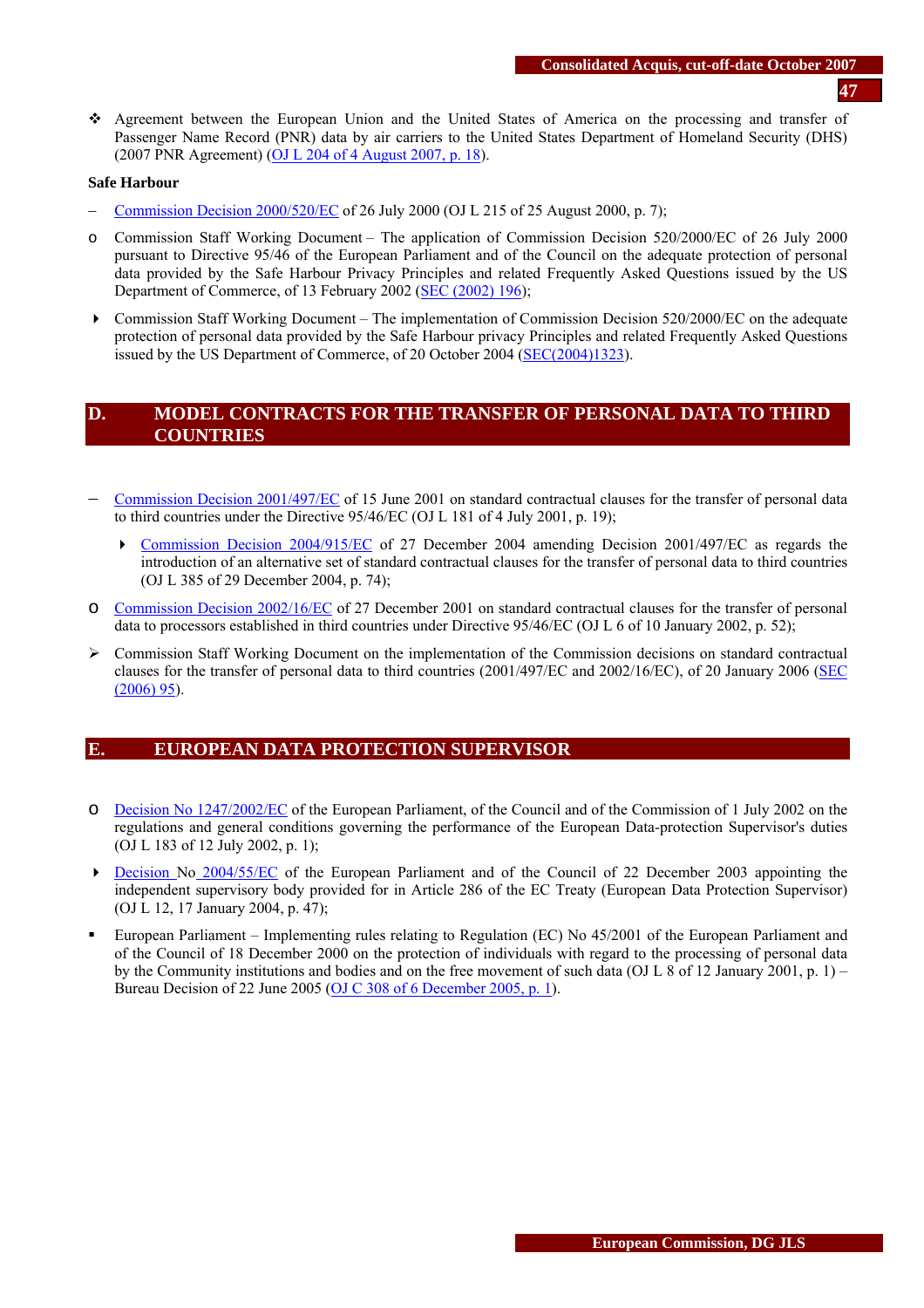# <span id="page-47-0"></span>**XIV. HUMAN RIGHTS RELATED INSTRUMENTS**

# **A.** Conventions to which accession is obligatory

- − European Convention for the Protection of Human Rights and Fundamental Freedoms (Rome, 4 November 1950) as amended by Protocol No. 11 and its Protocol of 1952 $^{96}$ ;
	- Protocol N°4 of 1963 to the European Convention for the Protection of Human Rights and Fundamental Freedoms (Rome, 4 November 1950) and its Protocol of 1952;
	- Protocol  $N^{\circ}6$  concerning the abolition of the death penalty of 1983;
- − UN Convention on the elimination of all forms of racial discrimination (New-York; 7 March 1966)<sup>97</sup>;
- − Council of Europe Convention on the protection of individuals with regard to automatic processing of personal data (Strasbourg, 28 January 1981)<sup>98</sup>;
- − European Convention against Torture and Other Cruel, Inhuman or Degrading Treatment or Punishment (Strasbourg, 26 November 1987)<sup>99</sup>;
- UN Convention on the rights of the child (New-York, 20 November 1989).

# **B. Joint Actions, Joint Positions (Maastricht Treaty); Common Positions, Framework Decisions and Decisions (Amsterdam Treaty) Instruments adopted under the TEC**

− Council Decision establishing a secretariat for the joint supervisory data-protection bodies set up by the Convention on the Establishment of a European Police Office (Europol Convention), the Convention on the Use of Information Technology for Customs Purposes and the Convention implementing the Schengen Agreement on the gradual abolition of checks at the common borders (Schengen Convention) (OJ L 271 of 24 October 2000, p.1).

# **C. Other European Union Instruments and documents**

- − Charter of fundamental rights of the European Union (OJ C 364 of 18 December 2000, p.1);
- Council Regulation (EC) No 168/2007 of 15 February 2007 establishing a European Union Agency for Fundamental Rights (OJ L 53 of 22 February 2007, p. 1);
	- Council Decision of 10 October 2008 implementing Regulation (EC) No 168/2007 as regards the adoption of a Multi-annual Framework for the European Agency for Fundamental Rights for 2007-2012 (OJ L 63 of 7 March 2008, p. 14).

# **D. Other Conventions (accession desirable)**

The following protocols to the European Convention for the Protection of Human Rights and Fundamental Freedoms (Rome, 4 November 1950) as amended by Protocol No. 11:

- Protocol N°4 of 1963;
- Protocol N°7 of 1984;
- Protocol N°12 of 2000;

<sup>&</sup>lt;sup>95</sup> This list contains the Conventions for which the obligation to accede is not explicit, but results from the binding force of secondary

legislation, from Council Conclusions or from Article 10 EC.<br><sup>96</sup> Linked to the acquis through Art. 6 EU of the EC Treaty. Protocol No. 11 has replaced Protocols 2, 3, 5, 8, 9 and 10<br><sup>97</sup> Linked to the acquis through Art.

Data protection in Schengen is based on this agreement (see Art. 115 Schengen Agreement). Attention is also drawn to the Council of Europe Recommendation n° R (87) 15 visant à réglementer l'utilisation de données à caractère personnel dans le secteur de la police (referred to in Article 129 of the Convention implementing the Schengen Agreement). 99 Linked to the acquis through Art. 6 EU of the EC Treaty.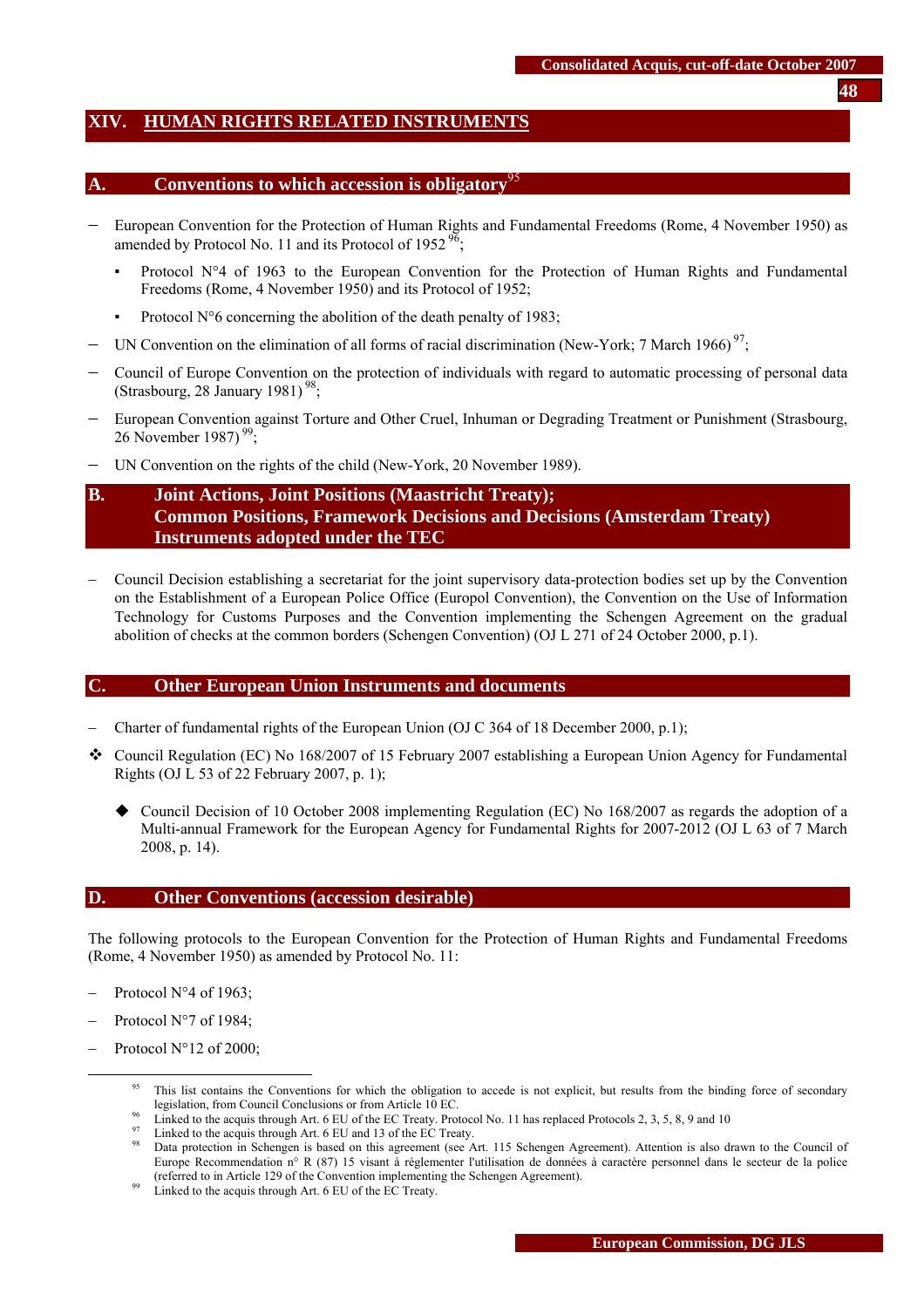− Protocol N°13 of 2002.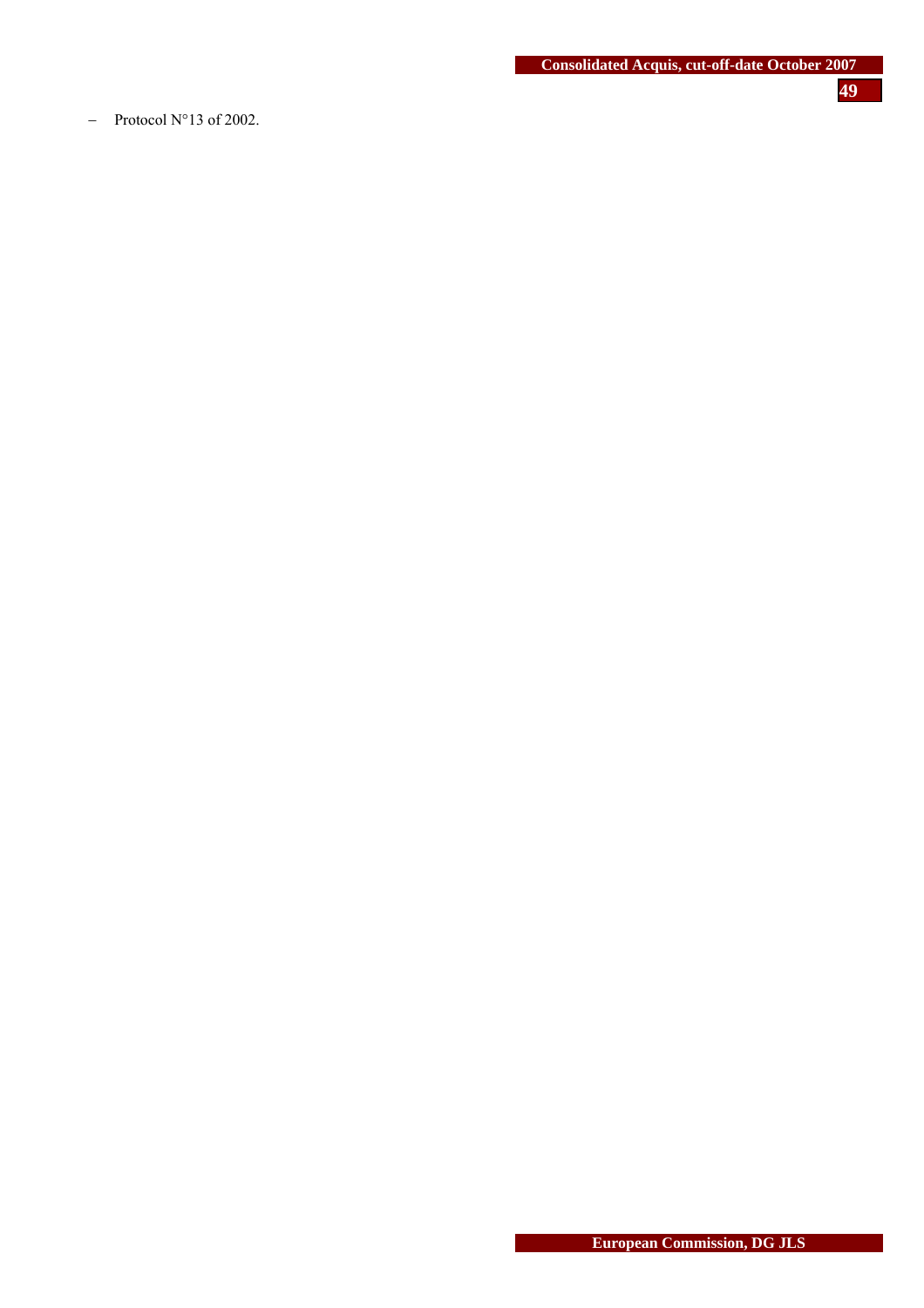# <span id="page-49-0"></span>**XV. SCHENGEN (HORIZONTAL ISSUES)/ SIS**<sup>100</sup>

- − Council Decision 1999/435/EC of 20 May 1999 concerning the definition of the Schengen acquis for the purpose of determining, in conformity with the relevant provisions of the Treaty establishing the European Community and the Treaty on European Union, the legal basis for each of the provisions or decision which constitute the acquis (OJ L 176 of 10 July 1999, p. 1);
- − The Schengen acquis as referred to in Article 1(2) of Council Decision 1999/435/EC of 20 May 1999 (OJ L 239 of 22 September 2000, p. 1);
- − Council Decision 1999/436/EC of 20 May 1999 determining, in conformity with the relevant provisions of the Treaty establishing the European Community and the Treaty on European Union, the legal basis for each of the provisions or decisions which constitute the Schengen acquis (OJ L 176 of 10 July 1999, p. 17);
- − Council Decision 1999/437/EC of 17 May 1999 on certain arrangements for the application of the Agreement concluded by the Council of the European Union and the Republic of Iceland and the Kingdom of Norway concerning the association of those two states with the implementation, application and development of the Schengen acquis (OJ L 176 of 10 July 1999, p. 31);
- − Council Decision 1999/439/EC of 17 May 1999 on the conclusion of the agreement with the Republic of Iceland and the Kingdom of Norway concerning the latter's association with the implementation, application and development of the Schengen acquis (OJ L 176 of 10 July 1999, p. 35);
- − Council Decision 2000/29/EC of 28 June 1999 on the Agreement with the Republic of Iceland and the Kingdom of Norway on the establishment of rights and obligations between Ireland and the United Kingdom of Great Britain and Northern Ireland on the one hand, and the Republic of Iceland and the Kingdom of Norway on the other, in areas of the Schengen acquis which apply to these States (OJ L 15 of 20 January 2000, p. 1);
- Decision No 1/1999 of the EU/Iceland and Norway Mixed Committee established by the agreement concluded by the Council of the European Union and the Republic of Iceland and the Kingdom of Norway concerning the latter's association in the implementation, application and development of the Schengen acquis adopting its Rules of Procedure (OJ C 211 of 23 July 1999, p. 9);
	- Amended by Decision No 1/2004 of the EU/Iceland and Norway Mixed Committee established by the Agreement concluded by the Council of the European Union and the Republic of Iceland and the Kingdom of Norway concerning the latters' association in the implementation, application and development of the Schengen acquis (OJ C 308 of 14 December 2004, p. 1);
- − Council Decision 2000/777/EC of 1 December 2000 on the application of the Schengen acquis in Denmark, Finland and Sweden, and in Iceland and Norway (OJ L 309 of 9 December 2000, p. 24);
- − Council Decision 1999/848/EC of 13 December 1999 on the full application of the Schengen acquis in Greece (OJ L 327 of 21 December 1999, p. 58);
- − Council Decision 2000/365/EC of 29 May 2000 concerning the request of the United Kingdom of Great Britain and Northern Ireland to take part in some of the provisions of the Schengen acquis (OJ L 131 of 01 June 2000, p. 43);
- ο Council Decision 2002/192/EC of 28 February 2002 concerning Ireland's request to take part in some of the provisions of the Schengen acquis (OJ L 64 of 7 March 2002, p. 20);
- $\triangleright$  Council Decision (EC) 2004/926 of 22 December 2004 on the putting into effect of parts of the Schengen acquis by the United Kingdom of Great Britain and Northern Ireland (OJ L 395 of 31 December 2004, p. 70);
- Council Decision of 6 December 2007 (2007/801/EC) on the full application of the provisions of the Schengen acquis in the Czech Republic, the Republic of Estonia, the Republic of Latvia, the Republic of Lithuania, the Republic of Hungary, the Republic of Malta, the Republic of Poland, the Republic of Slovenia and the Slovak Republic (OJ L 323 of 8 December 2007, p. 34);
- Council Decision (2008/146/EC) of 28 January 2008 on the conclusion, on behalf of the European Community, of the Agreement between the European Union, the European Community and the Swiss Confederation, on the Swiss

<sup>&</sup>lt;sup>100</sup> Council Directive 2001/51/EC of 28 June 2001 supplementing the provisions of Article 26 of the Convention implementing the Schengen Agreement of 14 June 1985 (OJ L 187 of 10 July 2001, p. 45) is listed under the section on migration.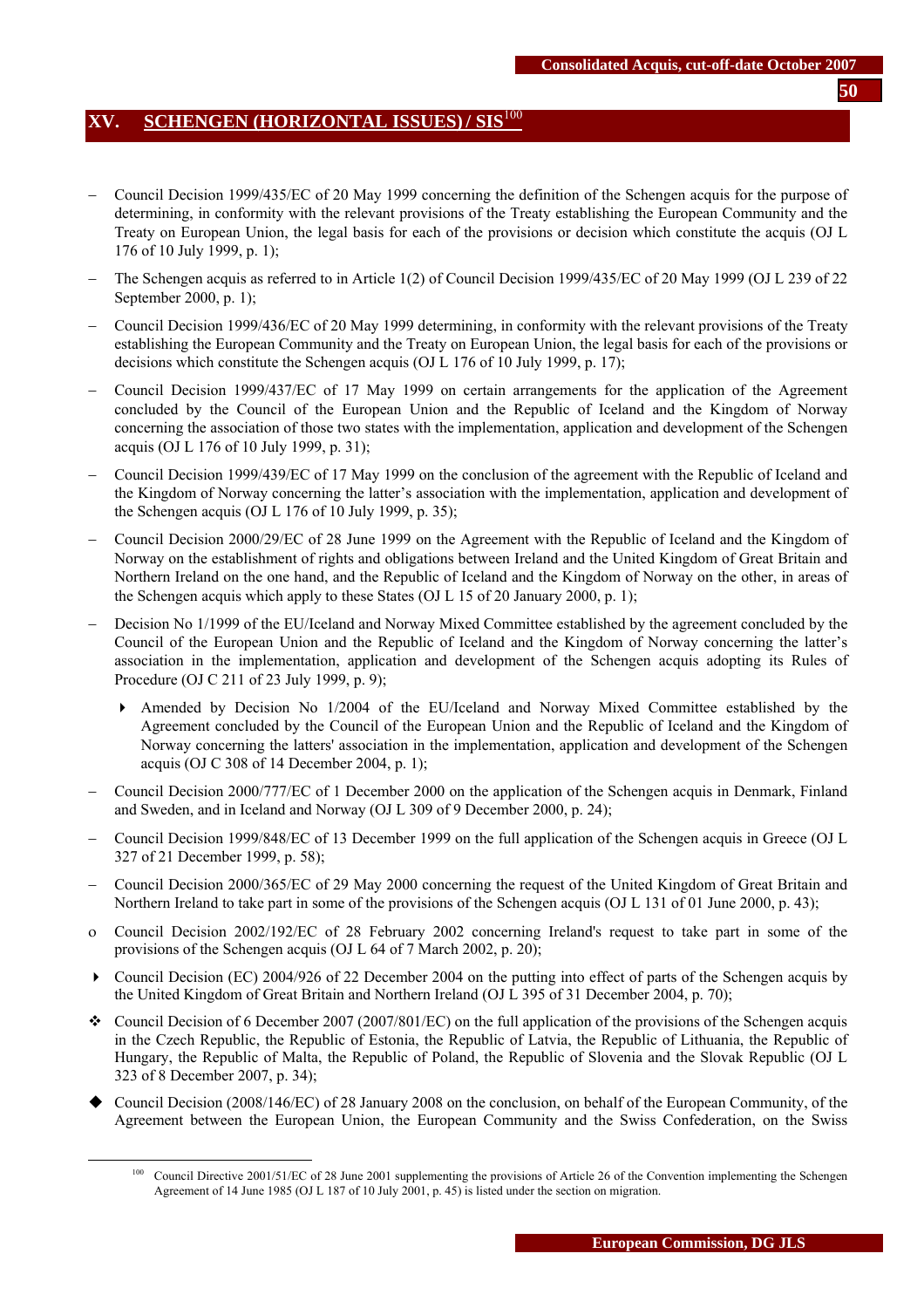Confederation's association with the implementation, application and development of the Schengen acquis (OJ L 53 of 27 February 2008, p. 1);

- Council decision 2008/149/JHA of 28 January 2008 on the conclusion, on behalf of the European Community, of the Agreement between the European Union, the European Community and the Swiss Confederation, on the Swiss Confederation's association with the implementation, application and development of the Schengen acquis (OJ L 53 of 27 February 2008, p. 50);
- Council Decision (2008/261/EC) of 28 February 2008 on the signature, on behalf of the European Community, and on the provisional application of certain provisions of the Protocol between the European Union, the European Community, the Swiss Confederation and the Principality of Liechtenstein on the accession of the Principality of Liechtenstein to the Agreement between the European Union, the European Community and the Swiss Confederation on the Swiss Confederation's association with the implementation, application and development of the Schengen *acquis* (OJ L 83, 26.3.2008, p. 3);
- Council Decision (2008/262/EC) of 28 February 2008 on the signature, on behalf of the European Union, and on the provisional application of certain provisions of the Protocol between the European Union, the European Community, the Swiss Confederation and the Principality of Liechtenstein on the accession of the Principality of Liechtenstein to the Agreement between the European Union, the European Community and the Swiss Confederation on the Swiss Confederation's association with the implementation, application and development of the Schengen *acquis* (OJ L 83, 26.3.2008, p.5) Corrigendum (OJ L 110, 22.4.2008, p. 16);
- $\triangleright$  Decision N° 1/2004 of the EU/Switzerland Mixed Committee established by the Agreement concluded between the European Union, the European Community and the Swiss Confederation concerning the latter's association in the implementation, application and development of the Schengen *acquis* of 26 October 2004 adopting its Rules of Procedure (OJ C 308 of 14 December 2004, p. 2);
- ◆ Decision No 1/2008 of the EU/Switzerland Mixed Committee established by the Agreement concluded between the European Union, the European Community and the Swiss Confederation concerning the latter's association in the implementation, application and development of the Schengen acquis of 28 February 2008 amending its Rules of Procedure (OJ L 83, 26.3.2008, p. 37);
- − Council Decision 2000/586/JHA of 28 September 2000 establishing a procedure for amending Articles 40(4) and (5), 41(7) and 65(2) of the Convention implementing the Schengen Agreement of 14 June 1985 on the gradual abolition of checks at common borders (OJ L 248 of 3 October 2000, p. 1);
- − Council Decision 2000/645/EC of 17 October 2000 correcting the Schengen acquis as contained in Schengen Executive Committee SCH/Com-ex (94)15 rev (OJ L 272 of 25 October 2000, p. 24);
- − Council Decision 2000/641/JHA of 17 October 2000 establishing a secretariat for the joint supervisory dataprotection bodies set up by the Convention on the Establishment of a European Police Office (Europol Convention), the Convention on the Use of Information Technology for Customs Purposes and the Convention implementing the Schengen Agreement on the gradual abolition of checks at the common borders (Schengen Convention) (OJ L 271 of 24 October 2000, p. 1);
- Council Decision 2003/725/JHA of 2 October 2003 amending the provisions of Article 40(1) and (7) of the Convention implementing the Schengen Agreement of 14 June 1985 on the gradual abolition of checks at common borders (OJ L 260 of 11 October 2003, p. 37);
- − Council Decision 2000/265/EC of 27 March 2000 on the establishment of a financial regulation governing the budgetary aspects of the management by the Deputy Secretary-General of the Council, of contracts concluded in his name, on behalf of certain Member States, relating to the installation and the functioning of the communication infrastructure for the Schengen environment, Sisnet (OJ L 85 of 6 April 2000, p. 12);
- − Council Decision 2000/664/EC of 23 October 2000 amending Decision 2000/265/EC on the establishment of a financial regulation governing the budgetary aspects of the management by the Deputy Secretary-General of the Council of contracts concluded in his name, on behalf of certain Member States, relating to the installation and the functioning of the communication infrastructure for the Schengen environment, "SISNET" (OJ 278 of 31 October 2000, p. 24);
	- Council Decision 2003/171/EC of 27 February 2003 amending Decision 2000/265/EC on the establishment of a financial regulation governing the budgetary aspects of the management by the Deputy Secretary-General of the Council, of contracts concluded in his name, on behalf of certain Member States, relating to the installation and the functioning of the communication infrastructure for the Schengen environment, "Sisnet" (OJ L 69 of 13 March 2003, p. 10);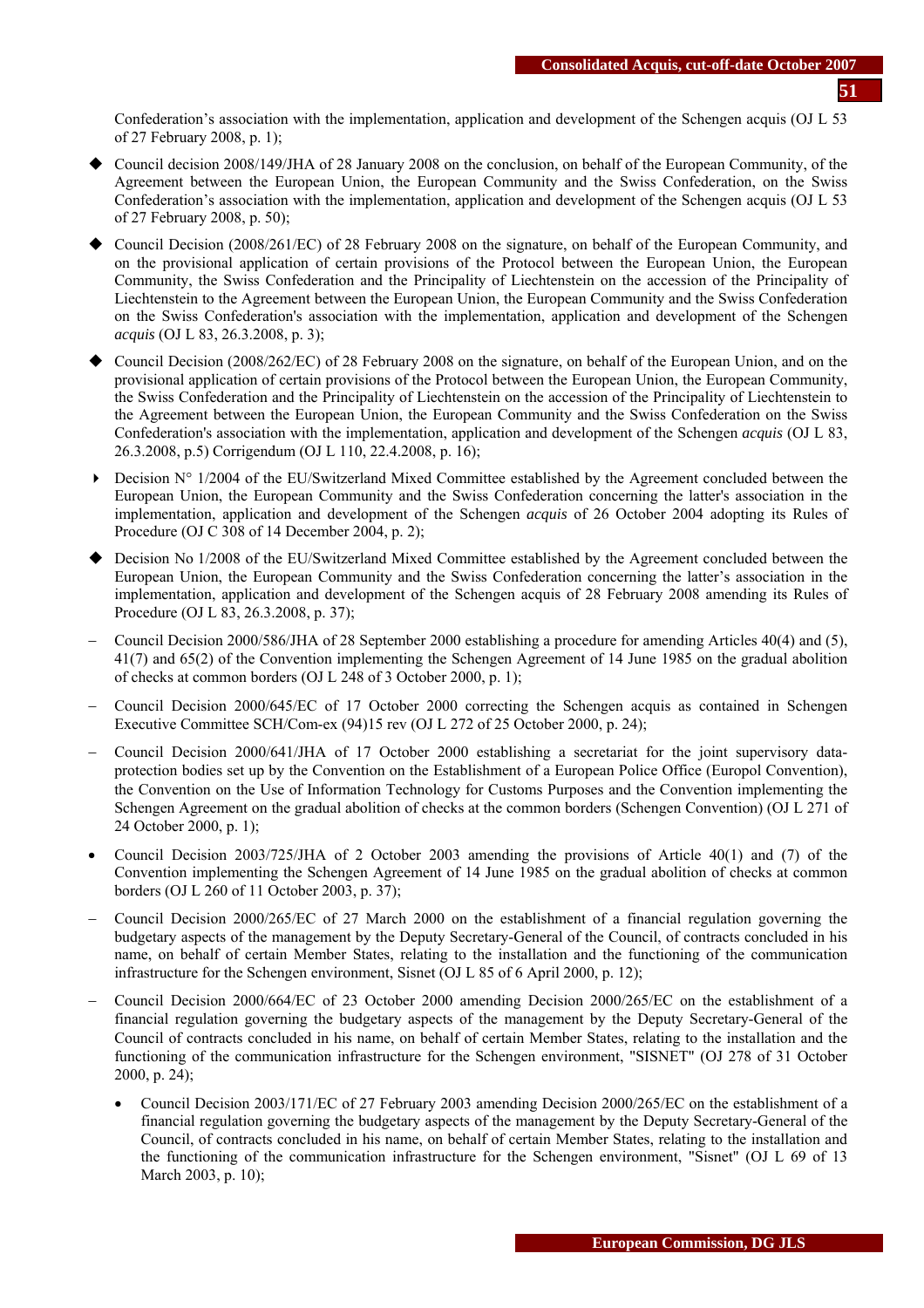- Council Decision of 27 November 2003 on the repeal of the Financial Regulation governing the budgetary aspects of the management by the Secretary-General of the Council, of contracts concluded in his name, on behalf of certain Member States, relating to the installation and the functioning of the "Help Desk Server" of the Management Unit and of the Sirene Network Phase II (OJ L 318 of 3 December 2003, p. 23);
- − Council Regulation (EC) No 2424/2001 of 6 December 2001 on the development of the second generation Schengen Information System (SIS II) (OJ L 328 of 13 December 2001, p. 4);
	- ¾ Council Regulation (EC) No 1988/2006 of 21 December 2006 amending Regulation (EC) No 2424/2001 on the development of the second generation Schengen Information System (SIS II) (OJ L 411 of 30 December 2006, p. 4; Corrigendum OJ L 27 of 2 February 2007, p. 3);
- − Council Decision 2001/886/JHA of 6 December 2001 on the development of the second generation Schengen Information System (SIS II) (OJ L 328 of 13 December 2001, p. 1);
	- ¾ Council Decision (2006/1007/JHA) of 21 December 2006 amending Decision 2001/886/JHA of 6 December 2001 on the development of the second generation Schengen Information System (SIS II) (OJ L 411 of 30 December 2006, p. 78; Corrigendum OJ L 27 of 2 February 2007, p. 43);
- \* Commission Decision (2007/170/EC) of 16 March 2007 laying down the network requirements for the Schengen Information System II ( $1<sup>st</sup>$  pillar) (OJ L 79 of 30 March 2007, p. 20);
- Commission Decision (2007/171/EC) of 16 March 2007 laying down the network requirements for the Schengen Information System II ( $3<sup>rd</sup>$  pillar) (OJ L 79 of 20 March 2007, p. 29);
- Council Decision of 27 November 2003 on the repeal of the decision authorising the Secretary-General of the Council in the context of the integration of the Schengen acquis into the framework of the European Union to act as representative of certain Member States for the purposes of concluding contracts relating to the installation and the functioning of the "Help Desk Server" of the Management Unit and of the Sirene Network Phase II and to manage such contracts (OJ L 318 of 3 December 2003, p. 22);
- Council Regulation (EC) No 378/2004 of 19 February 2004 on procedures for amending the Sirene Manual (OJ L 64 [of 2 March 2004, p. 5\)](http://europa.eu.int/eur-lex/en/archive/2004/l_06420040302en.html);
	- Council Decision 2004/201/JHA of 19 February 2004 on procedures for amending the Sirene Manual (OJ L 64 of 2 March 2004, p. 45);
	- $\triangleright$  Commission Decision 2006/757/EC of 22 September 2006 on amending the Sirene Manual (OJ L 317 of 16) November 2006, p. 1);
	- ¾ Commission Decision 2006/758/EC of 22 September 2006 on amending the Sirene Manual (OJ L 317 of 16 November 2006, p. 48);
- Council Decision 2008/422/EC of 5 June 2008 on declassifying Annex 4 to the SIRENE Manual adopted by the Executive Committee established by the Convention implementing the Shengen Agreement of 14 June 1985 (1990 Schengen Convention) (OJ L 149 of 7 June 2007, p. 78);
- Council Regulation (EC) No 871/2004 of 29 April 2004 concerning the introduction of some new functions for the Schengen Information System, including in the fight against terrorism (OJ L 162 of 30 April 2004, p. 29);
- Council Decision 2005/451/JHA of 13 June 2005 fixing the date of application of certain provisions of Regulation (EC) No 871/2004 concerning the introduction of some new functions for the Schengen Information System, including the fight against terrorism (OJ L 158 of 21 June 2005, p. 26);
- Council Decision 2005/728/JHA of 12 October 2005 fixing the date of application of certain provisions of Regulation (EC) No 871/2004 concerning the introduction of some new functions for the Schengen Information System, including the fight against terrorism (OJ L 273 of 19 October 2005, p. 26);
- $\triangleright$  Council Decision (2006/628/EC) of 24 July 2006 fixing the date of application of Article 1(4) and (5) of Regulation No 871/2004 concerning the introduction of some new functions for the Schengen Information System, including in the fight against terrorism (OJ L 256 of 20 September 2006, p. 15);
- Regulation (EC) No 1160/2005 of 6 July 2005 amending the Convention implementing the Schengen Agreement of 14 June 1985 on the gradual abolition of checks at common borders, as regards access to the Schengen Information System by the services in the Member States responsible for issuing registration certificates for vehicles (Text with EEA relevance) (OJ L 191 of 22 July 2005, p. 18);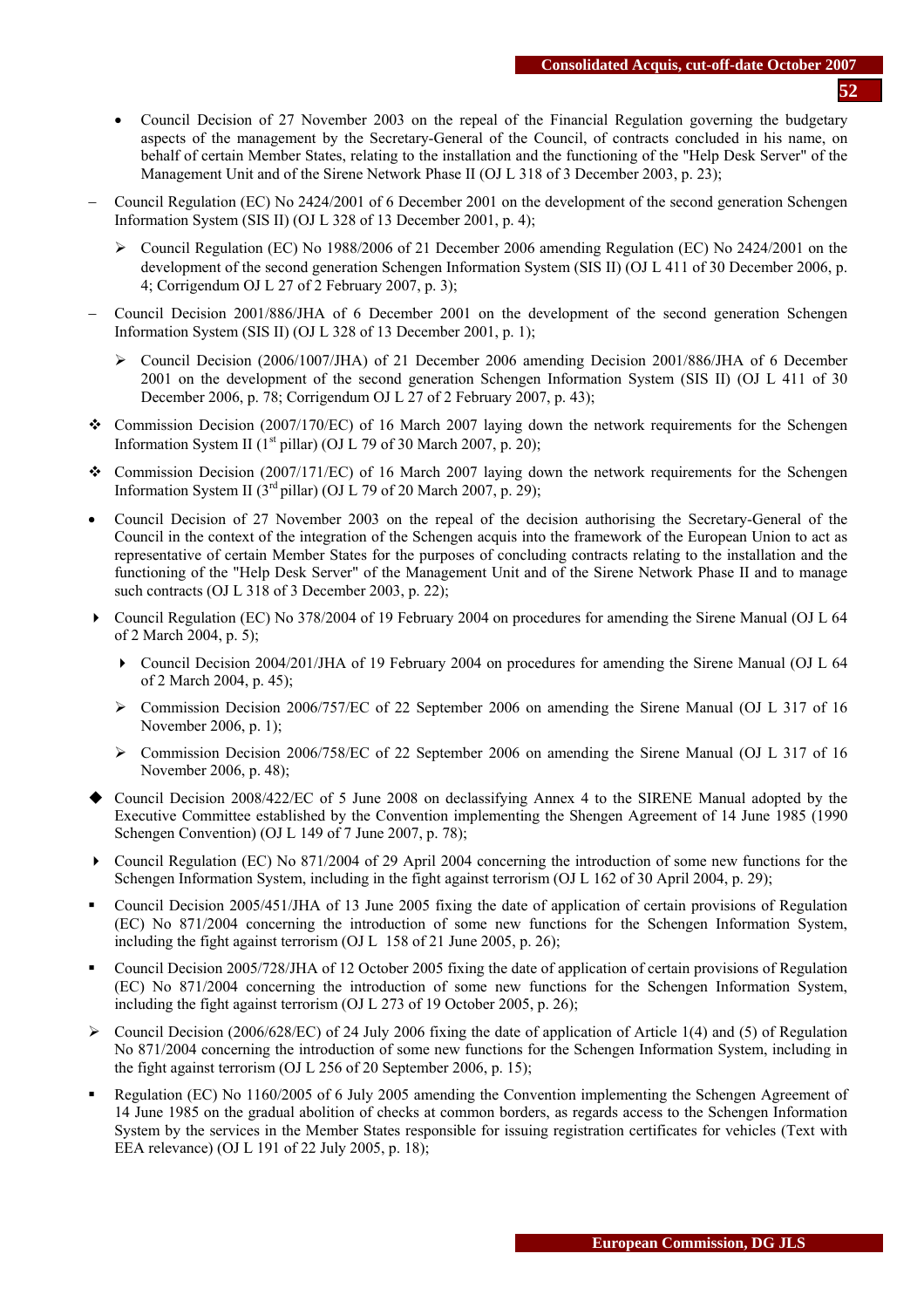- Council Decision (2005/211/JHA) of 24 February 2005 concerning the introduction of some new functions for the Schengen Information System, including in the fight against terrorism (OJ L 068 of 15 March 2005, p. 44);
- Council Decision 2005/719/JHA of 12 October 2005 fixing the date of application of certain provisions of Decision 2005/211/JHA concerning the introduction of some new functions for the Schengen Information System, including the fight against terrorism (OJ L 271 of 15 October 2005, p. 54);
- Council Decision 2005/727/JHA of 12 October 2005 fixing the date of application of certain provisions of Decision 2005/211/JHA concerning the introduction of some new functions for the Schengen Information System, including the fight against terrorism (OJ L 273 of 19 October 2005, p. 25);
- Council Decision 2005/728/JHA of 12 October 2005 fixing the date of application of certain provisions of Decision 2005/211/JHA concerning the introduction of some new functions for the Schengen Information System, including the fight against terrorism (OJ L 273 of 19 October 2005, p. 26);
- $\triangleright$  Council Decision 2006/228/JHA of 9 March 2006 fixing the date of application of certain provisions of Decision 2005/211/JHA concerning the introduction of some new functions for the Schengen Information System, including the fight against terrorism (OJ L 81 of 18 March 2006, p. 45);
- $\triangleright$  Council Decision 2006/229/JHA of 9 March 2006 fixing the date of application of certain provisions of Decision 2005/211/JHA concerning the introduction of some new functions for the Schengen Information System, including in the fight against terrorism (OJ L 81 of 18 March 2006, p. 46);
- $\triangleright$  Council Decision 2006/631/JHA of 24 July 2006 fixing the date of application of certain provisions of Decision 2005/211/JHA concerning the introduction of some new functions for the Schengen Information System, including the fight against terrorism (OJ L 256 of 20 September 2006, p. 18);
- Council Decision (2007/471/EC) of 12 June 2007 on the application of the provisions of the Schengen *acquis* relating to the Schengen Information System in the Czech Republic, the Republic of Estonia, the Republic of Latvia, the Republic of Lithuania, the Republic of Hungary, the Republic of Malta, the Republic of Poland, the Republic of Slovenia and the Slovak Republic (OJ L 179 of 7 July 2007, p. 46);
- $\triangleright$  Regulation (EC) No 1986/2006 of the European Parliament and of the Council of 20 December 2006 regarding access to the Second Generation Schengen Information System (SIS II) by the services in the Member States responsible for issuing vehicle registration certificates (OJ L 381 of 28 December 2006, p. 1)<sup>101</sup>;
- ¾ Regulation (EC) No 1987/2006 of the European Parliament and of the Council of 20 December 2006 on the establishment, operation and use of the second generation Schengen Information System (SIS II) (OJ L 381 of 28 December 2006, p.  $4)^{102}$ ;
- Council Decision 2007/533/JHA of 12 June 2007 on the establishment, operation and use of the second generation Schengen Information System (SIS II) (OJ L 205 of 7 August 2007, p. 63);
- Council Decision (2007/472/EC) of 25 June 2007 amending the Decision of the Executive Committee set up by the 1990 Schengen Convention, amending the Financial Regulation on the costs of installing and operating the technical support function for the Schengen Information System (C.SIS) (OJ L 179 of 7 July 2007, p. 50);
- Council Decision 2008/328/EC of 18 April 2008 amending the Decision of the Executive Committee set up by the 1990 Schengen Convention, amending the Financial Regulation on the costs of installing and operating the technical support function for the Schengen Information System (C.SIS) (OJ L 113 of 25 April 2008, p. 21);
- Council Regulation (EC) No 189/2008 of 18 February 2008 on the tests of the second generation Schegen Information System (SIS II) (OJ L 57 of 1 March 2008, p. 1);
- Council Decision 2008/173/EC of 18 February 2008 on the tests of the second generation Schegen Information System (SIS II) (OJ L 57 of 1 March 2008, p. 14);
- Commission Decision 2008/333/EC of 4 March 2008 adopting the SIRENE Manual and other implementing measures for the second generation Shengen Information System (SIS II) (notified under document number C(2008) 774) (OJ L 123 of 8 May 2008, p. 1);
- Commission Decision 2008/334/JHA of 4 March 2008 adopting the SIRENE Manual and other implementing measures for the second generation Shengen Information System (SIS II) (OJ L 123 of 8 May 2008, p. 39);
- Council Decision 2008/421/EC of 5 June 2008 on the application of the provisions of the Schengen acquis relating to the Schengen Information System in the Swiss Confederation (OJ L 149 of 7 June 2008, p. 74).

<sup>&</sup>lt;sup>101</sup> This instrument is also mentioned under the section on "asylum".<br><sup>102</sup> This instrument is also mentioned under the section on "asylum".